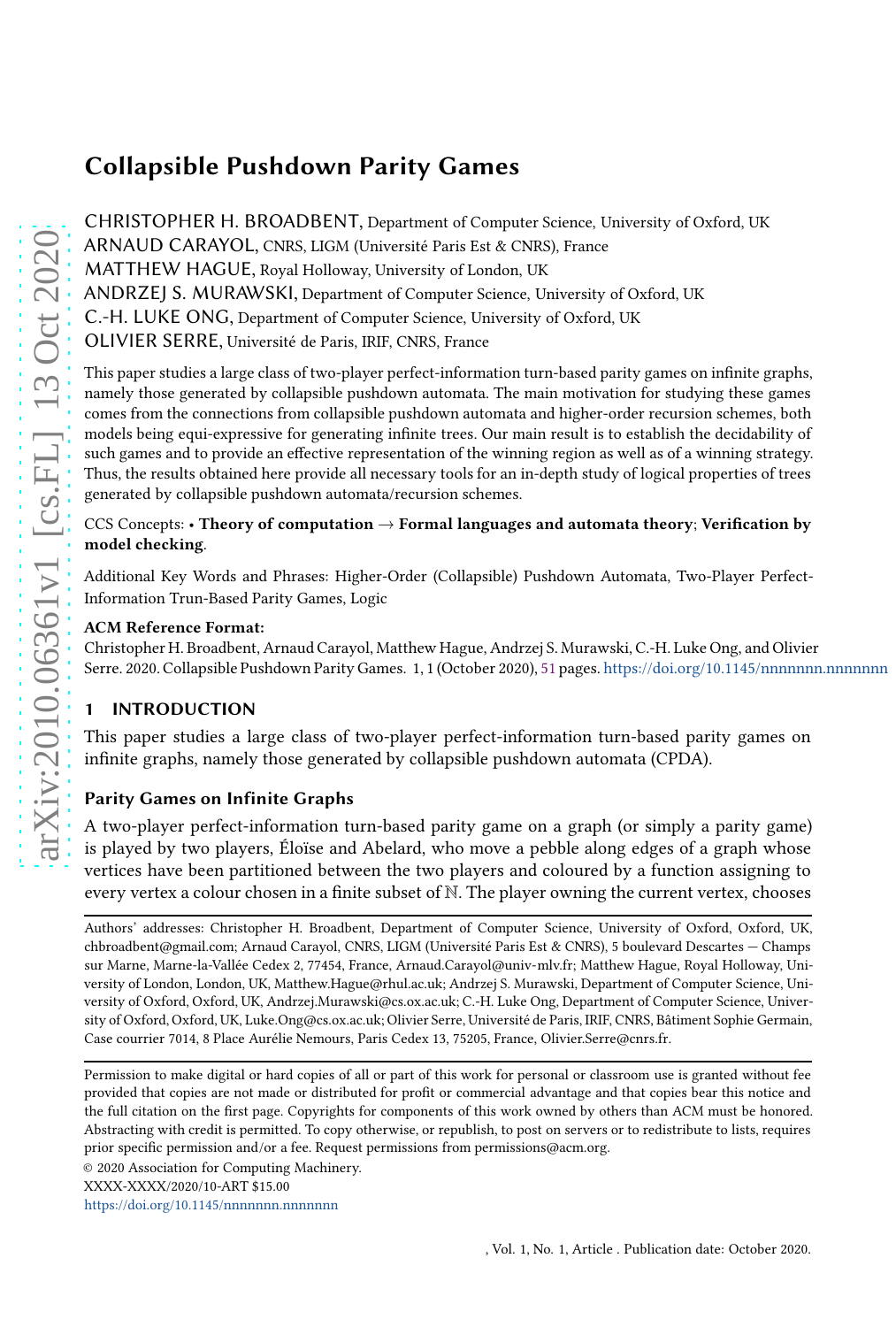where to move the pebble next and so on forever. Hence, a play is an infinite path in the graph, and the winner is determined thanks to the colouring function by declaring Éloïse to win if and only if the smallest colour appearing infinitely often is even.

Parity games have been widely studied since the 80s because of their close links to important problems arising from logic. A fundamental result of Rabin is that  $\omega$ -regular tree languages, equivalently tree languages definable in monadic second-order (MSO) logic, form a Boolean algebra [\[31\]](#page-50-1). The difficult part of the proof is complementation, and since the publication of this result in 1969, it has been a challenging problem to simplify it. A much simpler one was obtained by Gurevich and Harrington in [\[21](#page-49-0)] making use of parity games for checking membership of a tree in the language accepted by an automaton: Éloïse builds a run on the input tree while Abelard tries to exhibit a rejecting branch in the run. The proof of Gurevich and Harrington was followed by many others trying to simplify the original proof of Rabin, and beyond this historical result, the tight connection between automata and games is one of the main tools in the areas of automata theory and logic (see e.g. [\[35,](#page-50-2) [39,](#page-50-3) [40](#page-50-4)]).

The above-mentioned result of Rabin is equivalent to the fact that, given a formula from MSO logic, one can decide whether it holds in the complete infinite binary tree. Whether this result can be extended to more and more complex classes of trees is an active line of research since then. While decidability of MSO logic on the complete binary tree is equivalent to deciding whether Éloïse has a winning strategy in a parity game played on a finite graph, extensions to more complex trees require one to consider games played on infinite graphs (and the more general the trees, the more general the graphs to be considered).

Since the late 1990s, another important motivation for considering games played on infinite graphs emerged because of their connections with program verification. Here, there is a tradeoff between richness of the graph describing the program to verify and decidability of the logic used to express the property to check. Regarding logic, most of the logics considered in program verification are captured by the  $\mu$ -calculus (an extension of modal logic with fixpoint operators) and therefore the model-checking problem is reduced again to solving a parity game played on a graph that is a synchronised product between the graph describing the system to verify and a finite graph describing the dynamic of the formula. Hence, the quest here is to look for graphs that model programs using natural features in programming languages (e.g. recursion, higher-order arguments, rich data domains, etc.) and whose associated parity games remain decidable.

Both objectives — extending Rabin's result to richer trees and verifying programs with natural features in programming languages — games played on graphs generated by pushdown automata and their extensions, in particular collapsible pushdown automata, have proven to be fruitful. In a nutshell, collapsible pushdown automata extend usual pushdown automata by replacing the (order-1) stack by an order-n stack that is defined as a stack whose elements are order- $(n-1)$  stacks and whose base symbols are equipped with links pointing deeper in the stack and that can later be used to collapse the stack.

#### Main Results

Collapsible pushdown automata are equi-expressive with higher-order recursion schemes — these are essentially finite typed deterministic term rewriting systems that generate an infinite tree when one applies the rewriting rules *ad infinitum*  $-$  for generating trees [\[23,](#page-49-1) [24\]](#page-49-2), this class of trees subsumes all known classes of trees with decidable MSO theories. Regarding programs, collapsible pushdown automata permit to capture higher-order procedure calls — a central feature in modern day programming and supported by many languages such as C++, Haskell, OCaML, Javascript, Python, or Scala.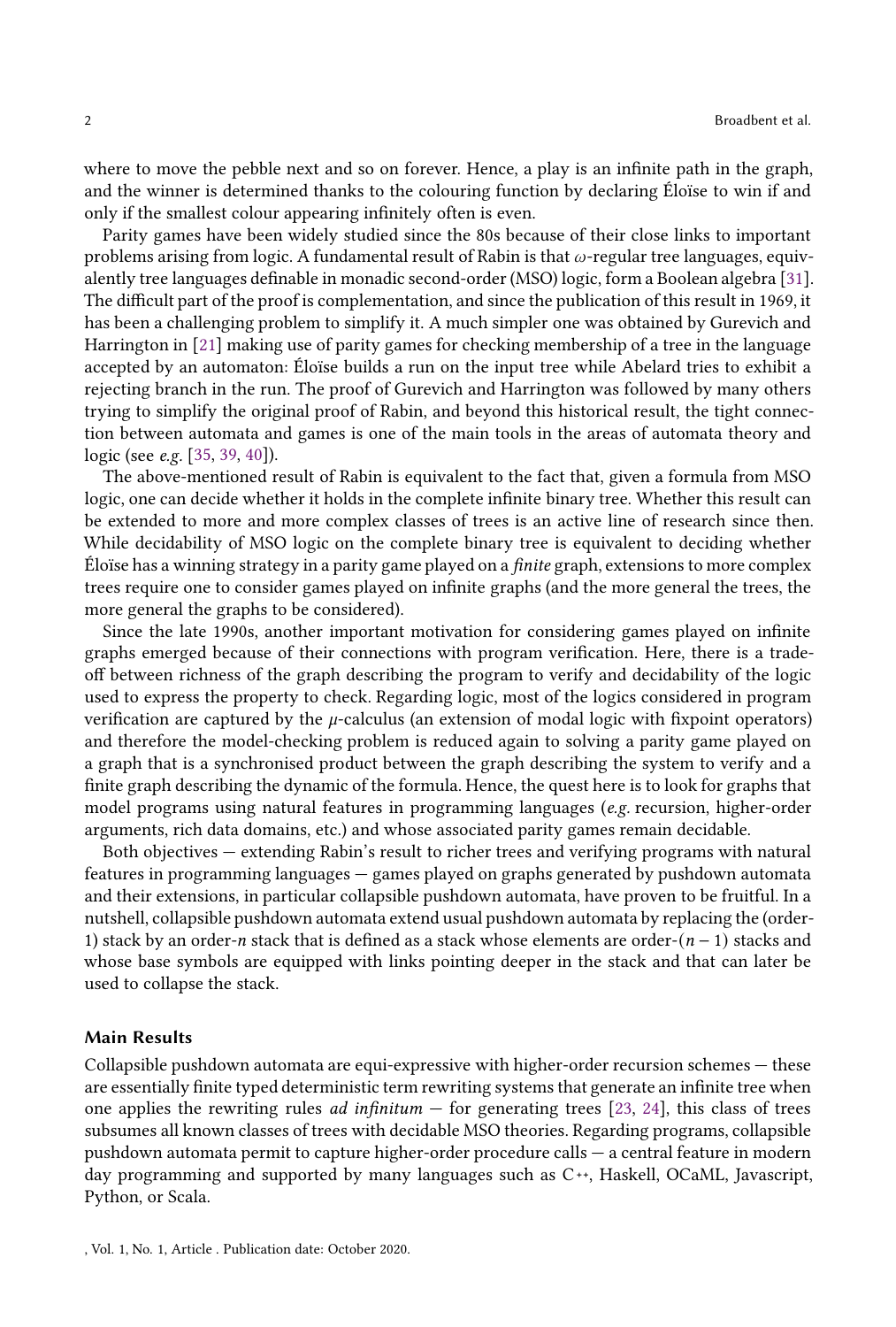Hence, considering parity games played on transition graphs of (collapsible) pushdown automata is a central problem for both extending Rabin's seminal result and verifying real-life programs. The study of such games raises three questions of increasing difficulty.

- (1) Decide, for a given initial position, whether Éloïse has a winning strategy, i.e. whether she has a way to play that guarantees she wins regardless of the choices of Abelard. In the context of program verification, the counterpart of this question is the (local) model-checking problem.
- (2) Finitely describe Éloïse's winning region, *i.e.* the set of all positions from which she has a winning strategy. While in the setting of games on finite graphs this is equivalent to the previous question, when considering an infinite graph it is unclear whether a finite presentation of the winning region exists and, when it does, specific tools must be used to describe such an object. In the context of program verification, the counterpart of this question is the global model-checking problem.
- (3) Finitely describe, for a given initial position, a winning strategy for Éloïse. Note that a classical result (positional determinacy [\[19\]](#page-49-3)) on parity games states that winning strategies can always be chosen to be positional, *i.e.* to depend only on the current vertex; however, when describing a winning strategy in a game played on an infinite graph, the purpose is to find a suitable machine model of implementing a winning strategy rather than focusing on capturing a special (simple) form of winning strategies. In the context of program verification, the counterpart of this question is the synthesis problem.

In this paper we positively answer those questions. More specifically, our main Theorem implies the following.

- (1) One can decide, for a given initial position, whether Éloïse has a winning strategy and this is an  $n$ -ExpTIME-complete problem, where  $n$  is the order of the underlying collapsible pushdown automaton.
- (2) We introduce a model of finite-state automata defining regular sets of configurations of collapsible pushdown automata and prove that the winning region is always such an (effective) regular set.
- (3) We introduce a model of collapsible pushdown automata tailored to describing strategies and prove that, for any game, we can compute a winning strategy described by such a machine.

Note that the above-mentioned results were presented by the authors in a series of papers in the LiCS conference [\[8,](#page-49-4) [15](#page-49-5), [23](#page-49-1)] and that the current paper gives a unifying and complete presentation of their proofs.

## Related Work

We briefly review the known results on collapsible pushdown parity games (and subclasses). See Table [1](#page-4-0) for a summary.

The first paper explicitly considering pushdown games (i.e. order-1 CPDA games) is [\[37,](#page-50-5) [38](#page-50-6)]: an optimal algorithm for deciding the winner is given (ExpTime-complete) as well as a construction of a strategy realised by a synchronised pushdown automaton. However, decidability can be derived from the MSO decidability of pushdown graphs [\[30](#page-49-6)] in combination with the existence of positional winning strategies in parity games on infinite graphs [\[19\]](#page-49-3): indeed one can write an MSO formula stating the existence of a positional winning strategy for Éloïse (see e.g. [\[10\]](#page-49-7) for such a formula). A construction similar to the one in [\[37](#page-50-5), [38](#page-50-6)] was given by Serre in his Ph. D. [\[33\]](#page-50-7), and we partly build upon it in the present paper. Another approach, using two-way alternating parity tree automata, was developed by Vardi in [\[36\]](#page-50-8). The winning region was characterised in [\[9](#page-49-8), [32\]](#page-50-9) and later in [\[22,](#page-49-9) [26\]](#page-49-10) using saturation techniques.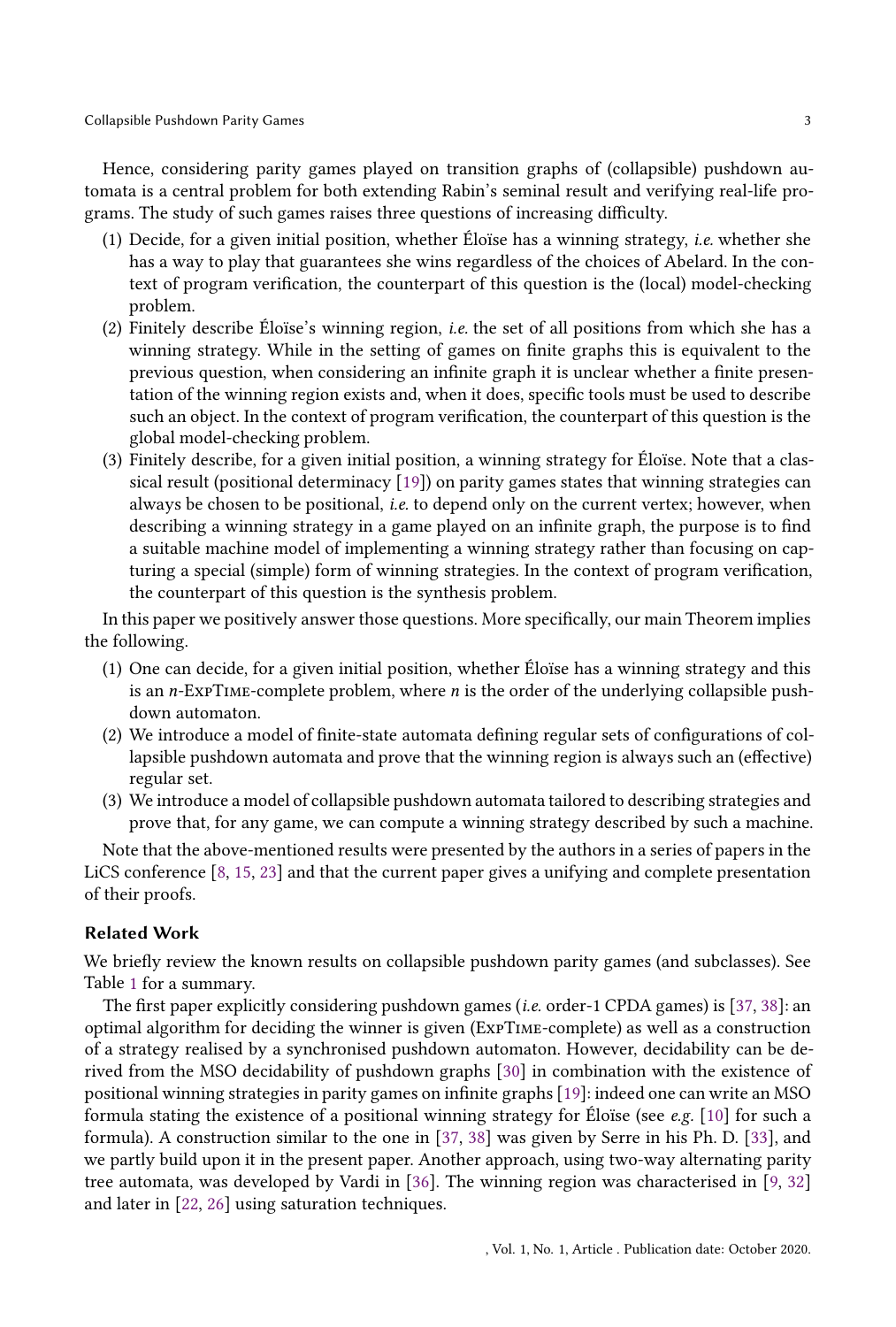Cachat first considered parity games played on transition graphs of higher-order pushdown automata (HOPDA, a strict subclass of collapsible pushdown automata) in [\[11](#page-49-11)] providing an optimal algorithm for deciding the winner  $(n$ -EXPTIME-complete, where  $n$  is the order). As for pushdown games, decidability can be derived from the MSO decidability of higher-order pushdown graphs [\[17\]](#page-49-12) in combination with the existence of positional winning strategies in parity games on infinite graphs [\[19\]](#page-49-3). An alternative simpler proof was given in [\[14](#page-49-13)] that permits moreover to characterise the winning region and to construct a synchronised order- $n$  higher-order pushdown automaton realising a winning strategy. Also see [\[16\]](#page-49-14) for an approach extending the techniques of [\[36](#page-50-8)] to higher-order, and [\[3](#page-48-0), [25](#page-49-15)] for saturation techniques (for the reachability winning condition only).

Order-2 collapsible pushdown parity games were considered in [\[28](#page-49-16)] (under the name of panic automata), where an optimal algorithm for deciding the winner (2-ExpTime-complete) was given. The general case was later solved in [\[23](#page-49-1)]. Winning regions were characterised in [\[8](#page-49-4)] and the winning strategies in [\[15\]](#page-49-5) (even if the results are somehow implicit in [\[23\]](#page-49-1)). Finally, in [\[5](#page-48-1)], for the case of the reachability winning condition, the approach of [\[25\]](#page-49-15) was extended, leading to an algorithm based on the saturation method to compute the winning region, and on top of this algorithm the C-SHORe tool was developed [\[6](#page-48-2)].

#### Consequences

The consequences of the results presented here, together with the equi-expressivity result [\[15](#page-49-5), [23](#page-49-1), [24](#page-49-2)] between higher-order recursion schemes and collapsible pushdown automata for generating trees, are mainly for the study of logical properties of the infinite trees generated by recursion schemes. In particular, they imply the decidability of the MSO model-checking problem, both its local [\[23](#page-49-1)] and global version (also known as reflection) [\[8](#page-49-4)], and the MSO selection problem (a synthesis-like problem) [\[15](#page-49-5)].

Due to space constraints, these results are discussed in full detail in a companion paper [\[7\]](#page-48-3).

## Structure of This Paper

The article is organised as follows. Section [2](#page-3-0) introduces the main concepts and some intermediate results. In Section [3](#page-13-0) we state our main result. Its proof is by induction and each induction step is divided into three sub-steps, which are respectively described in Section [4](#page-13-1) (providing a normal form for CPDA), Section [5](#page-22-0) (getting rid of the outmost links in the stack structure) and Section [6](#page-30-0) (reducing the order of the CPDA). Section [7](#page-43-0) summarises the proof and establishes matching upper and lower complexity bounds. Finally, Section [8](#page-45-0) discusses some logical consequences for collapsible pushdown graphs.

#### <span id="page-3-0"></span>2 PRELIMINARIES

#### 2.1 Basic Objects

An alphabet A is a (possibly infinite) set of letters. In the sequel A $^*$  denotes the set of finite words over A, and  $A^\omega$  the set of *infinite words* over A. The empty word is written  $\varepsilon$  and the length of a word u is denoted by |u|. Let u be a finite word and v be a (possibly infinite) word. Then  $u \cdot v$  (or simply  $uv$ ) denotes the concatenation of  $u$  and  $v$ ; the word  $u$  is a prefix of  $v$  iff there exists a word w such that  $v = u \cdot w$ .

A graph is a pair  $G = (V, E)$ , where V is a (possibly infinite) set of **vertices** and  $E \subseteq V \times V$  is a (possibly infinite) set of *edges*. For every vertex v we let  $E(v) = \{w \mid (v, w) \in E\}$ . A *dead-end* is a vertex  $v$  such that  $E(v) = \emptyset$ .

When  $\tau$  is a (partial) mapping, we let dom( $\tau$ ) denote its domain.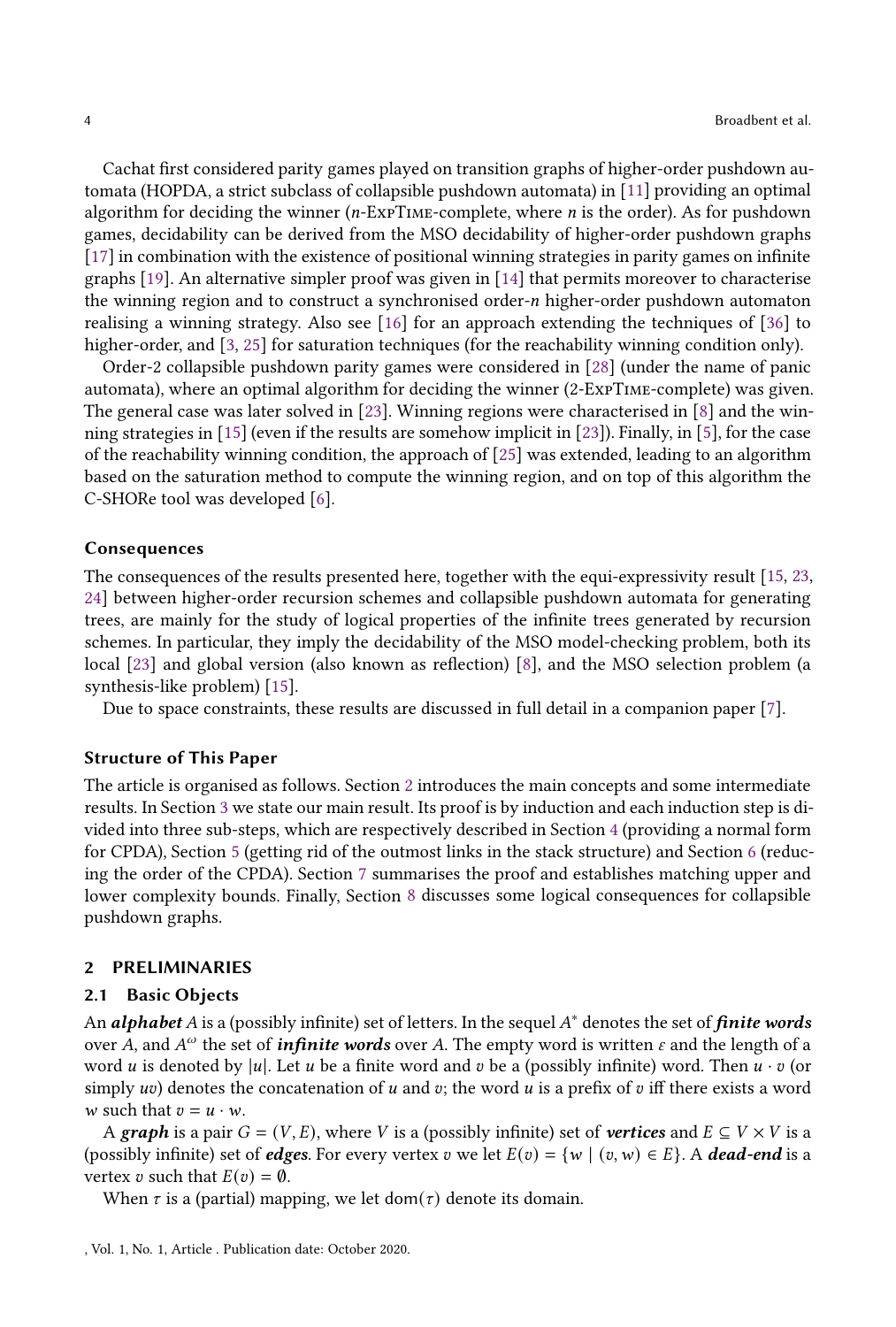<span id="page-4-0"></span>

Table 1. Known results on collapsible pushdown parity games and subclasses.

#### 2.2 Two-Player Perfect-Information Parity Games

An **arena** is a triple  $G = (G, V_E, V_A)$ , where  $G = (V, E)$  is a graph and  $V = V_E \oplus V_A$  is a partition of the vertices among two players, Éloïse and Abelard. For simplicity in the definitions, we assume that *G* has no dead-end.

Éloïse and Abelard play in  $G$  by moving a pebble along edges. A *play* from an initial vertex  $v_0$  proceeds as follows: the player owning  $v_0$  (i.e. Éloïse if  $v_0 \in V_E$ , Abelard otherwise) moves the pebble to a vertex  $v_1 \in E(v_0)$ . Then the player owning  $v_1$  chooses a successor  $v_2 \in E(v_1)$  and so on. As we assumed that there is no dead-end, a play is an infinite word  $v_0v_1v_2\cdots\in V^\omega$  such that for all  $0 \leq i$  one has  $v_{i+1} \in E(v_i)$ . A **partial play** is a prefix of a play, *i.e.* it is a finite word  $v_0v_1 \cdots v_\ell \in V^*$ such that for all  $0 \leq i < \ell$  one has  $v_{i+1} \in E(v_i)$ .

A strategy for Éloïse is a function  $\varphi_E : V^*V_E \to V$  assigning, to every partial play ending in some vertex  $v \in V_E$ , a vertex  $v' \in E(v)$ . Strategies of Abelard are defined likewise, and usually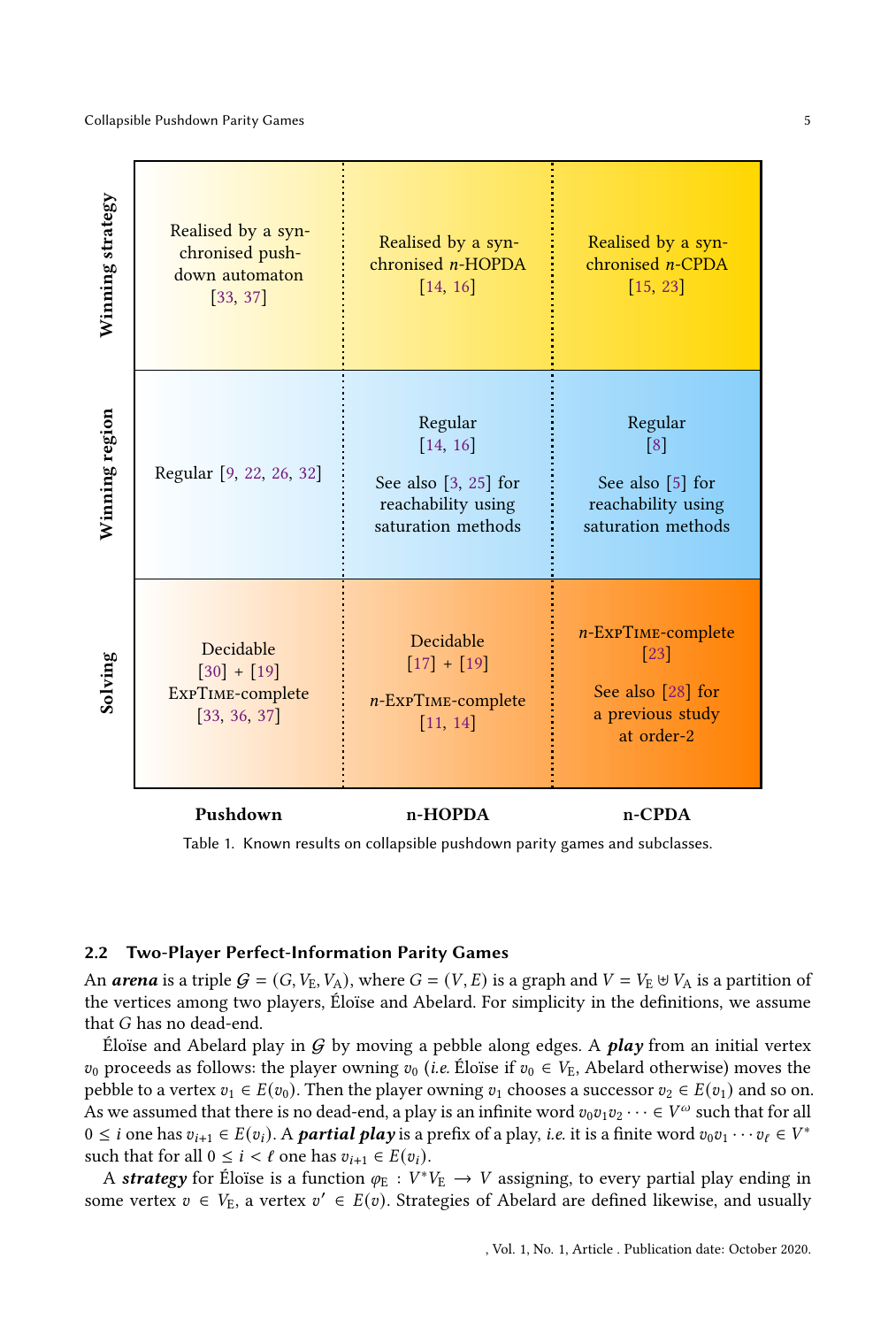denoted  $\varphi_A$ . In a given play  $\lambda = v_0 v_1 \cdots$  we say that Éloïse (*resp.* Abelard) *respects a strategy*  $\varphi_E$ (resp.  $\varphi_A$ ) if whenever  $v_i \in V_E$  (resp.  $v_i \in V_A$ ) one has  $v_{i+1} = \varphi_E(v_0 \cdots v_i)$  (resp.  $v_{i+1} = \varphi_A(v_0 \cdots v_i)$ ).

A winning condition is a subset  $\Omega \subseteq V^\omega$  and a (two-player perfect information) game is a pair  $\mathbb{G} = (G, \Omega)$  consisting of an arena and a winning condition. A game is finite if it is played on a finite arena.

A play  $\lambda$  is won by Éloïse if and only if  $\lambda \in \Omega$ ; otherwise  $\lambda$  is won by Abelard. A strategy  $\varphi_E$  is **winning** for Éloïse in G from a vertex  $v_0$  if any play starting from  $v_0$  where Éloïse respects  $\varphi_E$  is won by her. Finally a vertex  $v_0$  is **winning** for Éloïse in G if she has a winning strategy  $\varphi_E$  from  $v_0$ . Winning strategies and winning vertices for Abelard are defined likewise.

A parity winning condition is defined by a colouring function  $\rho$ , i.e. a mapping  $\rho: V \to$  $C \subset \mathbb{N}$ , where C is a *finite* set of **colours**. The parity winning condition associated with  $\rho$  is the set  $\Omega_{\rho} = \{v_0 v_1 \cdots \in V^{\omega} \mid \liminf(\rho(v_i))_{i \geq 0} \text{ is even}\}, i.e. \text{ a play is winning if and only if the smallest$ colour visited infinitely often is even. A *parity game* is a game of the form  $\mathbb{G} = (G, \Omega_o)$  for some colouring function.

#### 2.3 Stacks with Links and Their Operations

Fix an alphabet  $\Gamma$  of stack symbols and a distinguished bottom-of-stack symbol  $\bot \in \Gamma$ . An order-0 stack (or simply 0-stack) is just a stack symbol. An order- $(n + 1)$  stack (or simply  $(n + 1)$ stack) s is a non-null sequence, written  $[s_1 \cdots s_l]$ , of *n*-stacks such that every non- $\perp \Gamma$ -symbol  $\gamma$ that occurs in s has a link to a stack of some order e (say, where  $0 \le e \le n$ ) situated below it in s; we call the link an  $(e + 1)$ -link. The order of a stack s is written ord(s). The height of a stack  $[s_1 \cdots s_l]$  is defined as l.

As usual, the bottom-of-stack symbol ⊥ cannot be popped from or pushed onto a stack. Thus we require an *order-1 stack* to be a non-null sequence  $[\gamma_1 \cdots \gamma_l]$  of elements of  $\Gamma$  such that for all  $1 \le i \le l$ ,  $\gamma_i = \bot$  iff  $i = 1$ . We inductively define  $\bot_k$ , the **empty k-stack**, as follows:  $\bot_0 = \bot$  and  $\perp_{k+1} = [\perp_k]$ .

We first define the operations  $pop_i$  and  $top_i$  with  $i \geq 1$ :  $top_i(s)$  returns the top  $(i - 1)$ -stack of s, and  $pop_i(s)$  returns s with its top  $(i - 1)$ -stack removed. Precisely let  $s = [s_1 \cdots s_{l+1}]$  be a stack with  $1 \leq i \leq \text{ord}(s)$ :

$$
top_i(\underbrace{[s_1 \cdots s_{l+1}]}_{s}) = \begin{cases} s_{l+1} & \text{if } i = ord(s) \\ top_i(s_{l+1}) & \text{if } i < ord(s) \end{cases}
$$
  
\n
$$
pop_i(\underbrace{[s_1 \cdots s_{l+1}]}_{s}) = \begin{cases} [s_1 \cdots s_l] & \text{if } i = ord(s) \text{ and } l \ge 1 \\ [s_1 \cdots s_l pop_i(s_{l+1})] & \text{if } i < ord(s) \end{cases}
$$

By abuse of notation, we set  $top_{ord(s)+1}(s) = s$ . Note that  $pop_i(s)$  is undefined if  $top_{i+1}(s)$  is a one-element *i*-stack. For example  $pop_2([\llbracket \perp \alpha \beta \rrbracket])$  and  $pop_1([\llbracket \perp \alpha \beta \rrbracket \llbracket \perp \rrbracket])$  are both undefined.

There are two kinds of *push* operations. We start with the *order-1 push*. Let  $\gamma$  be a non- $\bot$  stack symbol and  $1 \le e \le \text{ord}(s)$ , we define a new stack operation  $\text{push}_1^{y,e}$  that, when applied to s, first attaches a link from  $\gamma$  to the  $(e-1)$ -stack immediately below the top  $(e-1)$ -stack of s, then pushes  $\gamma$  (with its link) onto the top 1-stack of s. Formally, for  $1 \le e \le \text{ord}(s)$  and  $\gamma \in (\Gamma \setminus \{\bot\})$ , we define

$$
push_1^{y,e}(\underbrace{[s_1 \cdots s_{l+1}]}_{S}) = \begin{cases} [s_1 \cdots s_l \ push_1^{y,e}(s_{l+1})] & \text{if } e < ord(s) \\ [s_1 \cdots s_l \ sup_1^{y^{\dagger}}] & \text{if } e = ord(s) = 1 \\ [s_1 \cdots s_l \ push_1^{\widehat{Y}}(s_{l+1})] & \text{if } e = ord(s) \ge 2 \text{ and } l \ge 1 \end{cases}
$$

where

, Vol. 1, No. 1, Article . Publication date: October 2020.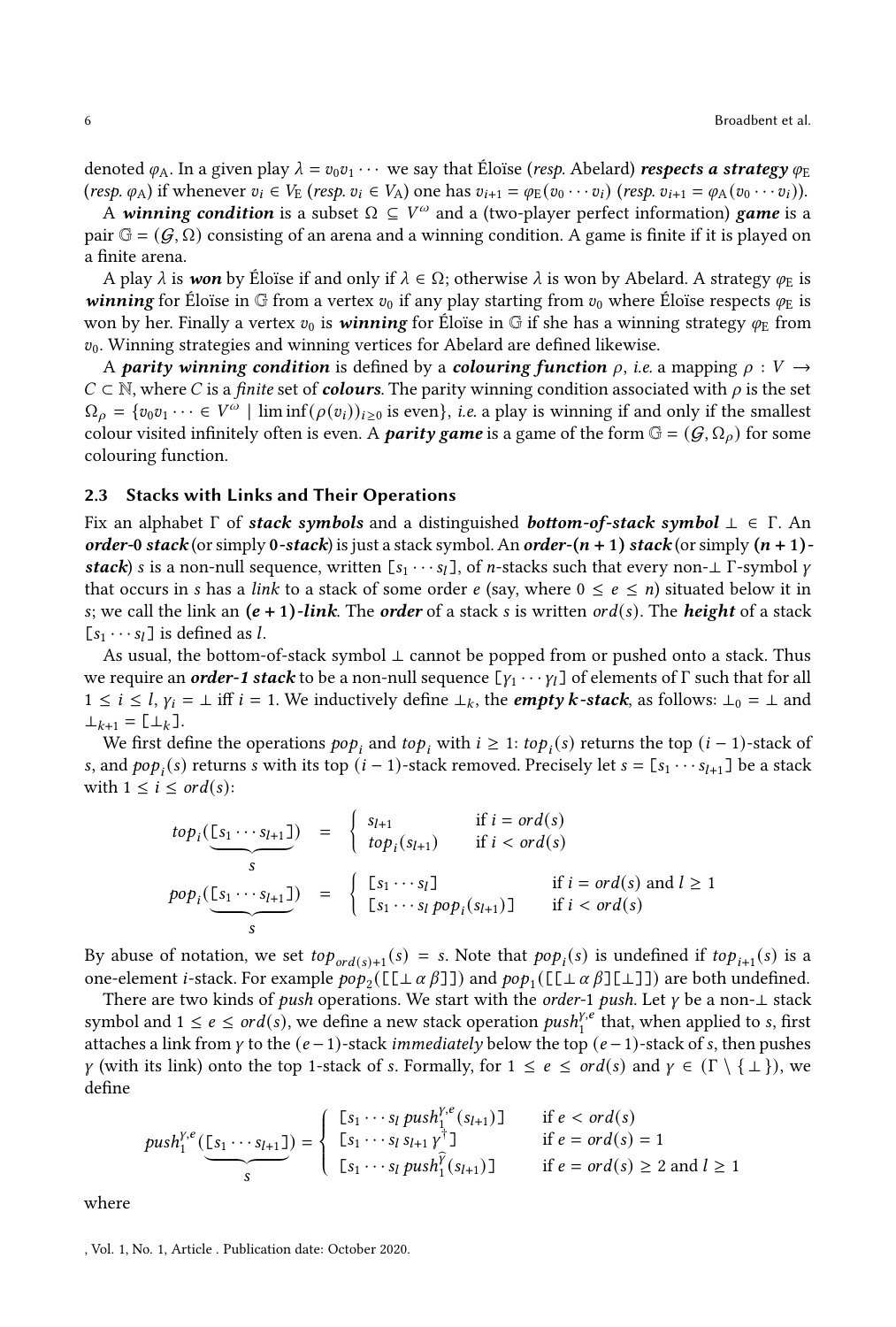- $\bullet$   $\gamma^{\dagger}$  denotes the symbol  $\gamma$  with a link to the 0-stack  $s_{l+1}$
- $\widehat{\gamma}$  denotes the symbol  $\gamma$  with a link to the  $(e 1)$ -stack  $s_i$ ; and we define

$$
push_1^{\widehat{Y}}(\underbrace{[t_1 \cdots t_{r+1}]}_{t}) = \begin{cases} [t_1 \cdots t_r \ push_1^{\widehat{Y}}(t_{r+1})] & \text{if } ord(t) > 1\\ [t_1 \cdots t_{r+1} \widehat{Y}] & \text{otherwise } i.e. \ ord(t) = 1 \end{cases}
$$

The higher-order  $push_j$ , where  $j \geq 2$ , simply duplicates the top  $(j - 1)$ -stack of s. Precisely, let  $s = [s_1 \cdots s_{l+1}]$  be a stack with  $2 \leq j \leq \text{ord}(s)$ :

$$
push_j(\underbrace{[s_1\cdots s_{l+1}]}_{s}) = \begin{cases} [s_1\cdots s_{l+1} s_{l+1}] & \text{if } j = ord(s) \\ [s_1\cdots s_l \ push_j(s_{l+1})] & \text{if } j < ord(s) \end{cases}
$$

Note that in case  $j = ord(s)$  above, the link structure of  $s_{l+1}$  is preserved by the copy that is pushed on top by  $push_j$ .

We also define, for any stack symbol  $\gamma$ , an operation on stacks that rewrites the topmost stack symbol without modifying its link. Formally:

$$
rew_1^Y \underbrace{[s_1 \cdots s_{l+1}]}_{S} = \begin{cases} [s_1 \cdots s_l \, \text{rew}_1^Y s_{l+1}] & \text{if } \text{ord}(s) > 1 \\ [s_1 \cdots s_l \, \widehat{\gamma}] & \text{if } \text{ord}(s) = 1 \text{ and } l \ge 1 \end{cases}
$$

where  $\hat{y}$  denotes the symbol  $\gamma$  with a link to the same target as the link from  $s_{l+1}$ . Note that  $rew_1^{\gamma}(s)$ is undefined if  $top_2(s)$  is the empty 1-stack.

Finally, there is an important operation called *collapse*. We say that the *n*-stack  $s_0$  is a **prefix** of an *n*-stack *s*, written  $s_0 \leq s$ , just in case  $s_0$  can be obtained from *s* by a sequence of (possibly higher-order) pop operations. Take an *n*-stack *s* where  $s_0 \leq s$ , for some *n*-stack  $s_0$ , and top<sub>1</sub> s has a link to  $top_e(s_0)$ . Then *collapse* s is defined to be  $s_0$ .

Example 2.1. To avoid clutter, when displaying  $n$ -stacks in examples, we shall omit 1-links (indeed by construction they can only point to the symbol directly below), writing e.g.  $[\lfloor \perp \rfloor [\perp \alpha \beta] ]$ instead of  $[[\bot] [ \bot \ \alpha' \ \beta]]$ .

Take the 3-stack  $s = [[[[ \perp \alpha]] [[ \perp \alpha]]]$ . We have

$$
push_1^{y,2}(s) = \text{[[[[\bot \alpha]] [[\bot \exists \tilde{L} \bot \alpha \tilde{y}]]]}
$$
  
collapse  $(push_1^{y,2}(s)) = \text{[[[[\bot \alpha]] [[\bot]]]}$   

$$
\underbrace{push_1^{y,3}(rew_1^{\beta}(push_1^{y,2}(s)))}_{\theta} = \text{[[[[\bot \alpha]] [[\bot \exists [\bot \alpha \beta \tilde{y}]]]].}
$$

Then  $push_2(\theta)$  and  $rew_1^{\alpha}(push_3(\theta))$  are respectively

$$
\begin{array}{c}\n[[1 \pm \alpha] \text{ if } \bot \alpha \beta \text{ if } \bot \alpha \beta \text{ if } \bot \alpha \beta \text{ if } \bot \alpha \beta \text{ if } \bot \alpha \beta \text{ if } \bot \alpha \beta \text{ if } \bot \alpha \beta \text{ if } \bot \alpha \beta \text{ if } \bot \alpha \beta \text{ if } \bot \alpha \beta \text{ if } \bot \alpha \beta \text{ if } \bot \alpha \beta \text{ if } \bot \alpha \beta \text{ if } \bot \alpha \beta \text{ if } \bot \alpha \beta \text{ if } \bot \alpha \beta \text{ if } \bot \alpha \beta \text{ if } \bot \alpha \beta \text{ if } \bot \alpha \beta \text{ if } \bot \alpha \beta \text{ if } \bot \alpha \beta \text{ if } \bot \alpha \beta \text{ if } \bot \alpha \beta \text{ if } \bot \alpha \beta \text{ if } \bot \alpha \beta \text{ if } \bot \alpha \beta \text{ if } \bot \alpha \beta \text{ if } \bot \alpha \beta \text{ if } \bot \alpha \beta \text{ if } \bot \alpha \beta \text{ if } \bot \alpha \beta \text{ if } \bot \alpha \beta \text{ if } \bot \alpha \beta \text{ if } \bot \alpha \beta \text{ if } \bot \alpha \beta \text{ if } \bot \alpha \beta \text{ if } \bot \alpha \beta \text{ if } \bot \alpha \beta \text{ if } \bot \alpha \beta \text{ if } \bot \alpha \beta \text{ if } \bot \alpha \beta \text{ if } \bot \alpha \beta \text{ if } \bot \alpha \beta \text{ if } \bot \alpha \beta \text{ if } \bot \alpha \beta \text{ if } \bot \alpha \beta \text{ if } \bot \alpha \beta \text{ if } \bot \alpha \beta \text{ if } \bot \alpha \beta \text{ if } \bot \alpha \beta \text{ if } \bot \alpha \beta \text{ if } \bot \alpha \beta \text{ if } \bot \alpha \beta \text{ if } \bot \alpha \beta \text{ if } \bot \alpha \beta \text{ if } \bot \alpha \beta \text{ if } \bot \alpha \beta \text{ if } \bot \alpha \beta \text{ if } \bot \alpha \beta \text{ if } \bot \alpha \beta \text{ if } \bot \alpha \beta \text{ if } \bot \alpha \beta \text{ if } \bot \alpha \beta \text{ if } \bot \alpha \beta \text{ if } \bot \alpha \beta \text{ if } \bot \alpha \beta \text{ if } \bot \alpha \beta \text{ if } \bot \
$$

We have collapse  $(push_2(\theta)) = collapse(rew_1^{\alpha}(push_3(\theta))) = collapse(\theta) = [[[[\bot \alpha]]].$ 

The set  $Op_n^{\Gamma}$  of order-*n* CPDA *stack operations* over stack alphabet  $\Gamma$  (or simply  $Op_n$  if  $\Gamma$  is clear from the context) comprises six types of operations:

- (1)  $pop_k$  for each  $1 \leq k \leq n$ ,
- (2)  $push_j$  for each  $2 \leq j \leq n$ ,

, Vol. 1, No. 1, Article . Publication date: October 2020.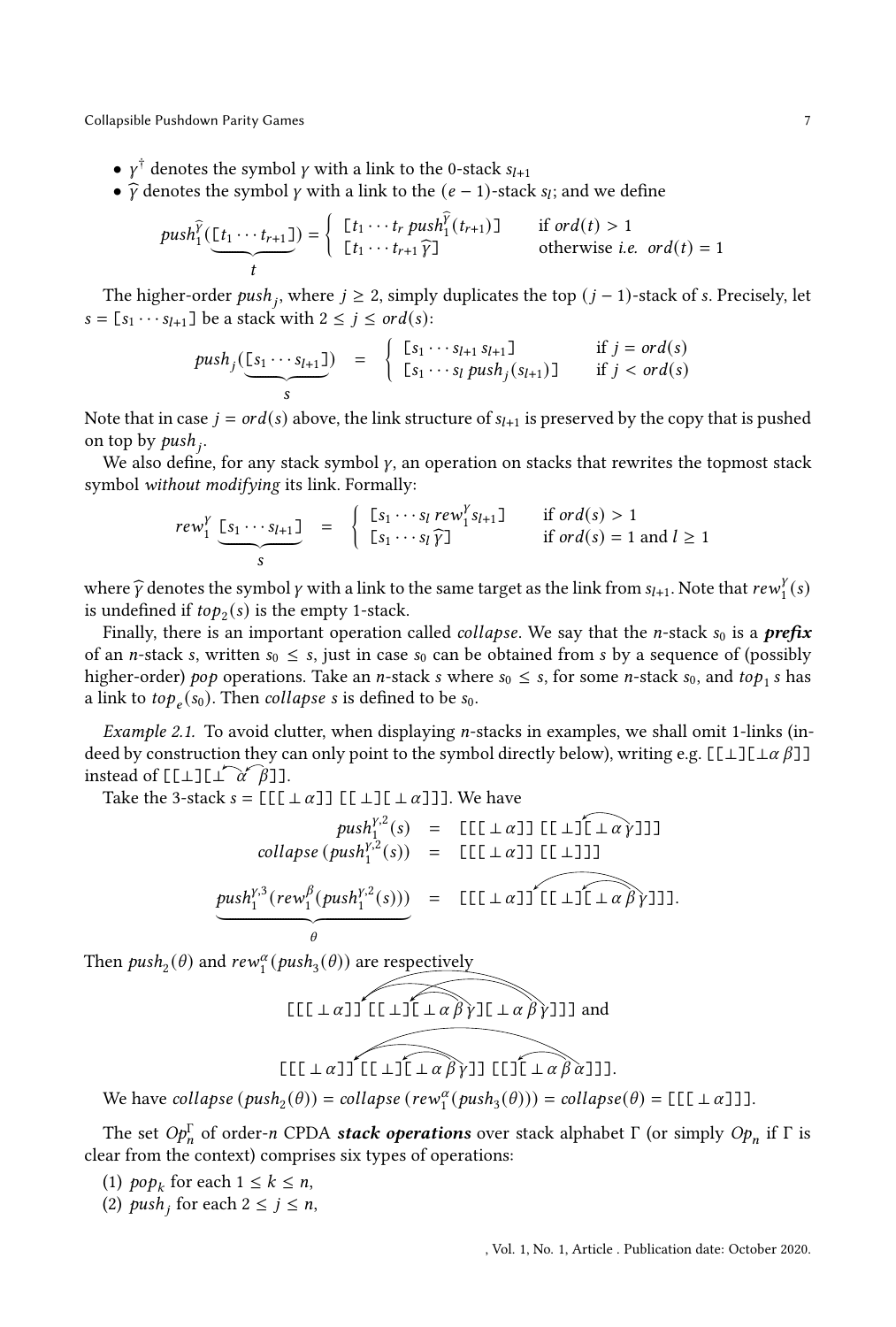- (3)  $push_1^{y,e}$  for each  $1 \le e \le n$  and each  $\gamma \in (\Gamma \setminus \{\bot\})$ ,
- (4)  $\text{rew}_1^{\gamma}$  for each  $\gamma \in (\Gamma \setminus \{\bot\})$ ,
- (5) collapse, and
- (6) *id* for the identity operation (*i.e.*  $id(s) = s$  for all stack *s*).

Remark 2.2. One way to give a formal semantics of the stack operations is to work with appropriate numeric representations of the links as explained in [\[24](#page-49-2), Section 3.2]. We believe that the informal presentation should be sufficient for this work and hence refer the reader to [\[24](#page-49-2)] for a formal definition of stacks.

# 2.4 Collapsible Pushdown Automata (CPDA) and their Transition Graphs

Collapsible pushdown automata are a generalisation (to all finite orders) of pushdown automata with links [\[1](#page-48-4)]. They are defined as automata with a finite control and a stack as memory. In this work, we are interested in CPDA as generators for infinite graphs rather than word acceptors or generators of an infinite tree (see [\[24](#page-49-2)] for corresponding definitions), hence we consider a non-deterministic version of them but do not equip them with an input alphabet.

An order-n collapsible pushdown automaton (n-CPDA) is a 4-tuple  $\mathcal{A} = (\Gamma, Q, \Delta, q_0)$ , where Γ is the stack alphabet, *Q* is the finite set of control states,  $q_0 \in Q$  is the initial state, and Δ :  $Q \times Γ$  →  $2^{Q \times Op_n^{\Gamma} \times Op_n^{\Gamma}}$  is the transition function and satisfies the following constraint. For any  $q, \gamma \in Q \times \Gamma$ ,  $\text{for any } (q', op_1, op_2) \in \Delta(q, \gamma) \text{ one has that } op_1 \in \{rew_1^{\alpha} \mid \alpha \in \Gamma\} \cup \{id\} \text{ and } op_2 \notin \{rew_1^{\alpha} \mid \alpha \in \Gamma\}$ hence a transition will always act on the stack by (possibly) rewriting the top symbol and then (possibly) performing another kind of operation on the stack. In the following, we will use notation  $(q', op_1; op_2)$  instead of  $(q', op_1, op_2)$  (to stress that one performs  $op_1$  followed by  $op_2$ ).

Remark 2.3. Obviously allowing a top-rewriting operation followed by another stack operation does not add expressive power to the model. However, for technical reasons, this choice simplifies the presentation.

**Configurations** of an *n*-CPDA are pairs of the form  $(q, s)$  where  $q \in Q$  and s is an *n*-stack over Γ; we call  $(q_0, \perp_n)$  the *initial configuration*.

An *n*-CPDA  $\mathcal{A} = (\Gamma, Q, \Delta, q_0)$  naturally defines a transition graph Graph $(\mathcal{A}) := (V, E)$  whose vertices V are the configurations of  $\mathcal A$  and whose edge relation  $E\subseteq V\times V$  is given by:  $((q, s), (q', s'))\in V$ E iff  $\exists (q', op_1; op_2) \in \Delta(q, top_1(s))$  such that  $s' = op_2(op_1(s))$ . Such a graph is called an *n*-CPDA graph.

<span id="page-7-0"></span>*Example 2.4.* Consider the following 2-CPDA (that actually does not make use of links)  $\mathcal{A}$  =  $(\{\bot, \alpha\}, \{q_a, q_b, q_c, q_\sharp, \widetilde{q}_a, \widetilde{q}_b, \widetilde{q}_c\}, \Delta, \widetilde{q}_a)$  with  $\Delta$  as follows (we only give those transitions that may happen):

- $\Delta(\widetilde{q}_a, \perp) = \{(q_a, id; push_1^{\alpha})\}$
- $\Delta(q_a, \alpha) = \{ (q_a, id; push_a^{\alpha}), (\widetilde{q}_b, id; push_2) \};$
- $\Delta(\tilde{q}_b, \alpha) = \Delta(q_b, \alpha) = \{ (q_b, id; pop_1) \};$
- $\Delta(q_b, \perp) = \{(\tilde{q}_c, id; pop_2)\};$
- $\Delta(\tilde{q}_c, \alpha) = \Delta(q_c, \alpha) = \{(q_c, id; pop_1)\};$
- $\Delta(q_c, \perp) = \{ (q_\sharp, id; id) \};$
- $\Delta(q_\sharp, \bot, \_) = \emptyset$ .

Then Graph $(\mathcal{A})$  is given in Figure [1.](#page-8-0)

#### 2.5 CPDA Parity Games

We now explain how CPDA can be used to define parity games. Let  $\mathcal{A} = (\Gamma, Q, \Delta, q_0)$  be an order*n* CPDA and let Graph( $\mathcal{A}$ ) = (*V*, *E*) be its transition graph. Let  $Q_E \oplus Q_A$  be a partition of *Q* and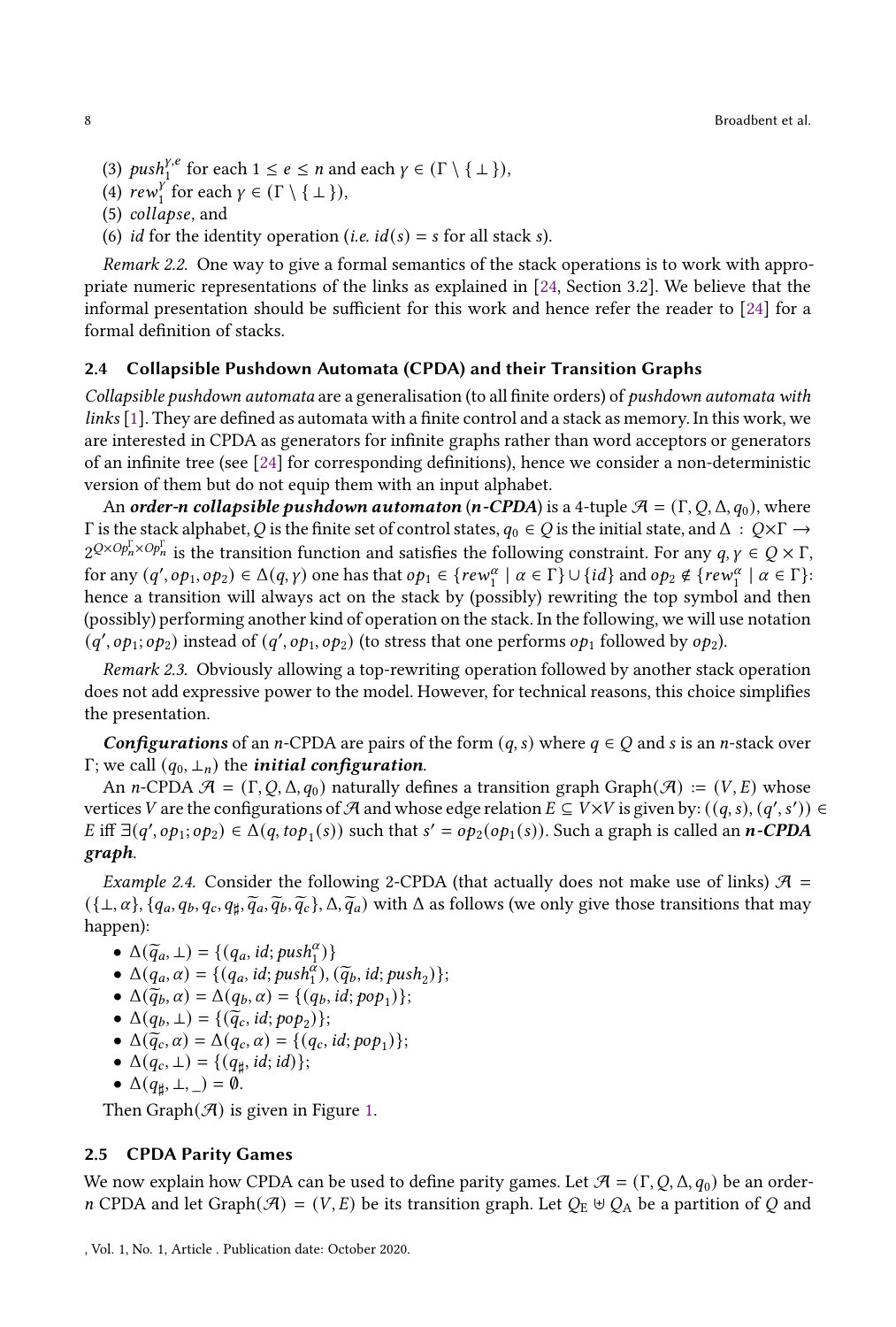<span id="page-8-0"></span>

Fig. 1. Transition graph of the CPDA of Example [2.4.](#page-7-0)

let  $\rho$  :  $Q \rightarrow C \subset \mathbb{N}$  be a colouring function (over states). Altogether they define a partition  $V_{\text{E}} \uplus V_{\text{A}}$  of V, whereby a vertex belongs to  $V_{\text{E}}$  iff its control state belongs to  $Q_{\text{E}}$ , and a colouring function  $\rho : V \longrightarrow C$ , where a vertex is assigned the colour of its control state. The structure  $G = (Graph(\mathcal{A}), V_E, V_A)$  defines an arena and the pair  $\mathbb{G} = (\mathcal{G}, \Omega_\rho)$  defines a parity game that we call an  $n$ -CPDA parity game.

Given an  $n$ -CPDA parity game, there are three main algorithmic questions:

- (1) Decide whether  $(q_0, \perp_n)$  is winning for Éloïse.
- (2) Provide a description of the winning region for Éloïse.
- (3) If  $(q_0, \perp_n)$  is winning for Éloïse, provide a description of a winning strategy for Éloïse from  $(q_0, \perp_n)$ .

*Remark 2.5.* Note that the first question is equivalent to the following one: given a vertex  $v \in V$ decide whether  $v$  is winning for Éloïse. Indeed, one can always design a new  $n$ -CPDA parity game that simulates the original one except that from the initial configuration the players are first forced to go to  $v$ , from where the simulation really starts.

To answer the second question, we will introduce the notion of regular sets of stacks, and to answer the third one we will consider strategies realised by  $n$ -CPDA transducers.

## <span id="page-8-1"></span>2.6 Regular Sets of Stacks with Links

We start by introducing a class of automata with a finite state-set that can be used to recognize sets of stacks. Let s be an order-n stack. We first associate with  $s = s_1, \dots, s_\ell$  a well-bracketed word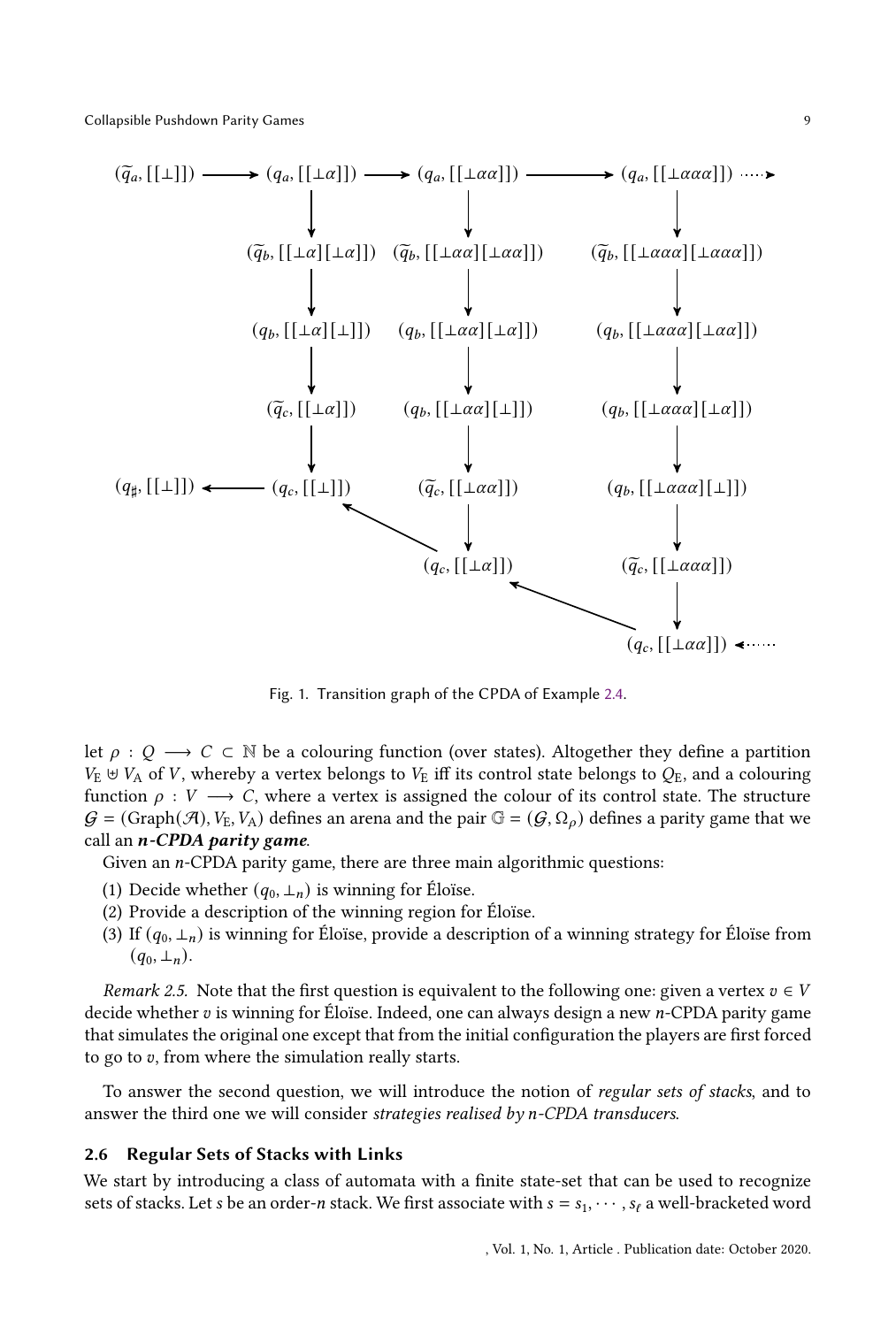10 Broadbent et al.

of depth  $n, \tilde{s} \in (\Sigma \cup \{\mathcal{L}, \mathcal{L}\})^*$ :

$$
\widetilde{s} := \begin{cases} \lfloor \widetilde{s_1} \cdots \widetilde{s_\ell} \rfloor & \text{if } n \ge 1 \\ s & \text{if } n = 0 \text{ (i.e. } s \in \Sigma) \end{cases}
$$

In order to reflect the link structure, we define a partial function  $target(s) : \{1, \dots, \overline{s}\}\rightarrow$  $\{1, \dots, |\vec{s}|\}$  that assigns to every position in  $\{1, \dots, |\vec{s}|\}$  the index of the end of the stack targeted by the corresponding link (if exists; indeed this is undefined for  $\bot$ , [ and ]). Thus with s is associated the pair  $(\widetilde{s}, \text{target}(s))$ ; and with a set S of stacks is associated the set  $\widetilde{S} = \{(\widetilde{s}, \text{target}(s)) | s \in S\}$ .

*Example 2.6.* Consider the stack  $s = [[[\bot \alpha]]^T [[\bot \bot \alpha \beta \gamma]]]$ . Then

$$
\widetilde{s} = [[[[\perp \alpha]] [[\perp] [[\perp \alpha \beta \gamma]]]]
$$

and *target*(*s*) =  $\tau$  where  $\tau(5) = 4$ ,  $\tau(14) = 13$ ,  $\tau(15) = 11$  and  $\tau(16) = 7$ .

We consider *deterministic* finite automata working on such representations of stacks. The automaton reads the word  $\tilde{s}$  from left to right (that is, from bottom to top). On reading a letter that does not have a link (i.e. *target* is undefined on its index) the automaton updates its state according to the current state and the letter; on reading a letter that has a link, the automaton updates its state according to the current state, the letter and the state it was in after processing the targeted position. A run is accepting if it ends in a final state. One can think of these automata as a deterministic version of Stirling's dependency tree automata [\[34](#page-50-10)] restricted to words.

Formally, an **automaton** is a tuple  $(R, A, r_{in}, F, \delta)$  where R is a finite set of states, A is a finite input alphabet,  $r_{in} \in R$  is the initial state,  $F \subseteq R$  is a set of final states and  $\delta : (R \times A) \cup (R \times A \times R) \to R$ is a transition function. With a pair  $(u, \tau)$  where  $u = a_1 \cdots a_n \in A^*$  and  $\tau$  is a partial map from  $\{1, \dots, n\} \rightarrow \{1, \dots, n\}$ , we associate a *unique* run  $r_0 \cdots r_n$  as follows:

•  $r_0 = r_{in}$ ;

• for all  $0 \le i < n$ ,  $r_{i+1} = \delta(r_i, a_{i+1})$  if  $i + 1 \notin Dom(\tau)$ ;

• for all  $0 \le i < n$ ,  $r_{i+1} = \delta(r_i, a_{i+1}, r_{\tau(i+1)})$  if  $i + 1 \in Dom(\tau)$ .

The run is accepting just if  $r_n \in F$ , and the pair  $(u, \tau)$  is accepted just if the associated run is accepting.

To recognise configurations instead of stacks, we use the same machinery but now add the control state at the end of the coding of the stack. We code a configuration  $(q, s)$  as the pair  $(\tilde{s} \cdot$  $q$ , target( $s$ )) (hence the input alphabet of the automaton also contains a copy of the control state of the corresponding CPDA).

Finally, we say that a set L of n-stacks over alphabet  $\Gamma$  is regular just if there is an automaton  $\mathcal B$ such that for every *n*-stack *s* over Γ, B accepts ( $\tilde{s}$ , target(*s*)) iff  $s \in L$ . Regular sets of configurations are defined in the same way.

Regular sets of stacks (resp. configurations) form an effective Boolean algebra.

*Property 2.7.* Let  $L_1, L_2$  be regular sets of *n*-stacks over an alphabet Γ. Then  $L_1 \cup L_2, L_1 \cap L_2$  and  $StackS(\Gamma) \setminus L_1$  are also regular (here  $StackS(\Gamma)$  denotes the set of all stacks over Γ). The same holds for regular sets of configurations.

PROOF. Closure under complement comes from the fact that we consider *deterministic* automata. Closure under union or intersection is achieved by considering a Cartesian product, as in the case of finite automata on finite words.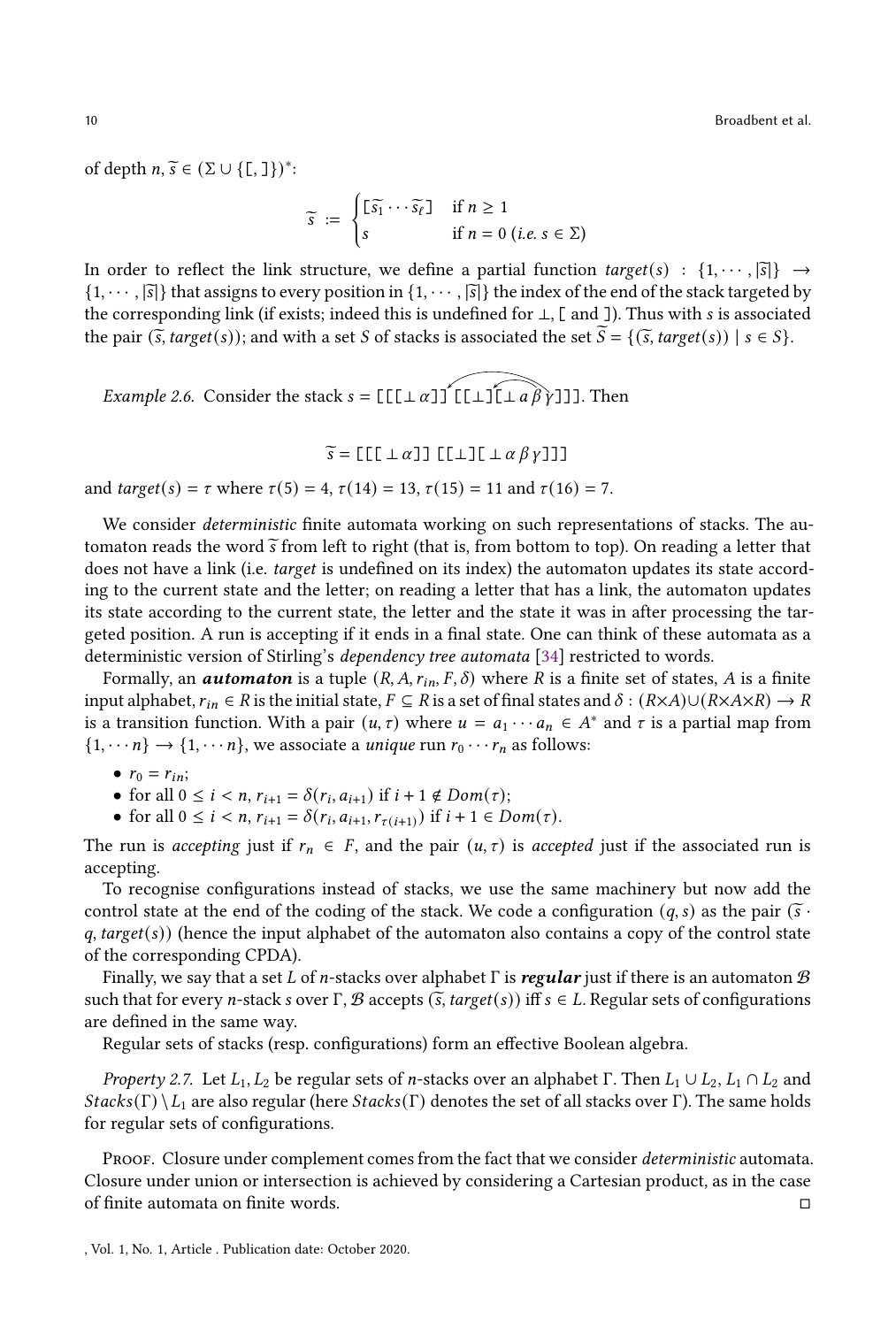.

The following result shows that the notion of regular sets of  $n$ -stacks is robust with respect to the computational model of CPDA. The result is used only when discussing consequences in Section [8.1](#page-45-1) and therefore its proof can safely be skipped by the reader.

<span id="page-10-0"></span>THEOREM 2.8. Let  $\mathcal A$  be an order-n CPDA with a state-set Q and a stack alphabet  $\Gamma$ , and let L be a regular set of configurations.

Then, one can build an order-n CPDA  $\mathcal{A}'$  with a state-set Q', a subset  $F \subseteq Q'$  and a mapping  $\chi: Q' \to Q$  such that the following holds.

- (1) Restricted to the reachable configurations from their respective initial configuration, the transition graph of  $A$  and  $A'$  are isomorphic.
- (2) For every configuration  $(q, s)$  of  $\mathcal{A}$  that is reachable from the initial configuration, the corresponding configuration  $(q', s')$  of A is such that  $q = \chi(q')$  and belongs  $(q, s)$  belongs to L if and only if  $q' \in F$ .

Proof. Fix an order-n CPDA  $\mathcal A$  and an automaton  $\mathcal B = (R, \Gamma \cup \{[, \}], r_{in}, F, \delta)$  accepting L.

Let s be an order-n stack. Let  $0 \leq k \leq n$  and let t be the topmost k-stack of s, i.e.  $t = top_{k+1}(s)$ . We are interested in describing how  ${\mathcal{B}}$  behaves when reading  $\mathit{pop}_k(t)$  (for some technical reason we do not care of the topmost  $(k - 1)$ -stack in t as we will later compose those behaviours), with the convention that  $pop_0(t) = t$ . If there was no link, this behaviour could simply be described as a function from  $R$  into  $R$ . However, as we extracted  $t$  from  $s$ , there may be some "dangling link" of order greater than  $k$ .

We refer to Figure [2](#page-11-0) for an illustration of the concepts below for the case where  $n = 4$ . To retrieve the states attached to the respective targets of the links (of order  $n, \dots, k+1$  respectively) in s, we will use as a parameter  $n - k$  states  $r_n, \dots, r_{k+1}$  in R: for *n*-links, we consider the run induced by reading s starting from  $r_n$  and this gives the values for the respective targets of the *n*-links; for  $(n-1)$ -links, we consider the run induced by reading  $top_n(s)$  starting from  $r_{n-1}$  (note that states in dangling *n*-links are known thanks to  $r_n$  from the previous step) and this gives the values for the respective targets of the  $(n - 1)$ -links; ...; and for  $(k + 1)$ -links, we consider the run induced by reading  $top_{k+2}(s)$  starting from  $r_{k+1}$  (note that states in dangling *i*-links for  $i > k$  are known thanks to  $r_i$ ) and this gives the values for the respectives targets of the  $(k + 1)$ -links.

Hence, we associate with t a function  $\tau_k: R^{n-k} \to (R \to R)$  such that  $\tau_k(r_n, \ldots, r_{k+1})$  defines a function from R into R that maps every state  $r \in R$  to the state  $\tau_k(r_n, \ldots, r_{k+1})(r)$  that is reached by  ${\mathcal{B}}$  when reading  $\operatorname{pop}_k(t)$  starting from  $r$  and where the states attached to the respective targets of the links are determined by  $r_n$ ,  $\cdots$ ,  $r_{k+1}$  as explained above.

A stack symbol of the CPDA  $\mathcal{A}'$ , is a pair, consisting of a stack symbol of  $\mathcal{A}$ , and an  $(n+1)$ -tuple of the form  $(\tau_n, \dots, \tau_0)$  where the  $\tau_i$ s are as above.

As the function  $\tau_k$  describes the behaviour of  $pop_k(top_{k+1}(s))$ , if we want to reconstruct the behaviour of  $top_{k+1}(s)$  we need to compose, in the appropriate way, the various  $\tau_i$  function for  $i \leq k$  which leads the following definition. We define  $\tau_0^+(r_n \cdots r_1)$  to be the same function as  $\tau_0(r_n \cdots, r_1)$ ; and for each  $1 \leq k \leq n$ ,

$$
\tau_k^+(r_n\cdots r_{k+1}) : \begin{cases} R \to R \\ r \mapsto \tau_{k-1}^+(r_n\cdots r_k)(\tau_k(r_n\cdots r_{k+1})(r)) \end{cases}
$$

Hence, each  $\tau_k^+$  is a function from R to R induced by reading (the segment of) s starting from  $top_{k+1}(s)$ . As each  $\tau_k^+$  can be obtained from the  $\tau_i$ s, we safely assume that we can access them directly in  $\mathcal{A}'$  when reading the  $top_1$  element of the stack. Note that, considering  $\tau_n^+$  applied to the initial state  $r_{\text{in}}$  of  $\mathcal{B}$  we deduce whether the current stack is accepted by  $\mathcal{B}$ : hence this information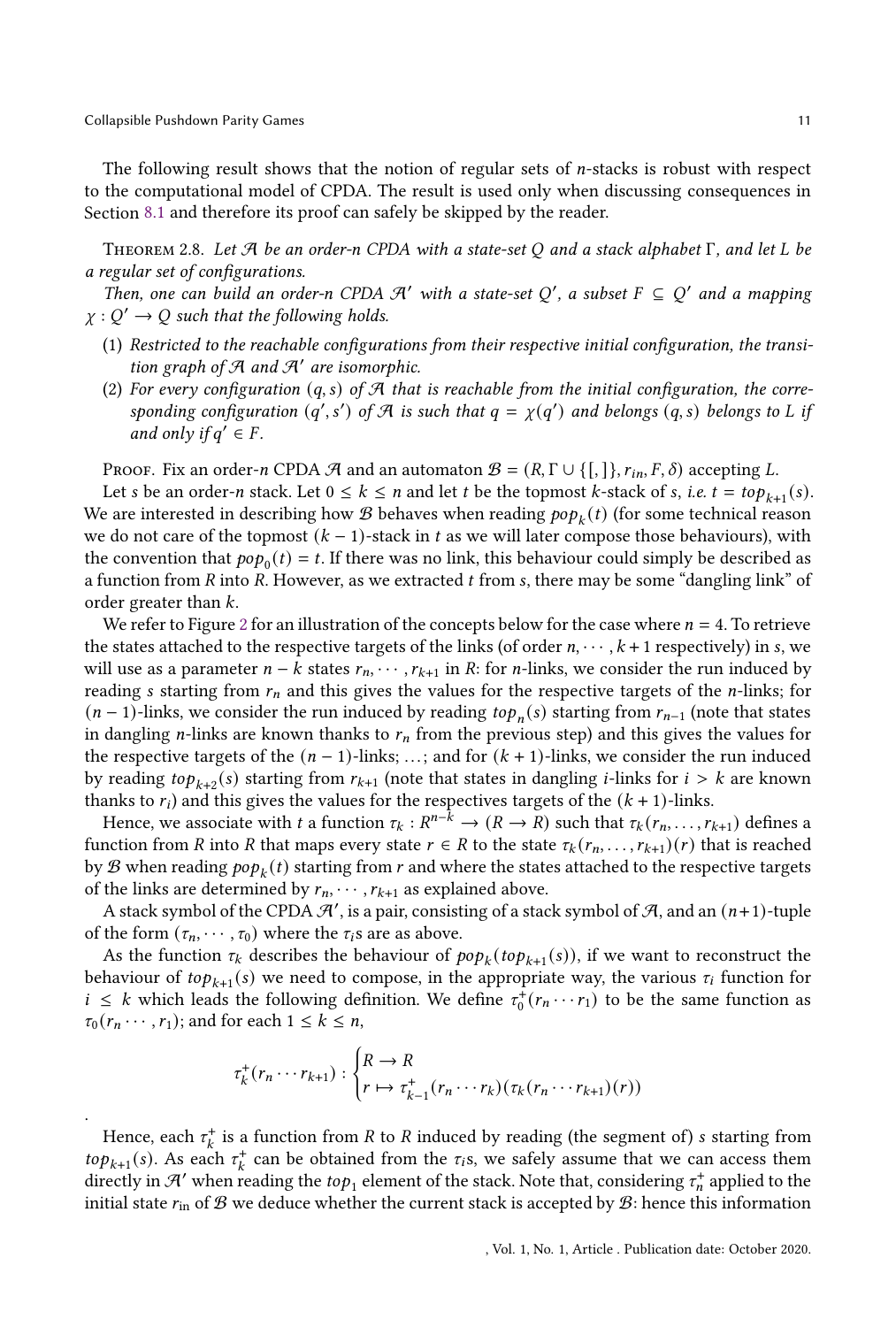<span id="page-11-0"></span>

Fig. 2. Illustration for the proof of Theorem [2.8](#page-10-0) when  $n = 4$ . Missing states (?) in k-link's target are retrieve by reading  $top_{k+1}(s)$  from  $r_k$ . For every  $k, \tau_k^+$  is obtained by composing the  $\tau_i$ s for  $i \leq k$ .

will be maintained, together with a state from  $Q$ , in the control state of  $\mathcal{H}'$  and is used to define F. The function  $\chi$  is the one erasing all auxiliary informations used by  $\mathcal{A}'$  in its control state.

We now explain how  $\mathcal{A}'$  behaves. Assume that the topmost stack symbol is  $(a, (\tau_n, \dots, \tau_0))$  and that the A-state stored is q. Then, the possible transitions of  $\mathcal{A}'$  mimic the ones of  $\mathcal{A}$  when being in state  $q$  with topmost stack symbol  $q$ . For each order- $n$  stack operation  $op$  of  $A$ , we define the corresponding stack operation of  $\mathcal{A}'$ :

- If  $op = push_k$  then  $\mathcal{A}'$  performs  $push_k$  followed by  $rew_1^{a,(r_n,\dots,r_{k+1},r,r_{k-1},\dots,r_0)}$ , where for ev- $\text{e} \text{r} \in R, \tau(r_n, \dots, r_{k+1}) (r) = \delta(\tau_{k-1}^+(r_n, \dots, r_{k+1}, r) (r'), \mathbf{I}_k) \text{ with } r' = \tau_k(r_n, \dots, r_{k+1}) (r).$ Indeed, after performing a  $\mathit{push}_k$  operation the only  $\mathit{top}_i$  stack that is different from the one before, is for  $i = k$ . Hence, one only needs to update  $\tau_k$ , which now maps a state r to the state  $r'$  obtained by first applying the previous  $\tau_k$  followed by the transformation induced by the former top  $k - 1$ -stack (with the missing  $k$ -links being retrieve starting from  $r$ ) together with the missing closing parenthesis  $\mathbb{I}_k$ .
- If  $op = push_1^{b,k}$  then  $\mathcal{H}'$  performs  $push_1^{(b,(\tau_n,\dots,\tau_2,\tau,t_b)),k}$  where  $\tau$  and  $\tau_b$  are defined as follows. The function  $\tau$  is equal to  $\tau_1^+$  while the function  $\tau_b(r_n,\ldots,r_1)$  maps a state  $r$  to  $\delta(r, b, \tau_k(r_n,\ldots,r_{k+1})(r_k)).$ Indeed, one simply has to update  $\tau_1$  and  $\tau_0$ . Regarding  $\tau_1$  one needs now to take into the former topmost symbol which is exactly what does  $\tau_1^*$ . For  $\tau_0$  one simulates the behaviour of  $\mathcal B$  when reading a b and uses  $\tau_k$  with the appropriate parameters to retrieve the state in the target of the newly created link.
- If  $op = pop_k$  (resp. collapse following a k-link) then  $\mathcal{A}'$  performs  $pop_k$  (resp. collapse), considers the new topmost stack symbol  $(a', (\tau_n', \dots, \tau_0'))$  and does a rew<sub>1</sub> $(a', (\tau_n', \dots, \tau_{k+1}, \tau_k', \dots, \tau_0'))$  $\frac{(u_1, v_1, \ldots, v_{k+1}, v_k, \ldots, v_0)}{1}$ . Indeed, for any stack s and any  $i > k$ ,  $pop_i(top_{i+1}(s)) = pop_i(top_{i+1}(pop_k(s)))$  and therefore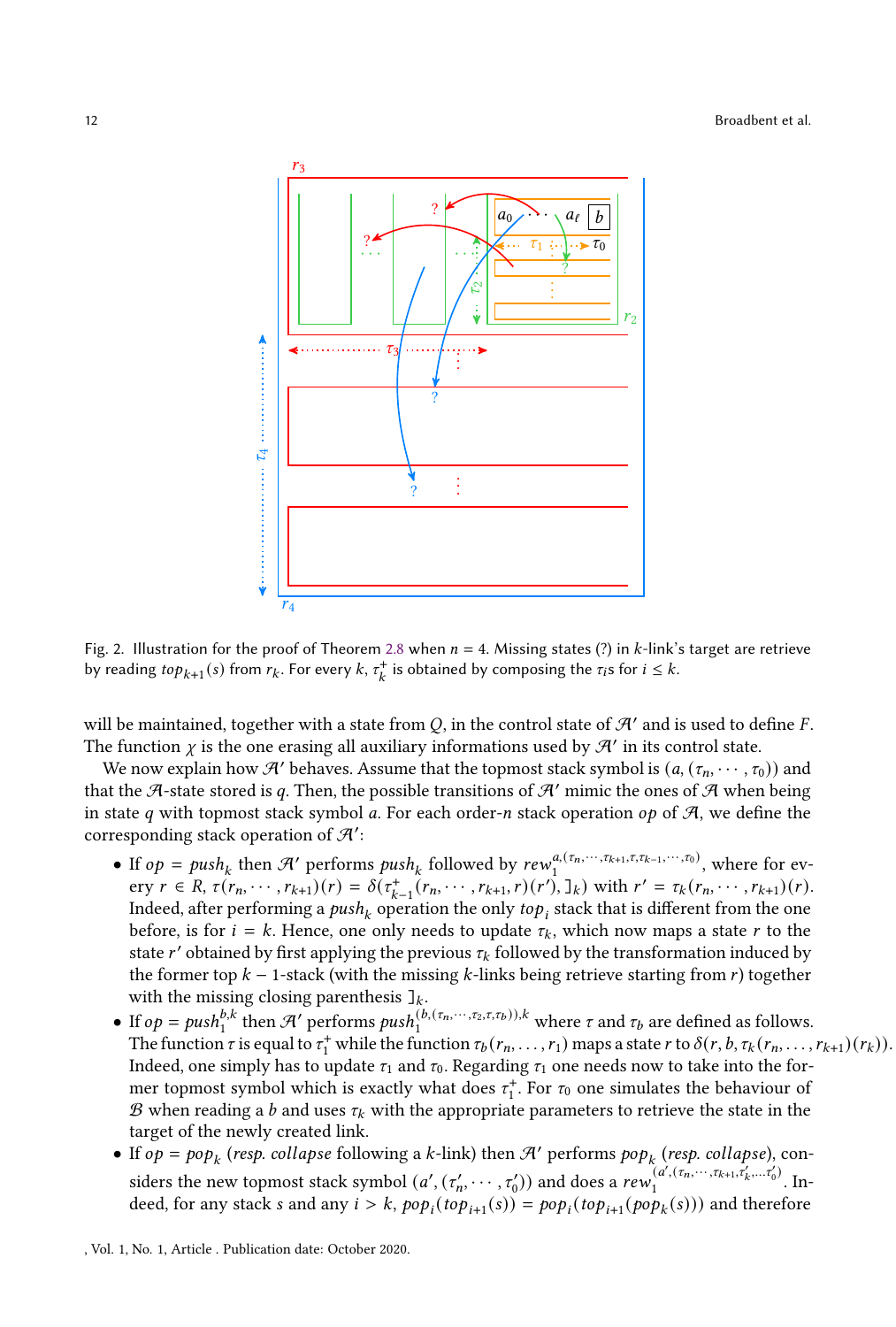$\tau_n, \dots, \tau_{k+1}$  are inherited from the previous configuration while the other components are preserved from the last time where (possibly a copy of) the topmost symbol was on top of the stack (being inductively assumed to be correct).

Correctness of the construction follows inductively from the above definition.

## 2.7 CPDA strategies

Let  $\mathcal{A} = (\Gamma, Q, \Delta, q_0)$  be an order-*n* CPDA, let Graph( $\mathcal{A}$ ) = ( $V, E$ ) be its transition graph, let  $G = (Graph(\mathcal{A}), V_E, V_A)$  be an arena associated with  $\mathcal{A}$  and let  $\mathbb{G} = (G, \Omega_o)$  be a corresponding  $n$ -CPDA parity game.

We aim at defining a notion of  $n$ -CPDA *transducers* that provide a description for strategies in  $G$ , that is describe a function from partial plays in  $G$  into  $V$ .

Consider a partial play  $\lambda = v_0 v_1 \cdots v_\ell$  in G where  $v_0 = (q_0, \perp_n)$ . An alternative description of  $\lambda$ is by a sequence  $(q_1, rew_1; op_1)\cdots(q_\ell,rew_\ell; op_\ell) \in (Q \times Op_n^{\Gamma} \times Op_n^{\Gamma})^*$  such that  $v_i = (q_i, s_i)$  for all  $1 \leq i \leq \ell$  and  $s_i = op_i(rew_i(s_{i-1}))$  (with the convention that  $s_0 = \perp_n$ ). We may in the following use implicitly this representation of  $\lambda$  when needed. Similarly, one can represent a strategy as a (partial) function

$$
\varphi:(Q\times Op_n^\Gamma\times Op_n^\Gamma)^*\to Q\times Op_n^\Gamma\times Op_n^\Gamma
$$

the meaning being that in a partial play  $\lambda$  ending in some vertex  $(q, s)$  if  $\varphi(\lambda) = (q', r \epsilon w; op)$  then the player moves to  $(q', op(rew(s)))$ .

An *n*-CPDA transducer realising a strategy in G is a tuple  $S = (\Sigma, R, \delta, \tau, r_0)$  where  $\Sigma$  is a stack alphabet, R is a finite set of states,  $r_0 \in R$  is the initial state,

$$
\delta: R \times \Sigma \times (Q \times Op_n^{\Gamma} \times Op_n^{\Gamma}) \to R \times Op_n^{\Sigma} \times Op_n^{\Sigma}
$$

is a deterministic transition function and

$$
\tau: R \times \Sigma \to Q \times Op_n^\Gamma \times Op_n^\Gamma
$$

is a deterministic choice function (note that we do not require  $\tau$  to be total). For both  $\delta$  and  $\tau$  we have the same requirement as for the transition function for CPDAs, namely that the first stack operation should be a top-rewriting (or the identity) and that the second one should not be a top-rewriting.

A configuration of S is a pair  $(r, t)$  where r is a state and t is an n-stack over  $\Sigma$ ; the initial configuration of S is  $(r_0, \perp_n)$ . With a configuration  $(r, t)$  is associated, when defined, a (unique) move in G given by  $\tau(r, top_1(t))$ . A partial play  $\lambda = (q_1, rew_1; op_1) \cdots (q_\ell,rew_\ell; op_\ell)$  in G induces a (unique, when defined)  $run$  of  $S$  which is the sequence

$$
(r_0,t_0)(r_1,t_1)\cdots(r_\ell,t_\ell)
$$

where  $(r_0, t_0) = (r_0, \perp_n)$  is the initial configuration of S and for all  $0 \le i \le \ell - 1$  one has  $\delta(r_i, top_1(t_i), (q_{i+1}, rew_{i+1}; op_{i+1})) = (r_{i+1}, rew'_{i+1}; op'_{i+1})$  with  $t_{i+1} = op'_{i+1}(rew'_{i+1}(t_i))$ . In other words, the control state and the stack of  $S$  are updated accordingly to  $\delta$ .

We say that S is **synchronised** with A iff for all  $(r, \alpha, (q, rew; op)) \in R \times \Sigma \times (Q \times Op_n^{\Gamma} \times Op_n^{\Gamma})$ such that  $\delta(r, \alpha, (q, rew; op)) = (r', rew'; op')$  is defined one has that  $op$  and  $op'$  are of the same kind, *i.e.* either they are both a  $pop_k$  (for the same  $k$ ) or both a  $push_k$  (for the same  $k$ ) or both a  $push_T^e$  (the symbol pushed being possibly different but the order of the link being the same) or both collapse or both id. In particular, if one defines the **shape** of a stack s as the stack obtained by replacing all symbols appearing in  $s$  by a fresh symbol  $\sharp$  (but keeping the links) one has the following.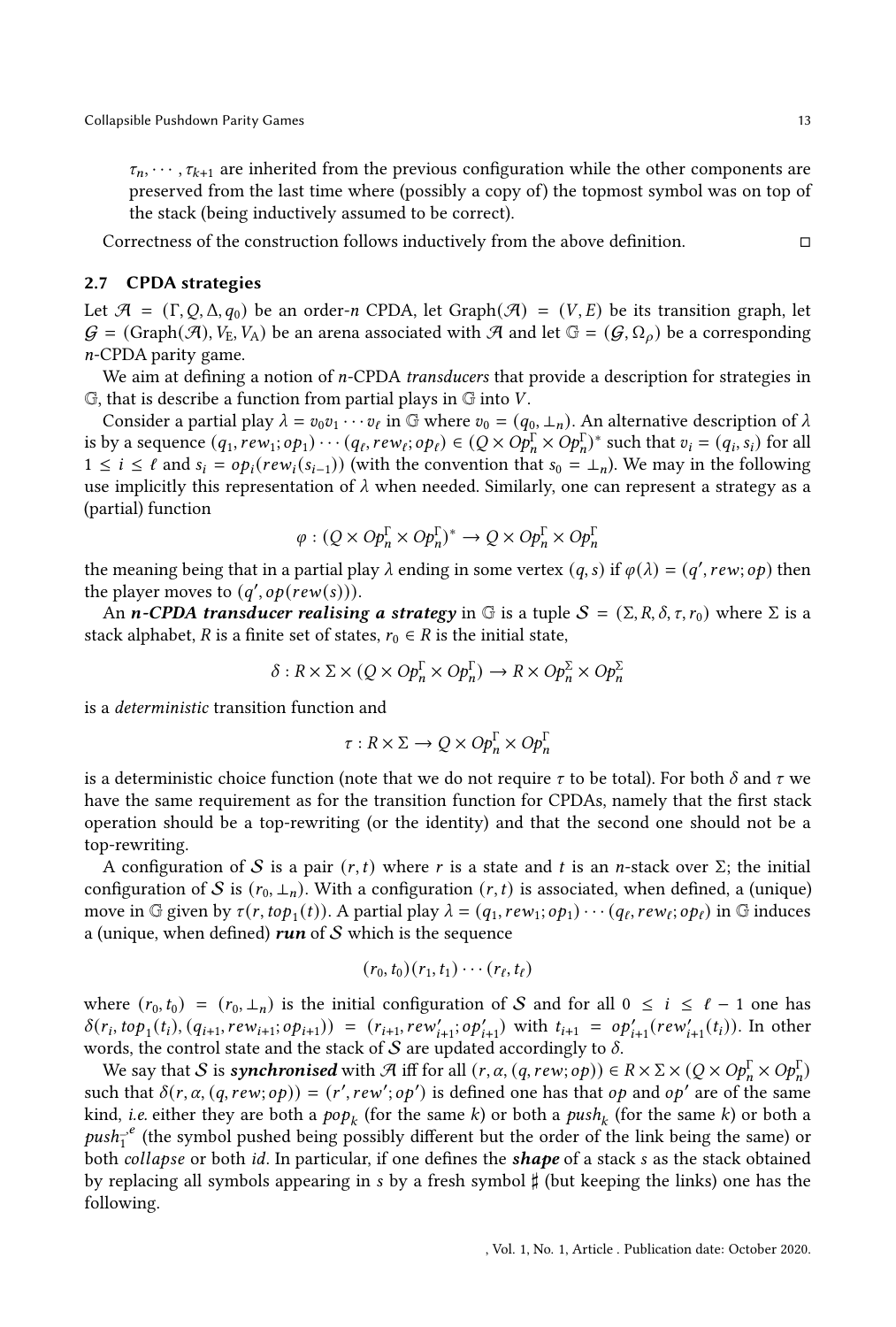PROPOSITION 2.9. Assume that S is synchronised with A. Then, for any partial play  $\lambda$  in G ending in a configuration with stack s, the run of S on  $\lambda$ , when exists, ends in a configuration with stack t such that s and t have the same shape.

The strategy realised by S is the (partial) function  $\varphi_S$  defined by letting  $\varphi_S(\lambda) = \tau((r,\text{top}_1(t)))$ where  $(r, t)$  is the last configuration of the run of S on  $\lambda$ .

We say that  $\varphi_S$  is well-defined iff for any partial play  $\lambda = (q_1, rew_1; op_1) \cdots (q_\ell,rew_\ell; op_\ell)$ where Éloïse respects  $\varphi_S$  whenever the last vertex  $(q_\ell, s_\ell)$  in  $\lambda$  belongs to  $V_E$  one has  $\varphi_S(\lambda) \in$  $\Delta(q, top_1(s_\ell)),$  i.e. the move given by  $\varphi_{\mathcal{S}}$  is a valid one.

# <span id="page-13-0"></span>3 MAIN RESULT

The following theorem is the central result of this paper.

<span id="page-13-2"></span>THEOREM 3.1. Let  $\mathcal{A} = (\Gamma, Q, \delta, q_0)$  be an n-CPDA and let  $\mathbb{G}$  be an n-CPDA parity game defined from A. Then one has the following results.

- (1) Deciding whether  $(q_0, \perp_n)$  is winning for Éloïse is an n-ExpTIME-complete problem.
- (2) The winning region for Éloïse (resp. for Abelard) is regular. Moreover, one can compute an automaton that recognises it.
- (3) If  $(q_0, \perp_n)$  is winning for Éloïse then one can effectively construct an n-CPDA transducer S synchronised with A realising a well-defined winning strategy S for Éloïse in G from  $(q_0, \perp_n)$ .

The proof is by induction on the order and each induction step is itself divided into three steps: the first one is a normalisation result (Section [4\)](#page-13-1), the second one removes the outermost links (Section [5\)](#page-22-0) while the third one lowers the order (Section [6\)](#page-30-0). Finally Section [7](#page-43-0) combines the previous constructions and provides the proof of Theorem [3.1.](#page-13-2)

## <span id="page-13-1"></span>4 RANK-AWARE CPDA

Intuitively, a CPDA is "rank-aware" whenever, during any run of the CPDA, one can easily determine the smallest colour seen since the creation of the link on the topmost symbol. In particular, one only needs to inspect the current control state and topmost stack symbol. This information will be crucial in the next section when we show how to remove the outermost links from a CPDA. In this section, we show that any CPDA can be transformed into an equivalent rank-aware CPDA. The notion of equivalence is formalised in the statement of Theorem [4.8.](#page-17-0)

Fix, for the whole section, an n-CPDA  $\mathcal{A} = (\Gamma, Q, \Delta, q_0)$ , a partition  $Q_E \oplus Q_A$  of Q and a colouring function  $\rho : Q \to C \subset \mathbb{N}$ . Denote by G its transition graph, by G the arena induced by G and the partition  $Q_{\text{E}} \cup Q_{\text{A}}$  and by G the parity game  $(\mathcal{G}, \Omega_{\rho})$ .

## 4.1 Definitions

Our main goal in this sub-section is to define the notion of rank-awareness. To do this we will define the notion of *link-rank.* Assume that in configuration  $v_m$  the  $top_1$ -element has a link (that is possibly a copy of a link) that was created in configuration  $v_j$ : then the link-rank in  $v_m$  is defined as the smallest colour since the creation of the link, *i.e.* min $\{\rho(v_i), \cdots \rho(v_m)\}\$ . Ultimately, we will show how to enrich the stack alphabet to be able to compute the link-rank. In order to maintain this information, we need to define several other concepts. First we will define indexed stacks, from which, we can then define the *collapse-rank* (for updating after performing a *collapse*) and the *pop-rank* for  $k$  (for updating after performing a  $pop_k$ ).

A finite path in G is a non-empty sequence of configurations  $v_0v_1 \cdots v_m$  such that for all  $0 \leq$  $i \leq m-1$ , there is an edge in G from  $v_i$  to  $v_{i+1}$ . An *infinite path* is an infinite sequence of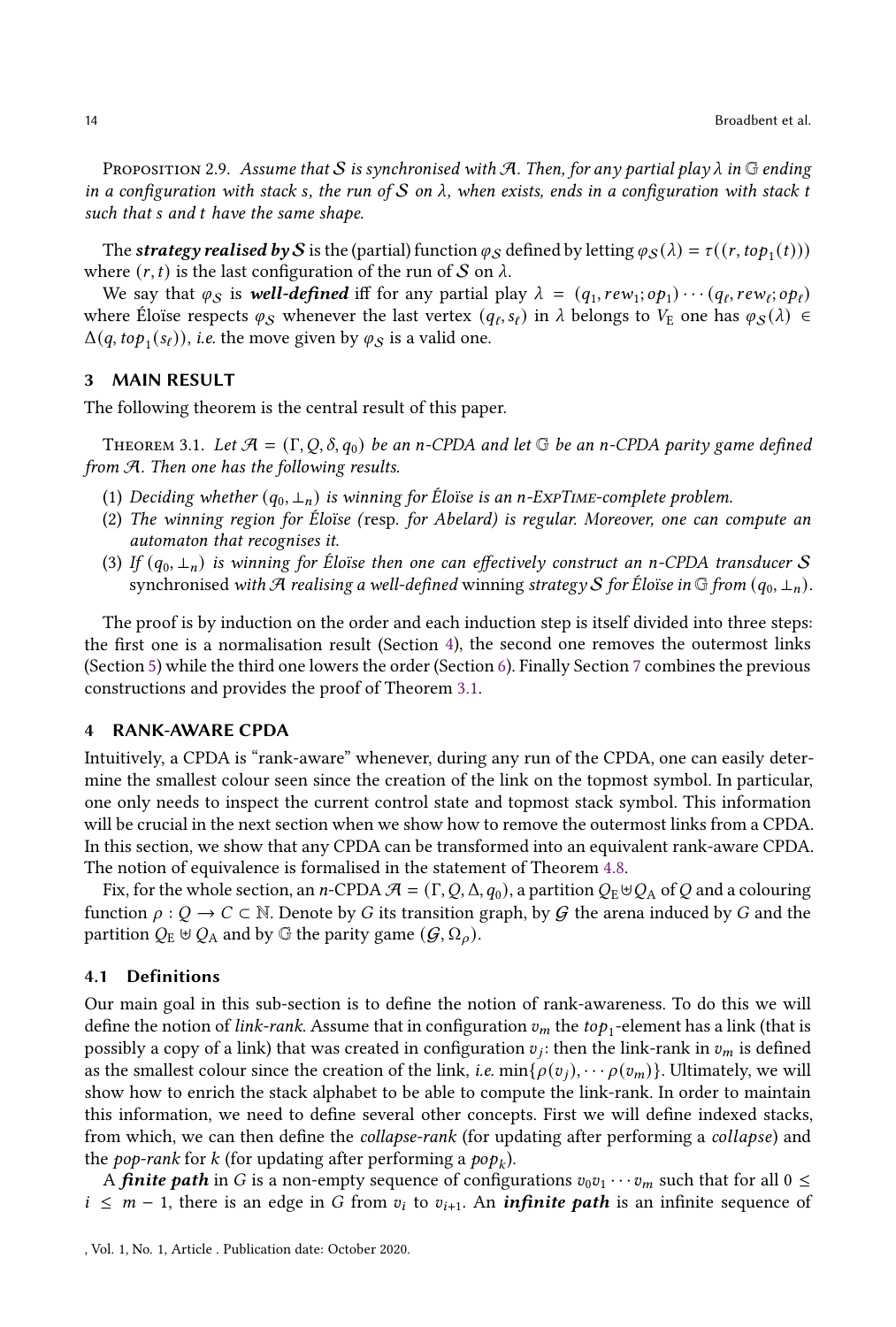configurations  $v_0v_1 \cdots$  such that for all  $i \geq 0$ , there is an edge in G from  $v_i$  to  $v_{i+1}$ . Note that we do not require  $v_0$  to be the initial configuration.

We now define a generalisation of  $n$ -stacks called *indexed*  $n$ -stacks. Following the same notations as in Section [2.6,](#page-8-1) a stack s is equivalently described as a pair  $(\tilde{s}, \text{target}(s))$  (recall that  $\tilde{s}$  is a wellbracketed word description of  $s$  and that target( $s$ ) gives the link structure). An indexed *n*-stack is described by a triple  $(\tilde{s}, target(s), ind(s))$  where  $\tilde{s} = \tilde{s}_1 \cdots \tilde{s}_{|\tilde{s}|}$  and target(s) are as previously and where  $ind(s): \{1, \ldots, |\overline{s}|\} \to \mathbb{N}$  is a partial function that is defined in any position  $j < |\overline{s}| - n$  such that  $\tilde{s}_i \notin \{[, \}$ . The previous conditions on the domain of  $ind(s)$  ensure that any stack symbol in s which is not the topmost one has a value by  $ind(s)$  that we refer to as its *index*. An *indexed* configuration is a pair formed by a control state and an indexed stack.

The **erasure** of an indexed *n*-stack  $(\tilde{s}, target(s), ind(s))$  is the *n*-stack  $(\tilde{s}, target(s))$ . We extend the notion of erasure to indexed configurations in the obvious way.

The intended meaning of the index of some symbol in the stack is the following. The index is equal to the largest integer i such that since  $v_i$  the symbol no longer appears as a to $p_1$ -element. Hence, if one uses the stack to store (and maintain) some information, the index is the moment from which this information was no longer updated. Therefore when some symbol appears again as the  $top_1$ -element, one has to update the information by taking into account all that happened since  $v_i$  (included).

With any path  $\lambda = v_0 v_1 \cdots$ , with  $v_i = (p_i, s_i)$  for all  $i \ge 0$ , we inductively associate a sequence of indexed configurations  $\lambda' = v'_0 v'_1 \cdots$  such that the following holds.

- The erasure of  $\lambda'$  equals  $\lambda$  (the erasure of a sequence of indexed configurations being defined as the sequence of the respective erasures).
- For any indexed configuration  $v'_m = (q_m, s'_m)$  the following holds. Let  $s'_m = (\widetilde{s'_m}, \text{target}(s'_m), \text{ind}(s'_m)),$ let  $\widetilde{s'_m} = x_1 \cdots x_h$ , and let  $j$  be in the domain of  $ind(s'_m)$  and such that  $x_{j+1} = 1$ . Then let  $j' > j$ be the largest integer such that  $x_k = \exists$  for all  $j + 1 \leq k \leq j'$  and let *i* be the unique integer such that  $x_i \cdots x_{j'}$  is well-bracketed. Then, for any  $i < k < j'$ , if  $ind(s'_m)(k)$  is defined, one has  $ind(s'_m)(k) \leq ind(s'_m)(j)$ , and this inequality is strict if  $ind(s'_m)(j) \neq 0$ . Intuitively, position *j* is the topmost symbol of some  $(j' - j)$ -stack, and any symbol in this stack has an index smaller than the topmost symbol.

The intuitive idea behind the forthcoming definition of  $\lambda'$  is rather simple. The indices are always preserved, so one only cares about new positions in the stack. On doing a  $\mathit{push}_k$  the indices of the copied stack are inherited from the original copy. Then when new indices are needed (because a position is no longer the  $top_1$  one, it gets index  $m + 1$  if the current configuration is  $v_{m+1}$ ).

Before going to the formal definition, we start with an example.

Example 4.1. In Figure [3,](#page-15-0) we give an example (at order 3) that illustrates the previous intuitive idea as well as the formal description below (ignore the information on colours for this example). We only describe the indexed stacked (omitting the control states), and indicate the stack operation (but omit the id operation). Indices are written as superscripts.

Now, we formally give the construction of  $\lambda'$  (the previously mentioned properties easily follow from the definition). The initial configuration  $v'_0 = (p_0, s'_0)$ , is obtained by letting  $ind(s'_0)$ be the constant (partial) function equal to 0. Assume now that  $v'_1 \cdots v'_m$  has been constructed, let  $v'_m = (p_m, s'_m)$  with  $s'_m = (\widetilde{s}_m, target(s_m), ind(s'_m))$  and let  $v_{m+1} = (p_{m+1}, s_{m+1})$  with  $s_{m+1} = (\widetilde{s}_m, \widetilde{t}_m, \widetilde{t}_m)$  $(\widetilde{s}_{m+1}, target(s_{m+1}))$ . We let  $v'_{m+1} = (p_{m+1}, s'_{m+1})$  with  $s'_{m+1} = (\widetilde{s}_{m+1}, target(s_{m+1}), ind(s'_{m+1}))$  where  $ind(s'_{m+1})$  is defined thanks to the following case distinction on which stack oprations have been applied to go from  $v_m$  to  $v_{m+1}$ .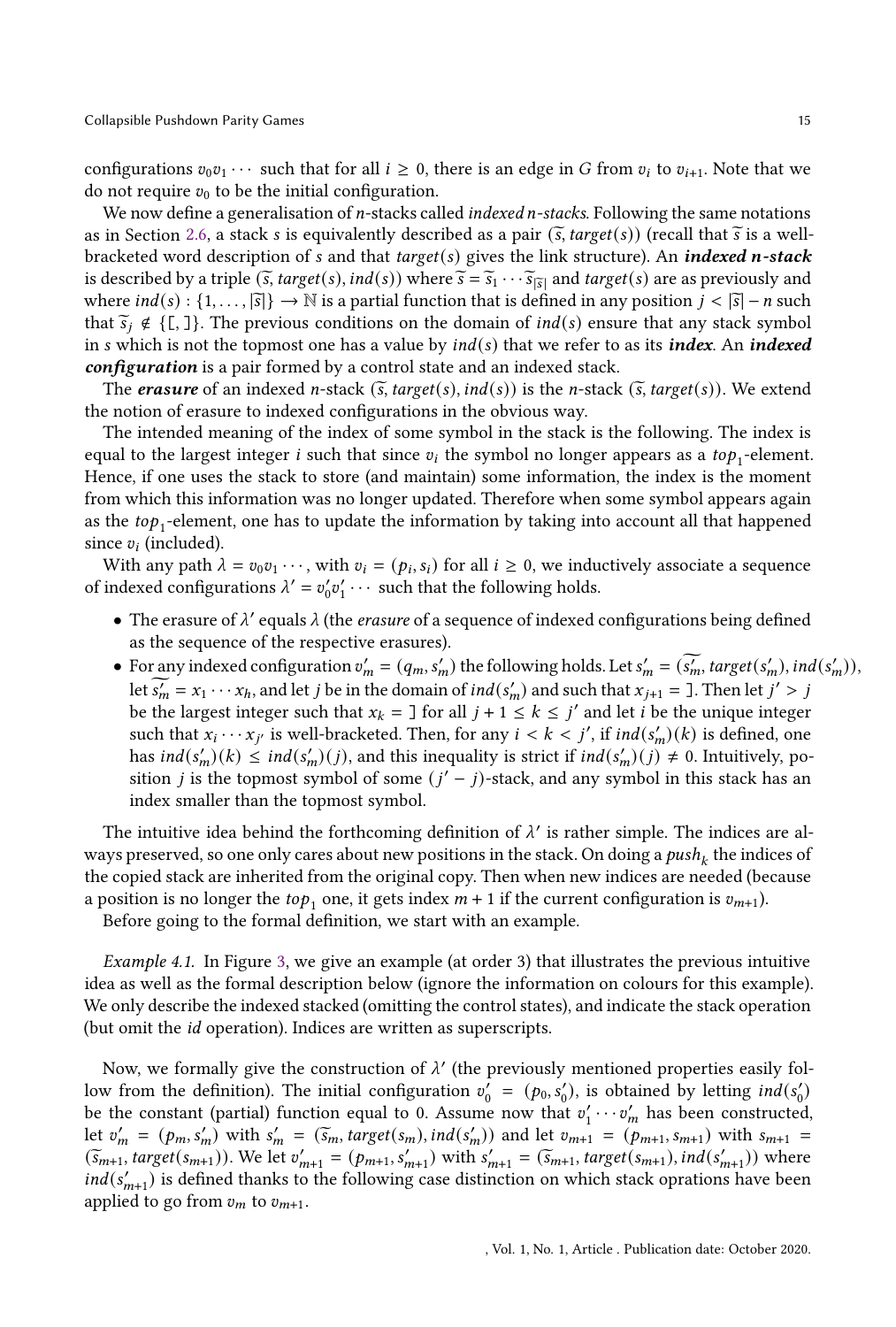<span id="page-15-0"></span>

Fig. 3. Example of a sequence of indexed stacks.

- $\bullet$  A top-rewriting operation (possibly equal to *id*) followed by a  $\mathit{push}_1^{\gamma,k}$  operation is applied in configuration  $v_m$ . Then all previous indices are inherited and the former  $top_1$ -element gets index  $m+1$ . Formally,  $ind(s'_{m+1})(j) = ind(s'_{m})(j)$  whenever  $j < |\tilde{s}_{m}| - n$  and  $ind(s'_{m+1})(|\tilde{s}_{m}| - n)$  $n) = m + 1.$
- $\bullet$  A top-rewriting operation (possibly equal to *id*) followed by a  $push_k$  operation is applied.First, all existing indices are preserved, *i.e.*  $ind(s'_{m+1})(j) = ind(s'_{m})(j)$  whenever j belongs to the domain of  $ind(s'_m)$ . Then one writes  $\widetilde{s}_m$  as  $[\cdots [t]]^{n-k+1}$  with  $t$  being well-bracketed; hence,  $\widetilde{s}_{m+1} = [\cdots [t'] [t']]^{n-k+1}$  where  $t'$  is obtained from  $t$  by (possibly )changing its last symbol to reflect the top-rewriting operation. Then we let  $ind(s'_{m+1})(|\vec{s'_m}| - (n-k+1) + j) =$  $ind(s'_m)(\overline{s'_m}) - (n-k+1) - (|t| + 2) + j$  for all  $j \ge 1$  such that the second member of the equality is defined: the indices are simply copied from the former top  $(k - 1)$ -stack. Finally, the former  $top_1$ -element gets index  $m + 1$ :  $ind(s'_{m+1})(\bar{s}_m) - n + k - 3) = m + 1$ .
- A top-rewriting operation (possibly equal to *id*) followed by either a  $pop_k$  operation or a collapse or id is applied in configuration  $v_m$  in  $\lambda$ . Then all indices are inherited from the previous indexed stack. Formally,  $ind(s'_{m+1})(j) = ind(s'_{m})(j)$  whenever j belongs to the domain of  $ind(s'_{m+1})$ .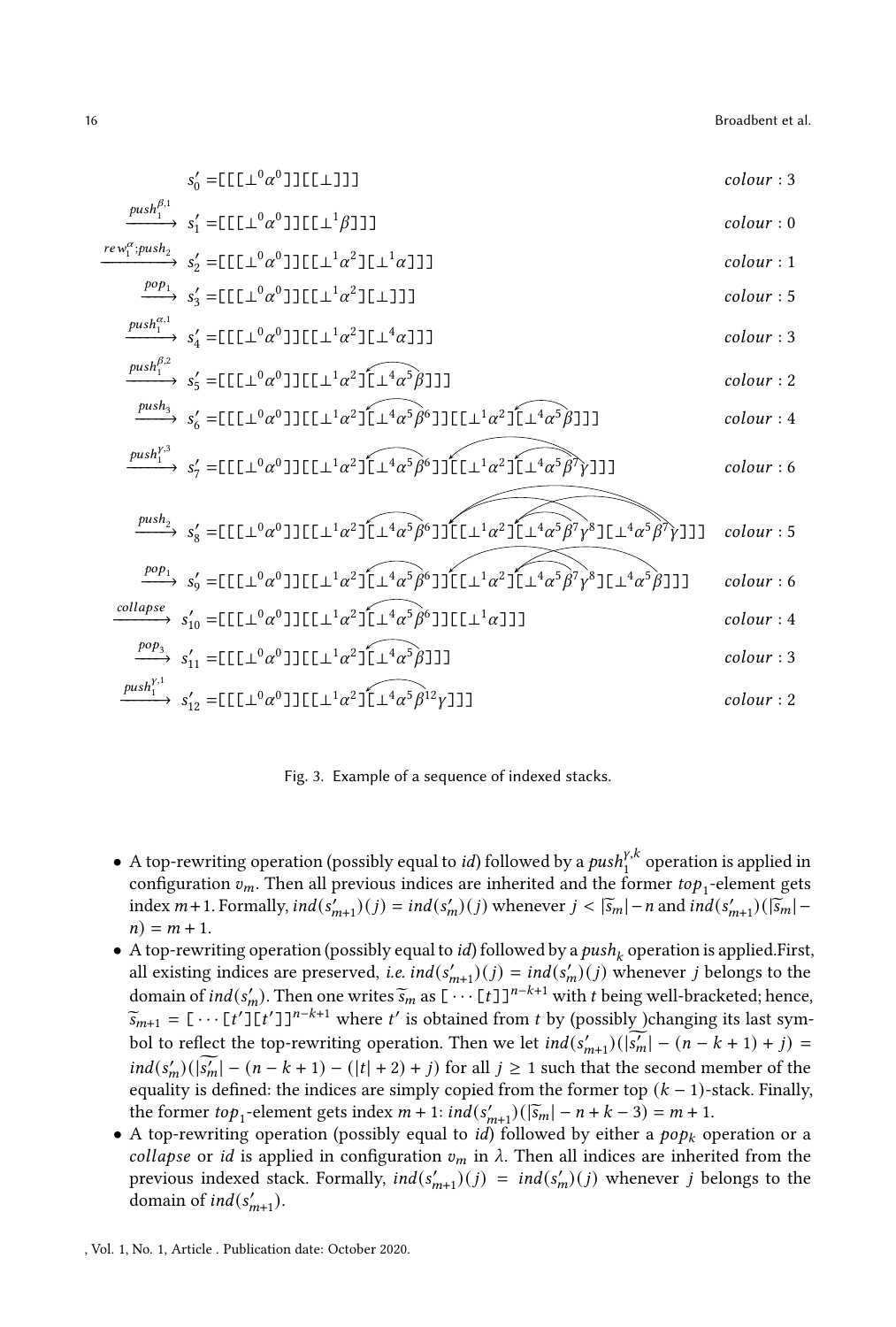The following straightforward proposition is crucial. In particular, it means that if we stored some information on the stack, the index gives the "expiration date" of the stored information, that is the step in the computation starting from which the information has no longer been updated.

<span id="page-16-1"></span>PROPOSITION 4.2. Let  $\Lambda = v_0v_1 \cdots$  be a path and  $\Lambda' = v'_0v'_1 \cdots$  be as above. Let  $m \geq 0$ , let  $s'_m = (\tilde{s}_m, target(s_m), ind(s'_m))$  be the indexed stack in  $v'_m$ . Let *j* be such that  $i = ind(s'_m)(j)$  is defined. If  $i > 0$ , then  $(i - 1)$  is the largest integer such that the  $j$ -th letter of  $\widetilde{s}_m$  is a copy of top<sub>1</sub>( $s_{i-1}$ ). If  $i = 0$ , there is no i' such that the j-th letter of  $\widetilde{s}_m$  is a copy of top<sub>1</sub>(s<sub>i'</sub>).

PROOF. Immediate by induction on  $m$  and from the definition of  $\lambda'$  from  $\lambda$ .

Consider a finite path  $\lambda = v_0 v_1 \cdots v_m$  in G ending in a configuration  $v_m = (q, s)$  such that *to* $p_1(s)$  has an *n*-link (if the link is a *k*-link for some  $k < n$  the following concepts are not relevant). The *link-ancestor* of  $v_m$  is the configuration  $v_j$  where the original copy of the *n*-link in top<sub>1</sub>(s) was created<sup>[1](#page-16-0)</sup>, or  $v_0$  if the link was present in the stack of the configuration  $v_0$ . The *link-rank* of  $v_m$  is the minimum colour of a state occurring in  $\lambda$  since its link-ancestor  $v_j$  (inclusive) i.e. it is  $min\{\rho(v_i), \cdots \rho(v_m)\}.$ 

Example 4.3. Consider the sequence of indexed stacks given in Figure [3.](#page-15-0) The link-ancestor of configuration  $v_8$  is configuration  $v_7$  and its link-rank is 5. The link-ancestor of configuration  $v_{11}$  is configuration  $v_5$  and its link-rank is 2.

Definition 4.4. An n-CPDA  $\mathcal{A} = (\Gamma, Q, \Delta, q_0)$  equipped with a colouring function is **rank-aware** from a configuration  $v_0$  if there exists a function  $LinkRk : Q \times \Gamma \rightarrow \mathbb{N}$  such that for any finite path  $\lambda = v_0v_1 \cdots v_\ell$ , the link-rank (if defined) of the configuration  $v_\ell = (q, s)$  is equal to  $LinkRk(q, top_1(s))$ . In other words, the link rank can be retrieved from the control state together with the  $top_1$ -element of the stack.

To show that any CPDA can be transformed into a rank-aware CPDA, we need to define the collapse-rank and the pop-rank. First, we introduce the notion of *ancestor*. Fix a finite path  $\Lambda$  =  $v_0v_1 \cdots v_m$ , let  $v_m = (q, s)$  be some configuration in  $\Lambda$  and let  $x$  be a symbol in  $s$ . Then the **ancestor** of x is the configuration  $v_i$  where *i* is the index of x in  $v'_m$  (the indexed version of  $v_m$ ).

We now introduce the notion of *collapse-rank*. Fix a finite path  $\Lambda = v_0 v_1 \cdots v_m$  and assume that the top<sub>1</sub>-element of  $v_m$  has a  $(k + 1)$ -link for some k. Then the **collapse-ancestor** in  $v_m$  is the ancestor of the  $top_1$ -element of the target *k*-stack and the  $\it collapse\text{-}rank}$  in  $v_m$  is the smallest colour visited since the collapse-ancestor (included).

Example 4.5. Consider the sequence of indexed stacks given in Figure [3](#page-15-0) (the colours of the corresponding configurations are indicated on the right part of the figure).

In  $v'_8$  the collapse-ancestor is  $v'_6$  and the collapse-rank is therefore 4. In  $v'_9$  the collapse-ancestor is  $v_2'$  and the collapse-rank is therefore 1.

Next, we give a notion of *pop-rank*. Fix a partial play  $\Lambda = v_0 v_1 \cdots v_m$  and a configuration  $v_m$  =  $(q, s)$  in  $\Lambda$ . Then, for any  $1 \leq k \leq n$ , the **pop-ancestor** for k, when defined, is the ancestor of the to $p_1$ -element of  $pop_k(s)$  and the  $pop\text{-}rank$  for  $k$ , when defined, is the smallest colour visited since the pop-ancestor for  $k$  (included). In particular, the pop-rank for  $n$  is the smallest colour visited since the stack has height at least the height of s.

Example 4.6. Again, consider the sequence of indexed stacks given in Figure [3.](#page-15-0)

<span id="page-16-0"></span><sup>&</sup>lt;sup>1</sup>Formally, one could index links as well: whenever performing, in configuration  $v_j$ , a  $push_1^{y,e}$ , one attaches to the newly created link the index  $j + 1$ . Later, if the link is copied (by doing a  $push_k$  operation) then the index is copied as well.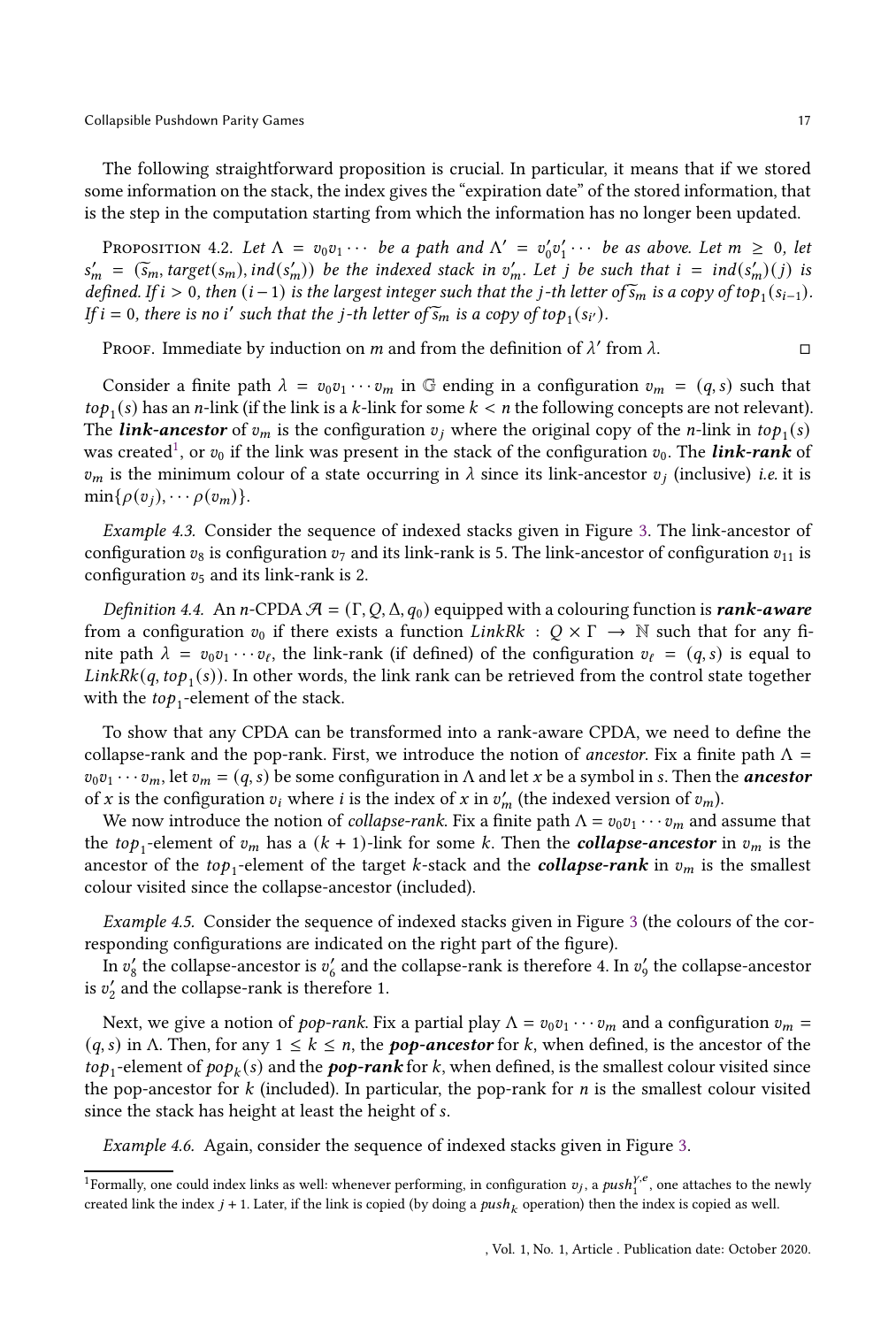In configuration  $v_9'$  the pop-ancestor (*resp.* pop-rank) for 3 is  $v_6'$  (*resp.* 4), the pop-ancestor (*resp.* pop-rank) for 2 is  $v'_8$  (resp. 5) and the pop-ancestor (resp. pop-rank) for 1 is  $v'_5$  (resp. 2).

In configuration  $v_{12}'$  the pop-ancestor (*resp.* pop-rank) for 3 is  $v_0'$  (*resp.* 0), the pop-ancestor (*resp.* pop-rank) for 2 is  $v_2'$  (resp. 1) and the pop-ancestor (resp. pop-rank) for 1 is  $v_1'2$  (resp. 2).

<span id="page-17-1"></span>Remark 4.7. In the current setting, if the ancestor of the pointed stack (resp the ancestor of the  $top_1$ -element of  $pop_k(s)$  / the link-ancestor) is  $v_0$ , then the collapse-rank (*resp* the pop-rank / the link-rank) is simply the smallest colour seen since the beginning of the play. Hence, it does not make much sense but it permits the construction to remain uniform.

## 4.2 Main Result

The next theorem shows that we can restrict our attention to CPDA games where the underlying CPDA is rank-aware.

<span id="page-17-0"></span>THEOREM 4.8. For any n-CPDA  $\mathcal{A} = \langle \Gamma, Q, \Delta, q_0 \rangle$  and any associated parity game G, one can construct an n-CPDA  $\mathcal{A}_{rk}$  and an associated parity game  $\mathbb{G}_{rk}$  such that the following holds.

- There exists a mapping v from the configurations of  $\mathcal{A}$  to that of  $\mathcal{A}_{rk}$  such that:
	- for any configuration  $v_0$  of A,  $\mathcal{A}_{rk}$  is rank-aware from  $v(v_0)$ ;
	- Éloïse has a winning strategy in  $\mathbb G$  from a configuration  $v_0$  iff she has a winning strategy in  $\mathbb{G}_{\text{rk}}$  from  $v(v_0)$ ;
	- $-$  both  $v$  and  $v^{-1}$  preserve regularity of sets of configurations.
- If there is an n-CPDA transducer  $S_{rk}$  synchronised with  $\mathcal{A}_{rk}$  realising a well-defined winning strategy for Éloïse in  $\mathbb{G}_{rk}$  from  $v(q_0, \perp_n)$ , then one can effectively construct an n-CPDA transducer S synchronised with A realising a well-defined winning strategy for Éloïse in  $\mathbb G$  from the initial configuration  $(q_0, \perp_n)$ .

## 4.3 Proof of Theorem [4.8](#page-17-0)

The proof of Theorem [4.8](#page-17-0) is a non-trivial generalisation of [\[28,](#page-49-16) Lemma 6.3] (which concerns 2- CPDA) to the general setting of  $n$ -CPDA and starting from an arbitrary configuration.

Fix an *n*-CPDA  $\mathcal{A} = (\Gamma, Q, \Delta, q_0)$ , a partition  $Q_E \uplus Q_A$  of Q and a colouring function  $\rho : Q \rightarrow$  $C \subset \mathbb{N}$ . Denote by G the induced parity game. We define a rank-aware (to be proven) *n*-CPDA  $\mathcal{A}_{\text{rk}} = (\Gamma_{\text{rk}}, Q_{\text{rk}}, \Delta_{\text{rk}}, q_{0,\text{rk}})$  such that  $Q_{\text{rk}} = Q \times C$  and

$$
\Gamma_{\mathrm{rk}} = \Gamma \times (C \cup \{\circlearrowleft\}) \times (C \cup \{\circlearrowleft, \dagger\}) \times (C^{\{1,\dots,n\}} \cup \{\circlearrowleft\})
$$

We define a map v that associates with any configuration of  $\mathcal{A}$  a configuration of  $\mathcal{A}_{\text{rk}}$ . Let  $(q, s)$ be a configuration in A. Then  $v(q, s) = ((q, \rho(q)), s')$  where s' is obtained by:

- Replacing every internal (*i.e.* that is not the  $top_1$ -element) symbol  $\gamma$  by  $(\gamma, \circlearrowleft, \circlearrowleft, \circlearrowright)$  if it has an *n*-link and by  $(y, \cup, \dagger, \cup)$  otherwise.
- Replacing the  $top_1$ -element  $\gamma$  by  $(\gamma, \rho(q), \rho(q), \tau_{\rho(q)})$  if it has an *n*-link and otherwise by  $(\gamma, \rho(q), \dagger, \tau_{\rho(q)})$ , where  $\tau_{\rho(q)}$  is the constant function assigning to any  $1 \leq i \leq n$  the value  $\rho(q)$ .

We equip  $\mathcal{A}_{\text{rk}}$  with a colouring function  $\rho_{\text{rk}}$  by letting  $\rho_{\text{rk}}(q, \theta) = \rho(q)$ . Our construction will satisfy the following invariant. Let  $\Lambda$  be a finite path in Graph( $\mathcal{A}_{rk}$ ) starting in some configuration  $\nu(q, s)$  ending in some configuration  $((p, \theta), s)$  then the following holds. First,  $\theta$  is the minimal colour visited from the beginning of the path. Second, if  $top_1(s) = (\alpha, m_c, m_l, \tau)$  then

•  $m_c$  is the collapse-rank;

, Vol. 1, No. 1, Article . Publication date: October 2020.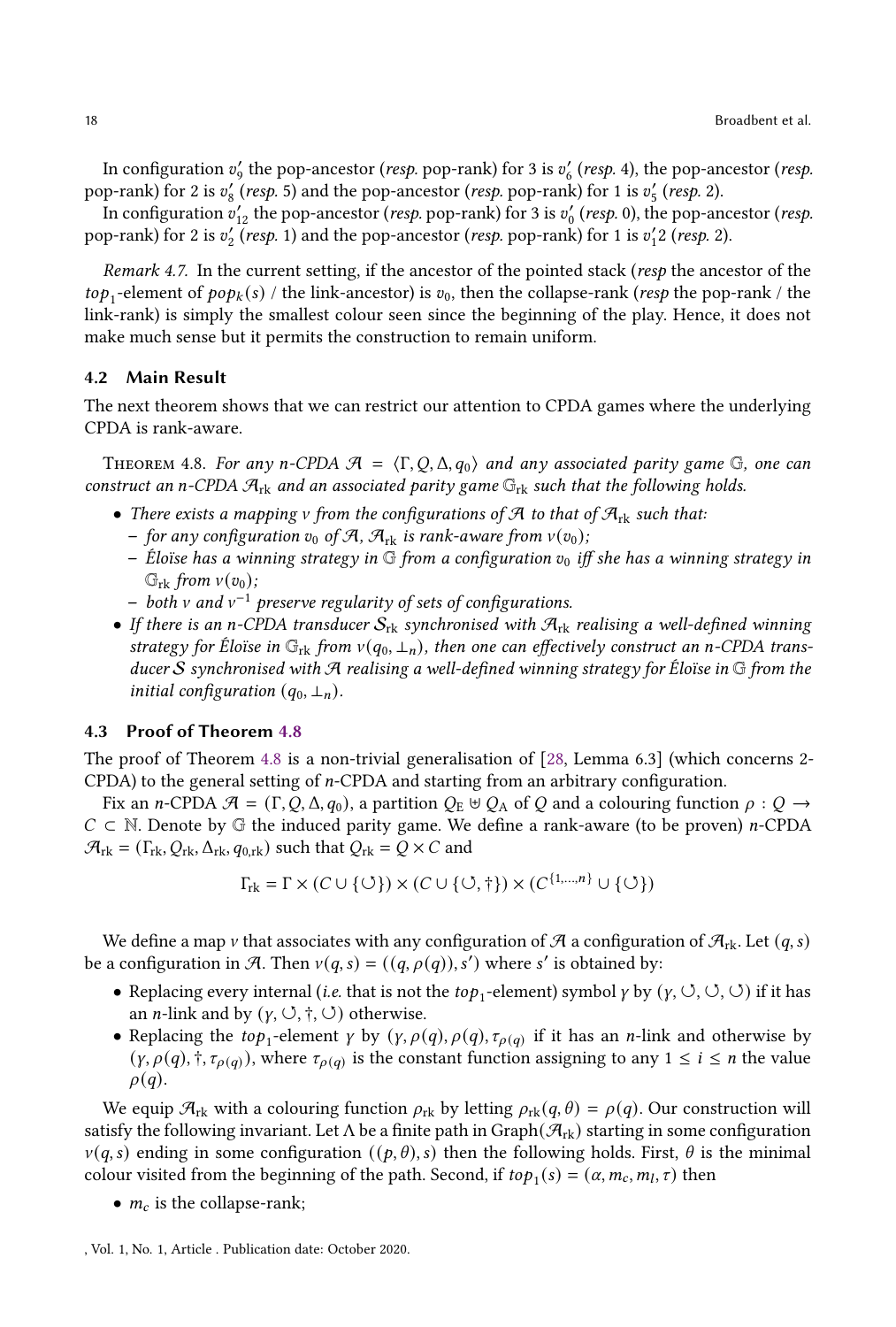- $m_l$  is the link-rank if it makes sense (*i.e.* if there is an *n*-link in the current  $top_1$ -symbol) or is † otherwise;
- $\tau$  is the *pop-rank*:  $\tau(i)$  is the pop-rank for *i* for every  $1 \le i \le n$ .

Trivially, from the definition of  $\nu$ , the invariant holds at the beginning of the path.

The transition function of  $\mathcal{A}_{rk}$  mimics that of  $\mathcal{A}$  and updates the ranks as explained below. First, let us explain the meaning of symbols  $\circlearrowleft. \right.$  Such symbols will never been created using a  $\mathit{push}^{-k}_1$ or a  $rew_1^{\bigcirc}$  action: hence they can only be duplicated (using  $push_k$ ) from symbols originally in the stack. The meaning of a symbol  $\circlearrowleft$  is that the corresponding object (collapse-rank, link-rank or pop-rank) has not yet been settled. However, when a  $\circlearrowleft$  symbol appears in the top<sub>1</sub>-element the various ranks can be easily retrieved as they necessarily equal the smallest colour visited so far (as noted in Remark [4.7\)](#page-17-1): this is why we will compute the minimal colour visited so far in the control state of  $\mathcal{A}_{rk}$ .

In order to make the construction more readable, we do not formally describe  $\Delta_{rk}$  but rather explain how  $\mathcal{A}_{rk}$  behaves. It should be clear that  $\Delta_{rk}$  can be formally described to fit this informal description (and that some extra control states are actually needed as we will allow to do several stack operation per transition); technical issues about this construction are discussed in Remark [4.9.](#page-20-0) Note that the description below also contains the inductive proof of its validity, namely that  $m_c$ ,  $m_l$  and  $\tau$  are as stated above. To avoid case distinction on whether the link-rank is defined or not, we take the following convention that min( $\dagger$ , *i*) =  $\dagger$  for every *i*  $\in \mathbb{N}$ .

The intuitive idea is the following. One stores in the stack information on the various ranks, and after performing a  $\emph{pop}_k$  or a  $\emph{collapse},$  one needs to update the information stored in the new  $top_1$  -element. Indeed this information has no longer been updated since the ancestor configuration (this was the last time it was on top of the stack). To update it, one uses either the collapse-rank / pop-rank in the previous configuration, which is exactly what is needed for this update.

Assume  $\mathcal{A}_{rk}$  is in configuration  $v_{\ell} = ((q, \theta), s)$  with  $top_1(s) = (\alpha, m_c, m_l, \tau)$  and let  $v_0v_1 \cdots v_\ell$ be the beginning of the path of Graph $(\mathcal{A}_{rk})$  where we denote  $v_i = ((q_i, \theta_i), s_i)$  (hence  $q_\ell = q$  and  $s_{\ell} = s$ ). For any  $(q',\text{rew}_1^{\gamma})$  $\{f_1, op\} \in \Delta(q, \alpha)$  (note that the case where no  $rew_1$  is performed corresponds to the case where  $\gamma = \alpha$ ) the following behaviours are those allowed in  $((q, \theta), s)$ .

- (1) Assume  $op = pop_k$  for some  $1 \le k \le n$ , let  $pop_k(s) = s'$  and let  $top_1(s') = (\alpha', m'_k, m'_l, \tau')$ . Then  $\mathcal{A}_{rk}$  can go to the configuration  $((q', \theta'), s'')$  where  $\theta' = \min(\theta, \rho(q'))$  and s'' is obtained from s' by replacing  $top_1(s')$  by
	- (a)  $(\alpha', \theta', \theta', (\theta', \ldots, \theta'))$  if  $m'_c = \circlearrowleft, m'_l = \circlearrowleft$  and  $\tau' \circlearrowleft$ ;
	- (b)  $(\alpha', \theta', \dagger, (\theta', \ldots, \theta'))$  if  $m'_c = \circlearrowleft, m'_l = \dagger$  and  $\tau' \circlearrowleft$ ;
	- (c)  $(\alpha', \min(m'_c, \tau(k), \rho(q')), \min(m'_l, \tau(k), \rho(q')), \tau'')$  otherwise, with

$$
\tau''(i) = \begin{cases} \min(\tau'(i), \tau(k), \rho(q')) & \text{if } i \leq k \\ \min(\tau(i), \rho(q')) & \text{if } i > k. \end{cases}
$$

Cases  $(a)$  and  $(b)$  correspond to the case where one reaches (possibly a copy) of a symbol that was in the stack from the very beginning and that never appeared as a  $top_1$ -element: then the value of the collapse-rank, link-rank  $-$  if defined this is case ( $a$ ) otherwise it is case  $(b)$  – and pop-ranks are all equal to  $\theta'$ .

We now explain case (*c*). Let  $v_x$  be the ancestor of  $top_1(pop_k(s))$ . Then  $x > 0$  as otherwise we would be in case (*a*) or (*b*). By Proposition [4.2,](#page-16-1) it follows that  $top_1(pop_k(s)) = top_1(s_{x-1}),$ and by induction hypothesis, at step  $(x - 1)$ ,  $m'_c$ ,  $m'_l$  and  $\tau'$  had the expected meaning. Let  $y$ be the index of the top<sub>1</sub>-element of the pointed stack in  $s'$ :  $y$  is also the top<sub>1</sub>-element of the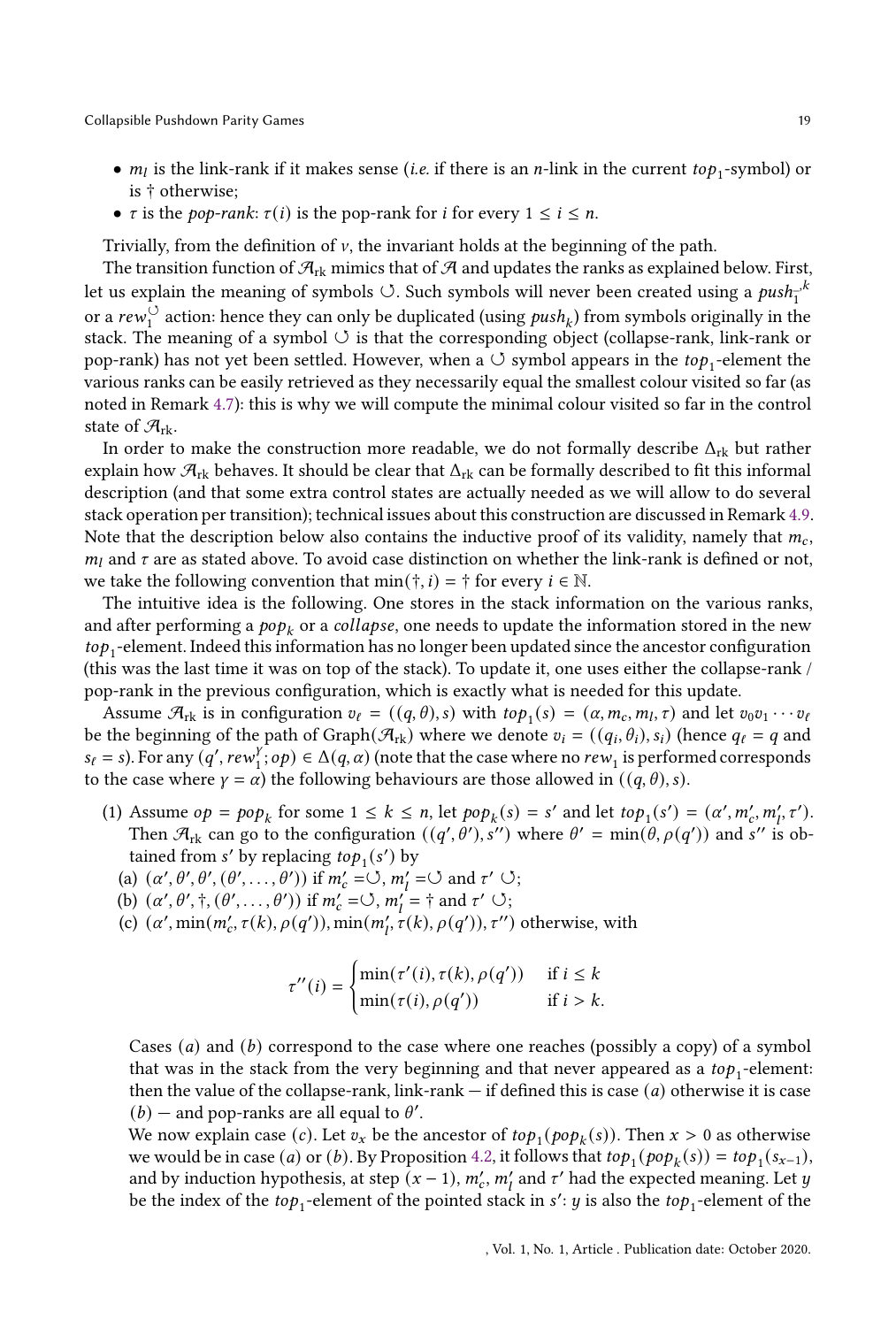pointed stack in  $s_{x-1}$ , and moreover  $y \leq x$ . Hence, the collapse-rank in  $v_{\ell+1}$  is

$$
\min\{\rho(q_y), \dots, \rho(q_{x-1}), \rho(q_x), \dots, \rho(q_\ell), \rho(q'))\}
$$
  
= 
$$
\min\{\min\{\rho(q_y), \dots, \rho(q_{x-1})\}, \min\{\rho(q_x), \dots, \rho(q_\ell)\}, \rho(q')\}
$$
  
= 
$$
\min\{m'_c, \tau(k), \rho(q')\}
$$

Similarly, when defined, the link-ancestor of  $s'$  is the same as the one in  $s_{x-1}$ : hence the pop-rank in  $v_{\ell+1}$  is  $\min\{m'_l, \tau(k), \rho(q')\}.$ 

For any  $i \leq k$ ,  $top_1(pop_i(s')) = top_1(s_{x-1})$  and therefore the pop-rank for  $i$  in  $v_{\ell+1}$  is obtained by updating  $\tau'(i)$  to take care of the minimum colour seen since  $v_x$  which, as for the collapserank, is  $\min{\tau(k), \rho(q')}$ : therefore the pop-rank for *i* in  $v_{\ell+1}$  equals  $\min{\tau'(i), \tau(k), \rho(q')}$ . For any  $i > k$ ,  $pop_i(s') = pop_i(s)$  and thus  $top_1(pop_i(s')) = top_1(pop_i(s))$ . Therefore the pop-rank for *i* in  $v_{\ell+1}$  is obtained by updating the one in  $v_{\ell}$  to take care of the new visited colour  $\rho(q')$ : hence the pop-rank for *i* in  $v_{\ell+1}$  equals  $\min{\lbrace \tau(i), \rho(q') \rbrace}$ .

(2) Assume  $op = collapse$ , let k be the order of the link in  $top_1(s)$ , let  $collapse(s) = s'$  and let  $top_1(s') = (\alpha', m'_c, m'_l, \tau')$ . Then  $\mathcal{A}_{rk}$  can go to the configuration  $((q', \theta'), s'')$  where  $\theta' =$  $\min(\theta, \rho(q'))$  and s" is obtained from s' by replacing  $top_1(s')$  by

(a)  $(\alpha', \theta', \theta', (\theta', \ldots, \theta'))$  if  $m'_c = \circlearrowleft, m'_1 = \circlearrowleft$  and  $\tau' = \circlearrowleft$ ;

- (b)  $(\alpha', \theta', \dagger, (\theta', \dots, \theta'))$  if  $m'_c = \circlearrowleft, m'_1 = \dagger$  and  $\tau' = \circlearrowleft$ ;
- (c)  $(\alpha', \min(m'_c, m_c, \rho(q')), \min(m'_l, m'_c, \rho(q')), \tau'')$  otherwise with

$$
\tau''(i) = \begin{cases} \min(\tau'(i), m_c, \rho(q')) & \text{if } i \le k \\ \min(\tau(i), \rho(q')) & \text{if } i > k. \end{cases}
$$

The proof follows the same line as for the previous case. Cases  $(a)$  and  $(b)$  correspond to the case where one reaches (possibly a copy) of a symbol that was in the stack from the very beginning and that never appeared as a  $\mathit{top}_1$ -element: then the value of the collapse-rank, link-rank — if defined this is case (*a*) otherwise it is case (*b*) — and pop-ranks are all equal to  $\theta'$ .

We now explain case (*c*). Let  $v_x$  be the collapse-ancestor of  $v_\ell$ . Then  $x > 0$  as otherwise we would be in case (*a*) or (*b*). By induction hypothesis,  $m'_c$ ,  $m'_l$  and  $\tau'$  give the collapse-rank / link-rank / pop-ranks in  $v_{x-1}$ . Moreover the ancestor of the  $top_1$ -element of the target of the top link in  $s'$  is the same as the one in  $v_{x-1}$ . Therefore, the collapse-rank is obtained by taking the minimum of the collapse-rank in  $v_{x-1}$  with  $min\{\rho(q_x), \ldots \rho(q_\ell), \rho(q')\}$  $\min\{m_c, \rho(q')\}$ . Similarly (if defined) the link-ancestor in s' being the same as the one in  $v_{x-1}$ , the link-rank is obtained by taking the minimum of the one in  $v_{x-1}$  with  $\min\{\rho(q_x), \ldots, \rho(q_\ell), \rho(q')\}$  $min{m_c, \rho(q')}$ .

Let  $i \leq k$ . The ancestor of  $top_1(pop_i(s'))$  is the same as the ancestor of  $top_1(pop_i(s_{x-1}))$ . Therefore the pop-rank for *i* in  $v_{\ell+1}$  is obtained by taking the minimum of the one in  $v_{x-1}$ with  $\min\{\rho(q_x), \ldots \rho(q_\ell), \rho(q')\} = \min\{m_c, \rho(q')\}.$ 

Let  $i > k$ . Then the ancestor of  $top_1(pop_i(s'))$  is the same as the ancestor of  $top_1(pop_i(s_\ell))$ : indeed the collapse only modified the  $top_k$  stack, in other words  $pop_i(collapse(s)) = pop_i(s)$ . Therefore the pop-rank for *i* in  $v_{t+1}$  is obtained by taking the minimum of the one in  $v_{\ell}$  with the new visited colour  $\rho(q')$ .

(3) Assume  $op = push_j$  for some  $2 \le j \le n$ , let  $push_j(rew_1^{(\gamma,m_c,m_l,\tau)})$  $\binom{(y,m_c,m_l,\tau)}{1}(s)$  = s' and let  $top_1(s')$  =  $(y, m_c, m_l, \tau)$  (note that  $\circlearrowleft$  does not appear in  $top_1(s')$ ). Then,  $\mathcal{A}_{rk}$  can go to the configuration  $((q', \theta'), s'')$  where  $\theta' = \min(\theta, \rho(q'))$  and s'' is obtained from s' when replacing  $top_1(s')$  by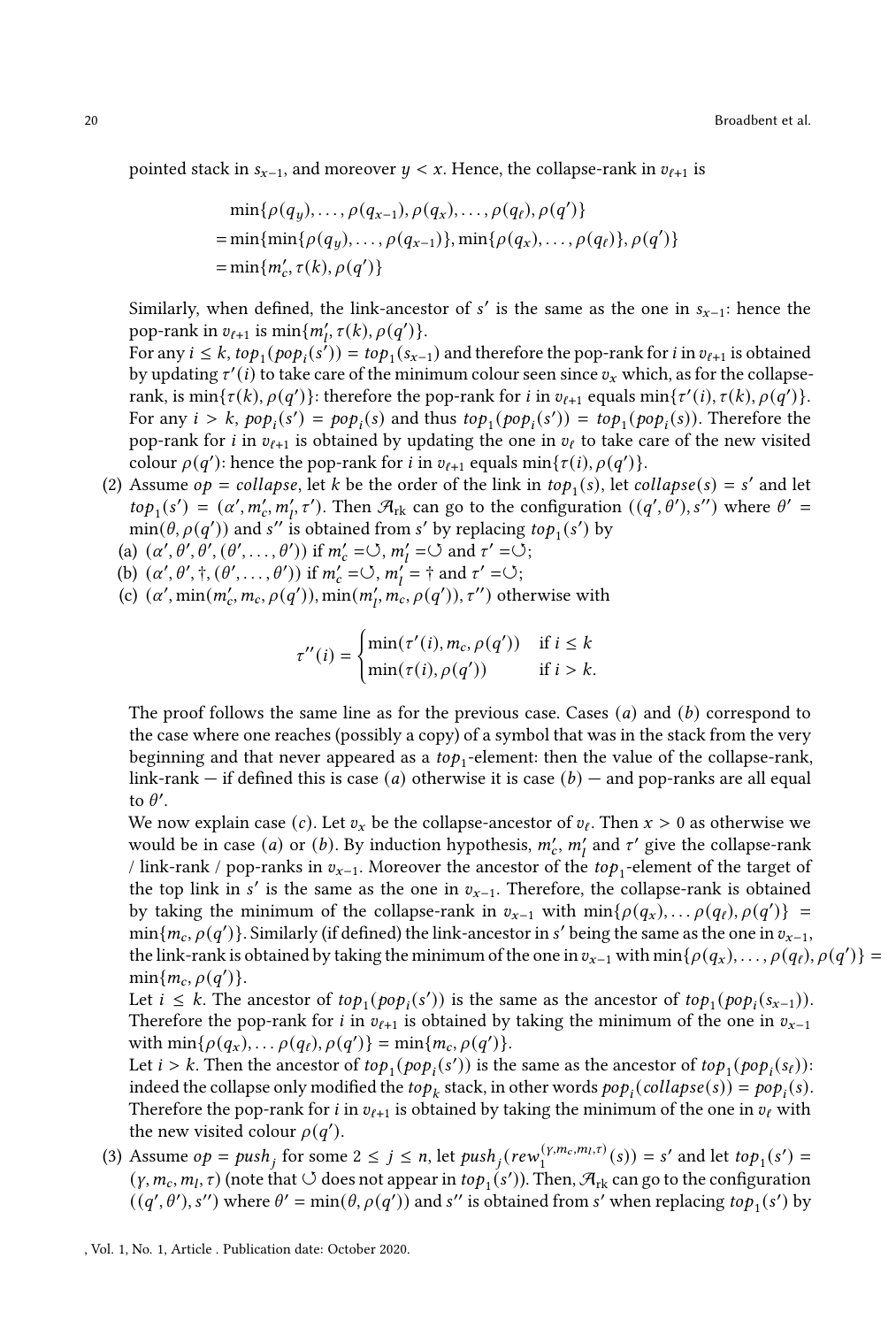$(\gamma, \min(m_c, \rho(q')), \min(m_l, \rho(q')), \tau')$  with

$$
\tau'(i) = \begin{cases} \min(\tau(i), \rho(q')) & \text{if } i \neq j \\ \rho(q') & \text{if } i = j \end{cases}
$$

Indeed, the collapse-ancestor in the new configuration is the same as the one in s. As by induction hypothesis  $m_c$  is the collapse-rank in  $v_\ell$ , the collapse-rank in  $v_{\ell+1}$  is obtained by updating  $m_c$  to take care of the new visited colour, namely by taking  $\min\{m_c, \rho(q')\}$ . Similarly, if defined, the link-ancestors in  $v_{\ell}$  and  $v_{\ell+1}$  are identical and then the link-rank in  $v_{\ell+1}$ is min $\{m_c, \rho(q')\}.$ 

For any  $i \neq j$ , the ancestor of  $top_1(pop_i(s)')$  and the ancestor of  $top_1(pop_i(s'))$  are the same. Again using the induction hypothesis one directly gets that the pop-rank for *i* in  $v_{\ell+1}$  equals  $min{\tau(i), \rho(q')}$ .

The index of the ancestor of  $top_1(pop_j(s'))$  is by definition  $\ell + 1$ . Hence, as the only colour visited since  $v_{\ell+1}$  is  $\rho(q')$  it equals the pop-rank for j.

(4) Assume  $op = push_1^{\beta,k}$  with  $1 \le k \le n$ , and  $\beta \in (\Gamma \setminus \{\bot\})$ . Then  $\mathcal{A}_{rk}$  can go to  $(q', \theta')$ , where  $\theta' = \min(\theta, \rho'(q'))$ , and apply successively  $rew_1^{(\gamma, m_c, m_l, \tau)}$  $\sum_{i=1}^{(\gamma,m_c,m_l,\tau)}$  and  $push_1^{(\beta,m_c',m_l',\tau'),k}$  where  $m_c' =$  $\min(\tau(k), \rho(q'))$ ,  $m'_l = \rho(q')$  if  $k = n$  and  $m'_l = \dagger$  otherwise, and  $\tau'(i) = \min(\tau(i), \rho(q'))$  for every  $i \geq 2$  and  $\tau(1) = \rho(q')$ .

Indeed, the pointed stack in s' is  $top_k (pop_k(s))$  and therefore the collapse-rank in  $v_{\ell+1}$ is the minimum of the pop-rank for  $k$  in  $s$  and of the new visited colour  $\rho(q')$ , that is  $min{\tau(k), \rho(q')}$ .

If  $k = n$ , the link-ancestor of  $v_{\ell+1}$  is  $v_{\ell+1}$  itself and hence the link-rank is the colour of the current configuration, namely  $\rho(q')$ .

For any  $i \ge 2$ , as  $pop_i(s) = pop_i(s')$  one also has that  $top_1(pop_i(s')) = top_1(pop_i(s))$  and therefore the pop-rank for *i* in  $v_{\ell+1}$  equals the minimum of the one in  $v_{\ell}$  with the new visited colour  $\rho(q')$ , that is  $\min{\lbrace \tau(i), \rho(q') \rbrace}$ . Finally as the ancestor of  $pop_1(s')$  is  $v_{\ell+1}$  then the pop-rank for 1 is the current colour, namely  $\rho(q')$ .

From the previous description (and the included inductive proof) we conclude that, for any configuration  $v_0$  of A,  $\mathcal{A}_{rk}$  is rank-aware from  $v(v_0)$ , where we let  $LinkRk((q, (y, m_c, m_l, \tau))) = m_l$ .

<span id="page-20-0"></span>Remark 4.9. One may object that  $\mathcal{A}_{rk}$  does not fit the definition of *n*-CPDA. Indeed, in a single transition it can do a top-rewriting followed by another stack operation and followed again by a top-rewriting (which itself depends on the new  $\mathit{top}_1\text{-element}$ ). One could add intermediate states and simply decompose such a transition into two transitions, but this would be problematic later when defining an  $n$ -CPDA transducer realising a winning strategy.

Fortunately, one can define a variant  $\mathcal{A}'_{\sf rk}$  of  $\mathcal{A}_{\sf rk}$  that has the same properties as  $\mathcal{A}_{\sf rk}$  and additionally fits the definition of *n*-CPDA. The idea is simply to postpone the final top-rewriting to the next transition. Indeed, it suffices to add a new component on the control state where one encodes the top-rewriting that should be performed next: this top-rewriting is then performed in the next transition (note that this fits the definition as performing two top-rewriting is the same as doing only the last one). However, there is still an issue as the top-rewriting was actually depending on the  $top_1$ -symbol (one updates the various ranks) hence, one cannot save the next top-rewriting in the control state without first observing the symbol to be rewritten. Again this is not a real problem, as it suffices to remember which kind of update should be done (one concerning a  $pop_k$ or one concerning a *collapse*) and to store in the control state the various objects needed for this update (for this, one can simply store the former  $top_1$ -element).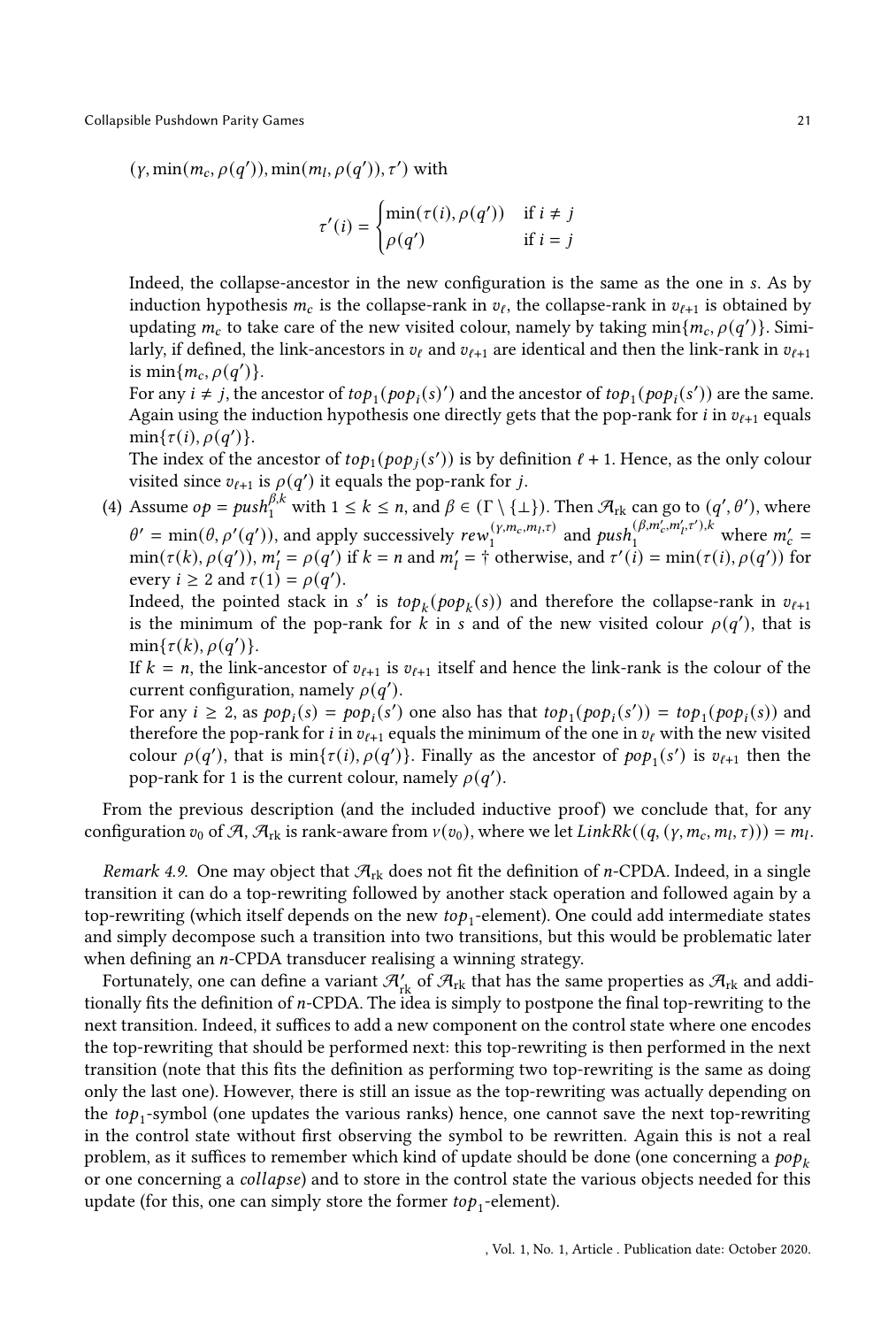One also needs to slightly modify the LinkRk function so that it returns the link-rank of the  $top_1$ -symbol after it is rewritten. This can easily be done as the domain of  $LinkRk$  is  $Q_{rk} \times \Gamma_{rk}$ .

Note that  $\mathcal{H}_{\rm rk}$  and  $\mathcal{H}_{\rm rk}$  use the same stack alphabet, but that the state space of  $\mathcal{H}_{\rm rk}'$  uses an extra component of size linear in the one of the stack alphabet.

In conclusion building a rank-aware (valid)  $n$ -CPDA from a non-aware one increases (by a multiplicative factor) the stack alphabet by  $|C|^{n+3}$  and the state set by  $O(|C|^{n+3})$ .

For now on, we uses  $\mathcal{A}_{\text{rk}}$  to mean  $\mathcal{A}_{\text{rk}}'$ .

We are now ready to conclude the proof of Theorem [4.8.](#page-17-0) First recall that we defined  $\rho_{rk}$  by letting  $\rho_{rk}(q,\theta) = \rho(q)$ . Then, we define a partition  $Q_{rk} \oplus Q_{rk}$  of  $Q_{rk}$  by letting the states in  $Q_{\text{rk},E}$  be those states with their first component in  $Q_{\text{E}}$ , and those states in  $Q_{\text{rk},A}$  be those states with their first component in  $Q_A$ . Let  $G_{rk}$  be the corresponding arena and let  $\mathbb{G}_{rk} = (G_{rk}, \Omega_{\rho_{rk}})$  be the corresponding  $n$ -CPDA parity game.

Consider the projection  $\zeta$  defined from configurations of  $\mathcal{A}_{rk}$  into configurations of  $\mathcal A$  by only keeping the first component of the control state, and by only keeping the Γ part of the symbols in the stack. Note that, on the domain of  $v^{-1}$ ,  $\zeta$  and  $v^{-1}$  coincide. Also note that  $\zeta$  preserves the shape of stacks<sup>[2](#page-21-0)</sup>, *i.e.* for any configuration  $v_{\text{rk}}$ , the stack in  $v_{\text{rk}}$  has the same shape as the stack in  $v(v_{\text{rk}})$ .

We extend  $\zeta$  as a function from (possibly partial) plays in  $\mathbb{G}_{rk}$  into (possibly partial) plays in  $\mathbb G$  by letting  $\zeta(v_0'v_1'\cdots) = \zeta(v_0')\zeta(v_1')\cdots$ . It is obvious that for any play  $\lambda'$  in  $\mathbb G_{\rm rk}$  starting from  $v(v_0)$ , its image  $\zeta(\lambda')$  is a play in G starting from  $v_0$ ; moreover these two plays induce the same sequence of colours and at any round the player that controls the current configuration is the same in both plays. Conversely, from the definition of  $\mathcal{A}_{rk}$  it is also clear that there is, for any play  $\lambda$  in G starting from  $v_0$ , a *unique* play  $\lambda'$  in  $\mathbb{G}_{\text{rk}}$  starting from  $v(v_0)$  such that  $\zeta(\lambda') = \lambda$ .

In particular,  $\zeta$  can be used to construct a strategy in  $\mathbb{G}$  from a strategy in  $\mathbb{G}_{\text{rk}}$ . Indeed, let  $\varphi_{\text{rk}}$ be a strategy for Éloïse from  $v(v_0)$  in  $\mathbb{G}_{rk}$ . We define a strategy  $\varphi$  in  $\mathbb{G}$  from  $v(v_0)$ . This strategy maintains as a memory a partial play  $\lambda_{\rm rk}$  in  $\mathbb{G}_{\rm rk}$  such that, if Éloïse respects  $\varphi$ , in  $\mathbb{G}$  starting from  $v_0$  after having played  $\lambda$  one has  $\zeta(\lambda_{\rm rk}) = \lambda$  and moreover  $\lambda_{\rm rk}$  is a play in  $\mathbb{G}_{\rm rk}$  starting from  $v(v_0)$ where Éloïse respects  $\varphi_{rk}$ . Initially, we let  $\lambda_{rk} = v(v_0)$ . Assume that we have been playing  $\lambda$  and that Éloïse has to play next. Then she considers  $v_{\text{rk}} = \varphi_{\text{rk}}(\lambda_{\text{rk}})$  and she plays to v where  $v = \zeta(v_{\text{rk}})$ . Finally one updates  $\lambda_{rk}$  to be  $\lambda_{rk} \cdot v_{rk}$ . If it is Abelard that has to play next and if he moves to some v, then Éloïse updates  $\lambda_{rk}$  to be  $\lambda_{rk} \cdot v_{rk}$  where  $v_{rk}$  is the unique configuration such that  $\lambda_{rk} \cdot v_{rk}$ is a valid play and such that  $\zeta(v_{rk}) = v$ . A similar construction can be done to build a strategy of Abelard in  $\mathbb{G}$  from one in  $\mathbb{G}_{rk}$ .

Now, assume that  $v(v_0)$  is winning for Éloïse (resp. Abelard) and call  $\varphi_{rk}$  an associated winning strategy. Let  $\varphi$  be the strategy in G obtained as explained above. Then  $\varphi$  is winning for Éloïse (*resp.* Abelard) in G from  $v_0$  (this follows directly from the fact that  $\varphi_{rk}$  is winning and that we have the property that  $\zeta(\lambda_{rk}) = \lambda$  for any partial play  $\lambda$  in G consistent with  $\varphi$ ). Hence this proves that Éloïse has a winning strategy in G from  $v_0$  iff she has a winning strategy in  $\mathbb{G}_{\text{rk}}$  from  $v(v_0)$ .

The fact that both  $\nu$  and  $\nu^{-1}$  preserve regular sets of configurations is obvious: for this one basically needs to simulate an automaton on the image by  $\nu$  (or  $\nu^{-1}$ ) that can be computed on-thefly (except for the very last steps of  $\nu$  where one needs to know the control state before deducing the  $top_1$  stack element as it has information on the colour of the control state. However, this is not a problem to have a slight  $-$  finite  $-$  delay in the final steps of the simulation).

Finally, from the previous construction of a strategy  $\varphi$  from a strategy  $\varphi_{rk}$  we prove that if there is an *n*-CPDA transducer  $S_{rk}$  synchronised with  $\mathcal{A}_{rk}$  realising a well-defined winning strategy  $\varphi_{\rm rk}$  for Éloïse in  $\mathbb{G}_{\rm rk}$  from  $v(q_0, \perp_n)$ , then one can effectively construct an *n*-CPDA transducer S

<span id="page-21-0"></span><sup>&</sup>lt;sup>2</sup>Recall that the shape of a stack is the stack obtained by replacing all non-⊥ symbols appearing in s by a fresh dummy symbol  $\sharp$  (but keeping the links).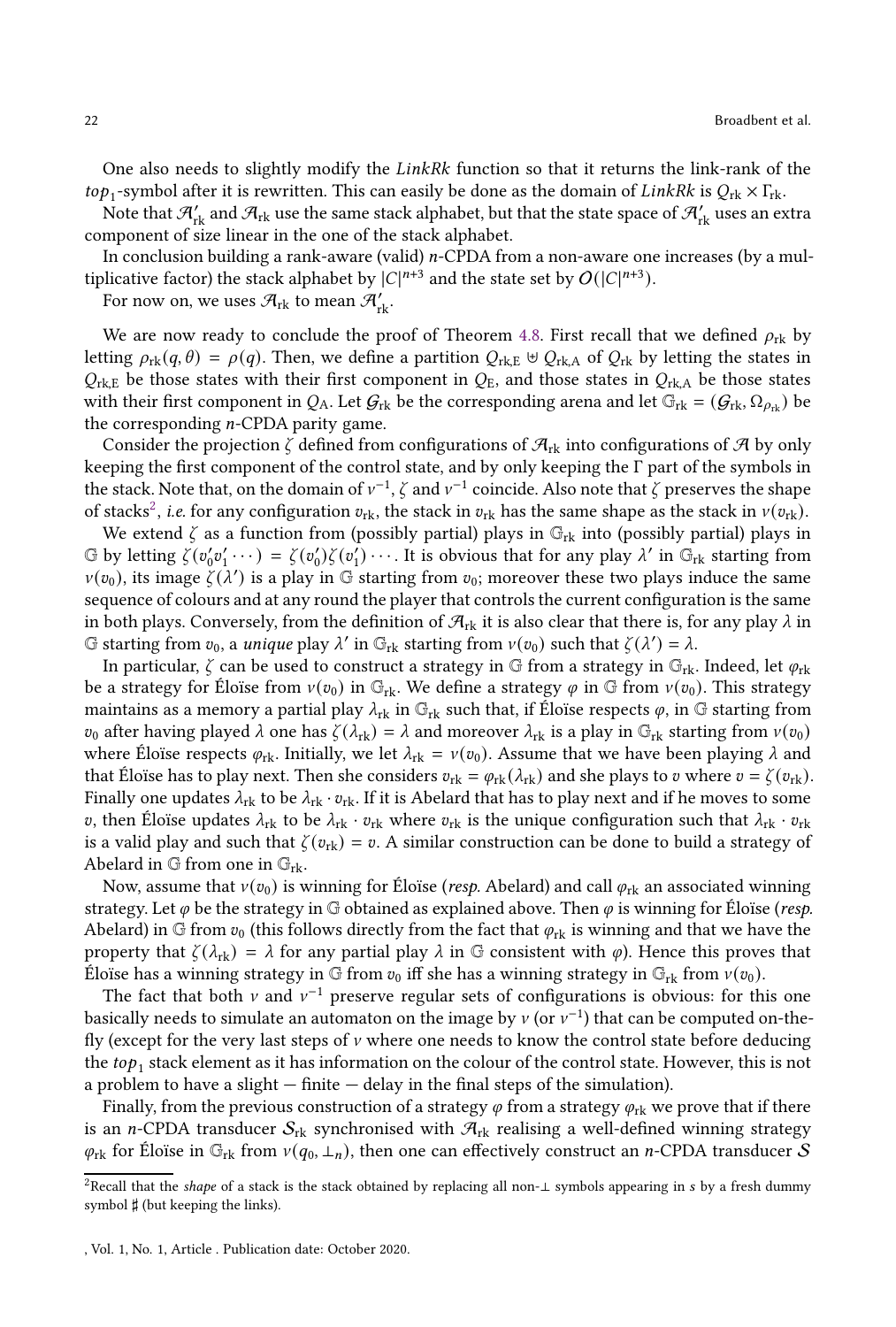synchronised with A realising a well-defined winning strategy  $\varphi$  for Éloïse in G from the initial configuration  $(q_0, \perp_n)$ . Indeed, in our previous construction of  $\varphi$ , we maintained a partial play  $\lambda_{rk}$ in  $\mathbb{G}_{\text{rk}}$  and used the value of  $\varphi_{\text{rk}}(\lambda_{\text{rk}})$  to define  $\varphi(\lambda)$ . But if  $\varphi_{\text{rk}}$  is realised by an *n*-CPDA transducer  $S_{\rm rk}$ , it suffices to remember the configuration of this transducer after playing  $\lambda_{\rm rk}$  (as this suffices to compute  $\varphi_{rk}(\lambda_{rk})$ ). Hence, the only things that need to be modified from  $S_{rk}$  to obtain S is that one needs to "embed" the transition function of  $\mathcal{A}_{rk}$  into it, so that S can read/output elements in  $Q \times Op_n^{\Gamma} \times Op_n^{\Gamma}$  instead of  $Q_{rk} \times Op_n^{\Gamma_{rk}} \times Op_n^{\Gamma_{rk}}$ . This can easily (but writing the formal construction would be quite heavy) be achieved by noting that the shape of stacks is preserved by  $\zeta$ : hence if

## 4.4 Complexity

If we summarise, the overall blowup in the transformation from  $\mathbb{G}$  to  $\mathbb{G}_{rk}$  given by Theorem [4.8](#page-17-0) is as follows.

 $S_{rk}$  is synchronised with  $\mathcal{A}_{rk}$  then S is synchronised with  $\mathcal{A}$  (as  $\mathcal{A}_{rk}$  and  $\mathcal{A}$  are "synchronised",

<span id="page-22-2"></span>PROPOSITION 4.10. Let A and  $\mathcal{A}_{rk}$  be as in Theorem [4.8.](#page-17-0) Then the set of states of  $\mathcal{A}_{rk}$  has size  $O(|Q|(|C|+1)^{n+3})$  and the stack alphabet of  $\mathcal{A}_{rk}$  has size  $O(|\Gamma|(|C|+1)^{2n+5})$ . Moreover the set of colours used in  $\mathbb{G}$  and  $\mathbb{G}_{rk}$  are the same.

Proof. By construction together with Remark [4.9.](#page-20-0)

## <span id="page-22-0"></span>5 REMOVING THE  $n$ -LINKS

and  $S_{rk}$  and S are "synchronised" as well).

# 5.1 Main Result

In this section, we show how one can remove the outmost (*i.e.* order- $n$ ) links. In the following lf intended to mean link-free.

<span id="page-22-1"></span>THEOREM 5.1. For any rank-aware n-CPDA  $\mathcal{A}_{rk} = (\Gamma_{rk}, Q_{rk}, \Delta_{rk}, q_{0,rk})$  and any associated parity game  $\mathbb{G}_{rk}$ , one can construct an n-CPDA  $\mathcal{A}_{lf}$  and an associated parity game  $\mathbb{G}_{lf}$  such that the following holds.

- $\mathcal{A}_{\text{lf}}$  does not create n-links.
- There exists a mapping v from the configurations of  $\mathcal{A}_{rk}$  to that of  $\mathcal{A}_{lf}$  such that:
	- Éloïse has a winning strategy in  $\mathbb{G}_{\text{rk}}$  from a configuration  $v_0$  iff she has a winning strategy in  $\mathbb{G}_{\text{lf}}$  from  $v(v_0)$ ;
	- If the set of winning configurations for Éloïse in  $\mathbb{G}_{\mathrm{lf}}$  is regular, then the set of winning configurations for Eloïse in  $\mathbb{G}_{\mathrm{rk}}$  is regular as well.
- If there is an n-CPDA transducer  $S_{\text{lf}}$  synchronised with  $\mathcal{A}_{\text{lf}}$  realising a well-defined winning strategy for Éloïse in  $\mathbb{G}_{\text{lf}}$  from  $v(q_{0,\text{rk}}, \perp_n)$ , then one can effectively construct an n-CPDA transducer  $S_{rk}$  synchronised with  $\mathcal{A}_{rk}$  realising a well-defined winning strategy for Éloïse in  $\mathbb{G}_{rk}$ from the initial configuration  $(q_{0,\text{rk}}, \perp_n)$ .

The whole section is devoted to the proof of Theorem [5.1](#page-22-1) and we thus fix from now on, a *rank*aware n-CPDA  $\mathcal{A}_{rk} = (\Gamma_{rk}, Q_{rk}, \Delta_{rk}, q_{0,rk})$  (together with a function LinkRk), a partition  $Q_{rk}E \oplus Q_{rk}A$ of  $Q_{\text{rk}}$ , a colouring function  $\rho : Q_{\text{rk}} \to C \subset \mathbb{N}$  and we let  $C = \{0, \ldots, d\}$ . Denote by  $G_{\text{rk}}$  the transition graph of  $\mathcal{A}_{rk}$ , by  $\mathcal{G}_{rk}$  the arena induced by  $G_{rk}$  and the partition  $\mathcal{Q}_{rk}$ ,  $\forall \mathcal{Q}_{rk}$ , and by  $\mathbb{G}_{\text{rk}}$  the parity game  $(\mathcal{G}_{\text{rk}}, \Omega_o)$ .

There are now two tasks. The first one is to prove that the previous simulation game can be generated by an  $n$ -CPDA with the extra property that it never creates  $n$ -links. The second one is to prove that this game correctly simulates the original one (*i.e.* Éloïse wins in  $\mathbb{G}_{\text{rk}}$  from some vertex v iff she wins in the G<sub>If</sub> from the configuration  $v(v)$  for some mapping  $v -$  to be defined  $-$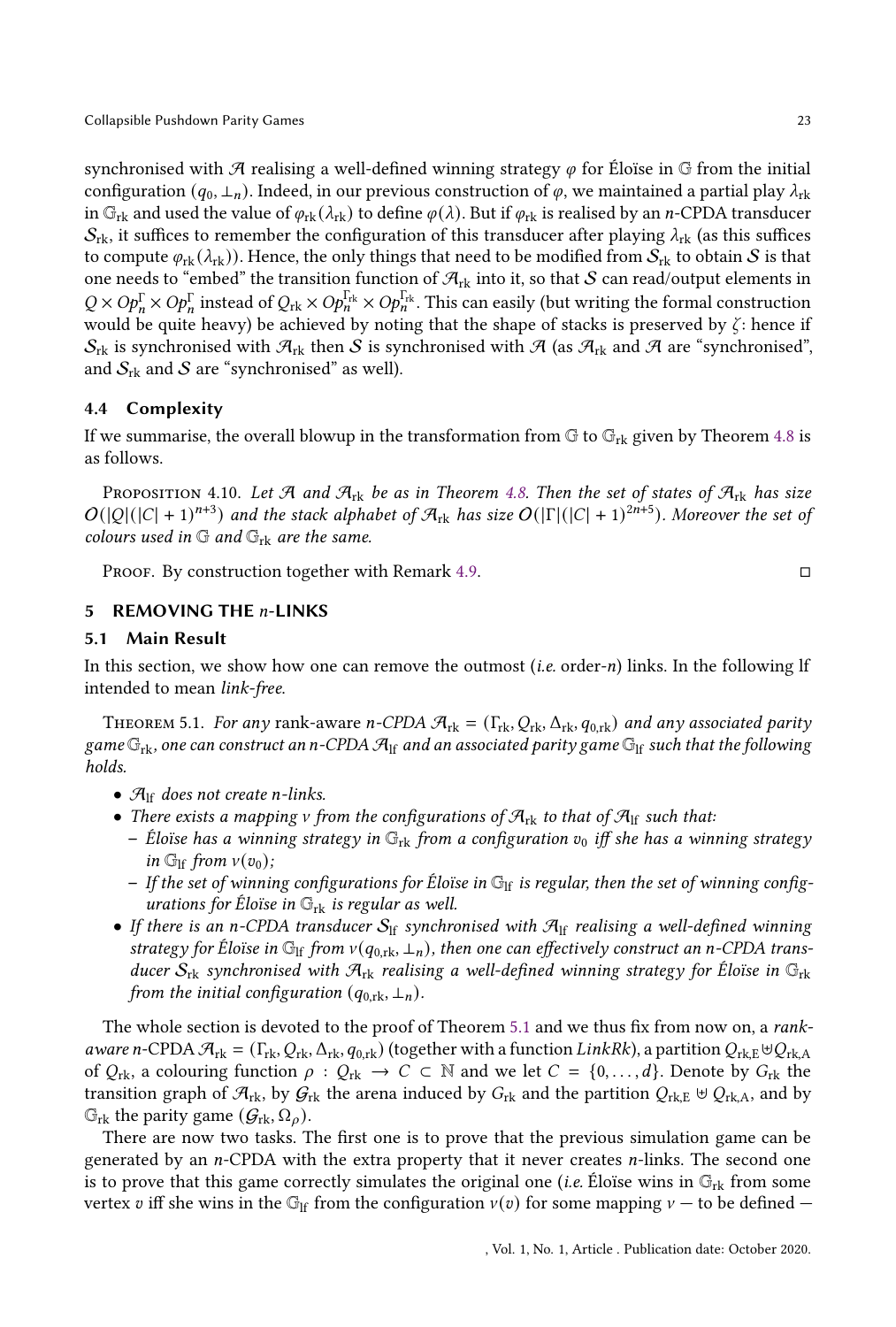transforming vertices of the first game into vertices of the second one). The first task (see Section [5.2\)](#page-23-0) is simple as the initial *n*-CPDA defining  $\mathbb{G}_{rk}$  is rank aware and therefore comes with a function LinkRk as in Lemma [4.8.](#page-17-0) The second task (see Section [5.3\)](#page-24-0) is more involved because we have to define  $\nu$  and to prove that it preserves (arbitrary) winning configurations.

#### <span id="page-23-0"></span>5.2 The Simulation Game:  $\mathbb{G}_{\mathrm{lf}}$

We now define  $\mathcal{A}_{lf}$  and the associated game  $\mathbb{G}_{lf}$ . We start with an informal description of  $\mathcal{A}_{lf}$  and then formally describe its structure.

The *n*-CPDA  $\mathcal{A}_{\text{lf}}$  simulates  $\mathcal{A}_{\text{rk}}$  as follows. Assume that the play is in some configuration  $(q, s)$ and that the player that controls it wants to simulate a transition  $(p, rew_1^{\alpha}; op) \in \overline{\Delta}_{rk}(q, top_1(s)).$ In case  $op$  is neither of the form  $push_1^{\beta,n}$  nor of the form  $collapse$  with  $top_1(s)$  having an  $n$ -link then the same transition  $(p, rew_1^{\alpha};op)$  is available in  $\mathcal{A}_{\rm rk}$  and is performed. The interesting case is when  $op = push_1^{\beta,n}$ , and it is simulated by  $\mathcal{A}_{\text{lf}}$  as follows.

- The control state of  $\mathcal{A}_{\text{lf}}$  is updated to be  $p^{\beta}$  and one performs  $rew_{1}^{\alpha}$ .
- $\bullet$  From  $p^\beta$ , Éloïse has to move to a new control state  $p^?$  and can push any symbol of the form  $(\alpha, \vec{R})$  where  $\vec{R} = (R_0, \dots R_d) \in (2^Q)^{d+1}$ . A dummy 1-link is attached (and will never be used for a *collapse*).
- From  $p^?$ , Abelard has to play and choose between one of the following two options: – either go to state  $p$  and perform no action on the stack,
	- or pick a state  $r$  in some  $R_i$ , go to an intermediate new state  $r^i$  (of colour  $i$ ) without changing the stack and from this new configuration go to state  $r$  and perform a  $p \circ p_n$  action.

The intended meaning of such a decomposition of the  $\mathit{push}_1^{\beta,n}$  operation is the following: when

choosing the sets in  $\overline{R}$ , Éloïse is claiming that she has a strategy such that if the *n*-link (or a later copy of it) created by pushing  $\beta$  is eventually used for collapsing the stack then the control state after collapsing will belong to  $R_i$  where  $i$  is meant to be the smallest colour from the creation of the link to the collapse of the stack (equivalently it will be the link rank — as computed in  $\mathcal{A}_{\rm rk}$  just before collapsing). Note that the  $R_i$  are arbitrary sets because Éloïse does not have full control over the play (and in general cannot force  $R_i$  to be a singleton). Then Abelard can either choose to simulate the  $\emph{collapse}$  (here state  $r^i$  is only used for going through a state of colour  $i$ ). If he does

not want to simulate a *collapse* then one stores  $\vec{R}$  since its truth may be checked later in the play.

Assume that later, in configuration  $(p', t)$  one of the two players wants to simulate a transition  $(r,rew_1^\beta)$  $\frac{\beta}{\beta}$ ; collapse) involving an *n*-link. By construction,  $top_1(t)$  is necessarily of the form  $(\gamma, \vec{R})$ . Then the simulation is done by going to a sink configuration that is winning for Éloïse iff  $r \in$  $R_{LinkRk(p,y)}$ , i.e. Éloïse wins iff her former claim on  $\overrightarrow{R}$  was correct.

Formally we let  $\mathcal{A}_{\text{lf}} = (\Gamma_{\text{lf}}, Q_{\text{lf}}, \Delta_{\text{lf}}, q_{0,\text{lf}}))$  with

- $\Gamma_{\text{lf}} = \Gamma_{\text{rk}} \cup \Gamma_{\text{rk}} \times (2^{Q_{\text{rk}}})^{d+1}$
- $Q_{\text{lf}} = Q_{\text{rk}} \cup \{p^{\beta} \mid p \in Q_{\text{rk}}, \beta \in \Gamma_{\text{rk}}\} \cup \{p^{\gamma} \mid p \in Q_{\text{rk}}\} \cup \{r^i \mid r \in Q_{\text{rk}}, 0 \le i \le d\} \cup \{q_t, q_f\}$
- $\Delta_{\text{lf}}$  is defined as follows, where p, q, r range over  $Q_{\text{rk}}$ ,  $\alpha$ ,  $\beta$ ,  $\gamma$  range over  $\Gamma_{\text{rk}}$  and  $\vec{R} = (R_0, \ldots, R_d)$ ranges over  $(2^{Q_{\text{rk}}})^{d+1}$ .
	- $-$  If  $(p, rew_1^{\alpha}; op) \in \Delta_{rk}(q, \gamma)$  and if  $op$  is neither of the form  $push_1^{\beta,n}$  nor collapse, then  $(p,rew_1^{\alpha},\overrightarrow{R}) \in \Delta_{\text{lf}}(q, \gamma)$  and  $(p,rew_1^{\alpha},\overrightarrow{R})$ ;  $op) \in \Delta_{\text{lf}}(q, (\gamma, \overrightarrow{R})).$
	- $-$  If  $(p, rew_1^{\alpha}; push_1^{\beta,n}) \in \Delta_{rk}(q, \gamma)$ , then  $(p^{\beta}, rew_1^{\alpha}; id) \in \Delta_{lf}(q, \gamma)$  and  $(p^{\beta},rew_1^{(\alpha,\overrightarrow{R})}; id) \in \Delta_{rk}(q, \gamma)$  $\Delta_{\text{lf}}(q, (\gamma, \overrightarrow{R})).$

, Vol. 1, No. 1, Article . Publication date: October 2020.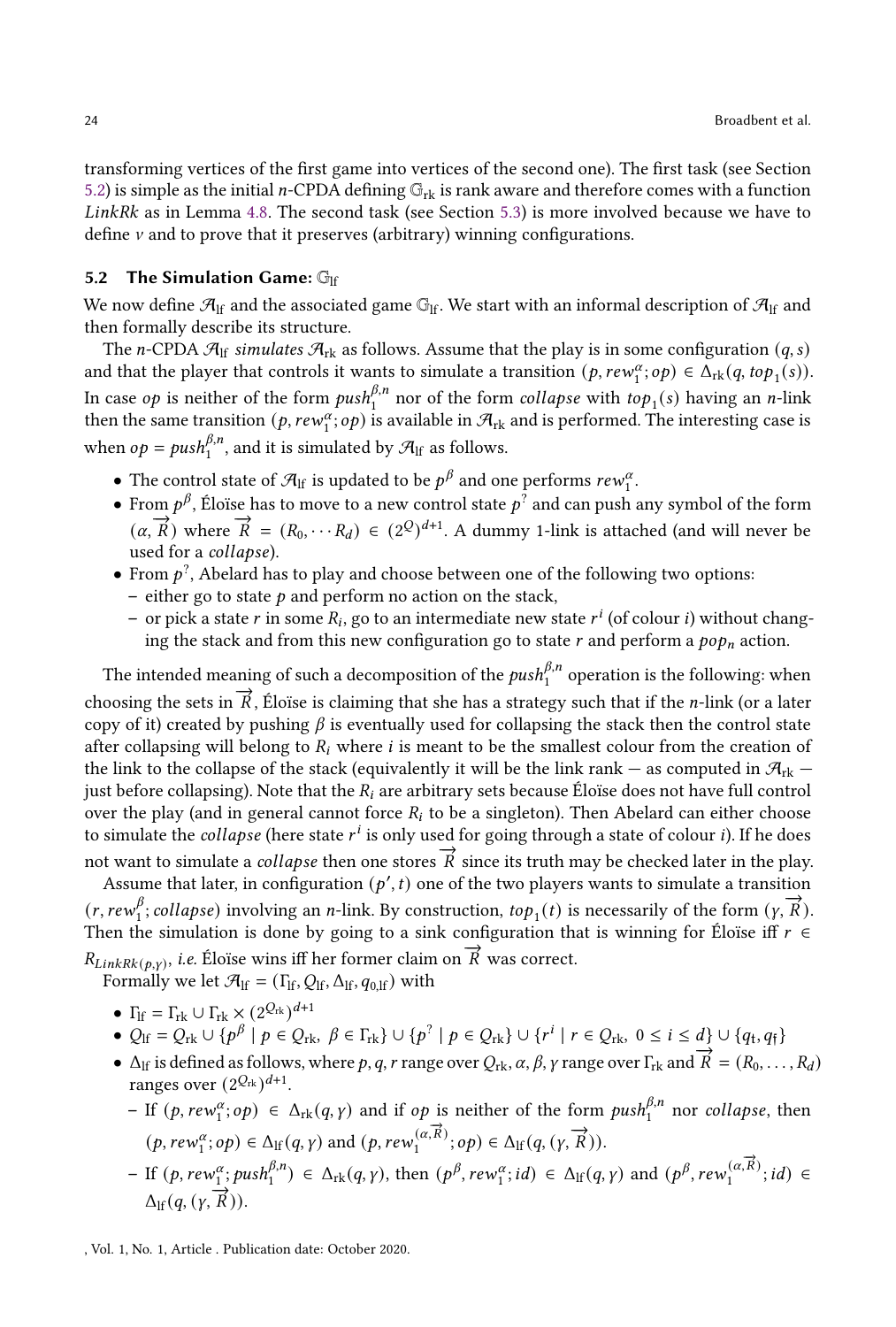- $-\text{ For all }p^{\beta} \in Q_{\text{lf}}, \Delta(p^{\beta}, \gamma) = \Delta(p^{\beta}, (\gamma, \vec{R})) = \{ (p^2, push_1^{(\beta, \vec{S}}), 1) \mid \vec{S} \in (2^{Q_{\text{rk}}})^{d+1}) \}.$
- $-$  For all  $p^2 \in Q_H$ ,  $\Delta(p^2, (\gamma, \vec{R})) = \{(p, id)\} \cup \{(r^i, id) \mid 0 \le i \le d \text{ and } r \in R_i\}.$
- $-$  For all  $r^i \in Q_H$ ,  $\Delta(r^i, (y, \vec{R})) = \{(r, pop_n)\}.$
- $-$  If  $(p, rew_1^{\alpha}; collapse) \in \Delta_{rk}(q, \gamma)$ , then  $(p,rew_1^{\alpha}; collapse) \in \Delta_{lf}(q, \gamma)$ .
- $-$  If  $(r,rew_1^{\alpha};$   $collapse) \in \Delta_{rk}(q, \gamma)$ , then  $(q_t, id) \in \Delta_{lf}(q, (\gamma, \vec{R}))$  if  $r \in R_{LinkRk(q, \gamma)}$  and  $(q_f, id) \in \Delta_H(q, (y, \vec{R}))$  if  $r \notin R_{LinkRk(q,y)}$ .
- $-\Delta_{\text{lf}}(q_t, (y, \vec{R})) = \{(q_t, id)\}$  and  $\Delta_{\text{lf}}(q_f, (y, \vec{R})) = \{(q_f, id)\}.$

We let  $G_{\text{lf}}$  be the transition graph of  $\mathcal{A}_{\text{lf}}$ . Now, in order to define a game graph  $G_{\text{lf}}$  out of  $G_{\text{lf}}$ we let  $Q_{\text{lf},E} = Q_{\text{rk},E} \cup \{p^{\beta} \mid p \in Q_{\text{rk}}, \beta \in \Gamma_{\text{rk}}\}$ . Finally to define a corresponding *n*-CPDA parity game  $\mathbb{G}_{\rm lf}$  we extend  $\rho$  by letting,  $\forall p, r \in Q_{\rm rk}$  and  $\beta \in \Gamma_{\rm rk}$ ,  $\rho(p^\beta) = \rho(p^2) = d$  (as one cannot loop forever in such states, it means that they have no influence on whether a play will be winning or not),  $\rho(r^i) = i$  for every  $0 \le i \le d$ ,  $\rho(q_t) = 0$  and  $\rho(q_f) = 1$  (hence a play that visits  $q_t$  is winning for Éloïse and a play that visits  $q_\mathfrak{f}$  is winning for Abelard, as these states are sinks).

<span id="page-24-0"></span>Note that  $\mathcal{A}_{\text{lf}}$  never creates an *n*-link.

## 5.3 Correctness of the Simulation

Consider some configuration  $v_0 = (p_0, s_0)$  in  $\mathbb{G}_{\text{rk}}$ . We explain now how to define an "equivalent" configuration  $v(v_0)$  in G<sub>If</sub> (here equivalent is in the sense of Lemma [5.3](#page-24-1) below). The transformation consists in replacing any occurrence of a stack letter (call it  $\gamma$ ) with an *n*-link in  $s_0$  by another letter of the form  $(\gamma, \vec{R})$  and replacing the *n*-link by a 1-link. The vector  $\vec{R}$  is defined as follows. Let  $s'$  be the stack obtained by popping every symbol and stack above  $\gamma$ , and let  $R = \{q \mid \text{Éloise wins in } \mathbb{G}_{rk} \text{ from } (q, collapse(s'))\}.$  Then one sets  $\overrightarrow{R} = (R, \dots, R)$ .

Example 5.2. Assume we are playing a two-colour parity game and let

$$
s_0 = \text{L}\left[\begin{array}{c}\n\overbrace{a} & \overbrace{b} \\
\overbrace{c} & \overbrace{d} \\
\overbrace{d} & \overbrace{d} \\
\overbrace{d} & \overbrace{d} \\
\overbrace{d} & \overbrace{d} \\
\overbrace{d} & \overbrace{d} \\
\overbrace{d} & \overbrace{d} \\
\overbrace{d} & \overbrace{d} \\
\overbrace{d} & \overbrace{d} \\
\overbrace{d} & \overbrace{d} \\
\overbrace{d} & \overbrace{d} \\
\overbrace{d} & \overbrace{d} \\
\overbrace{d} & \overbrace{d} \\
\overbrace{d} & \overbrace{d} \\
\overbrace{d} & \overbrace{d} \\
\overbrace{d} & \overbrace{d} \\
\overbrace{d} & \overbrace{d} \\
\overbrace{d} & \overbrace{d} \\
\overbrace{d} & \overbrace{d} \\
\overbrace{d} & \overbrace{d} \\
\overbrace{d} & \overbrace{d} \\
\overbrace{d} & \overbrace{d} \\
\overbrace{d} & \overbrace{d} \\
\overbrace{d} & \overbrace{d} \\
\overbrace{d} & \overbrace{d} \\
\overbrace{d} & \overbrace{d} \\
\overbrace{d} & \overbrace{d} \\
\overbrace{d} & \overbrace{d} \\
\overbrace{d} & \overbrace{d} \\
\overbrace{d} & \overbrace{d} \\
\overbrace{d} & \overbrace{d} \\
\overbrace{d} & \overbrace{d} \\
\overbrace{d} & \overbrace{d} \\
\overbrace{d} & \overbrace{d} \\
\overbrace{d} & \overbrace{d} \\
\overbrace{d} & \overbrace{d} \\
\overbrace{d} & \overbrace{d} \\
\overbrace{d} & \overbrace{d} \\
\overbrace{d} & \overbrace{d} \\
\overbrace{d} & \overbrace{d} \\
\overbrace{d} & \overbrace{d} \\
\overbrace{d} & \overbrace{d} \\
\overbrace{d} & \overbrace{d} \\
\overbrace{d} & \overbrace{d} \\
\overbrace{d} & \overbrace{d} \\
\overbrace{d} & \overbrace{d} \\
\overbrace{d} & \overbrace{d} \\
\overbrace{d} & \overbrace{d} \\
\overbrace{d} & \overbrace{d} \\
\overbrace{d} & \overbrace{d} \\
\overbrace{d} & \overbrace{d} \\
\overbrace{d} & \overbrace{d} \\
\overbrace{d} & \overbrace{d}
$$

Then

$$
v(s_0) = [[[[a]] [[][a]b (c, (R_1, R_1))]] [[][a]b (c, (R_1, R_1)) (d, (R_2, R_2))]]].
$$

The rest of this section is devoted to the proof of the following result.

<span id="page-24-1"></span>LEMMA 5.3. Éloïse wins in  $\mathbb{G}_{rk}$  from some configuration  $v_0$  if and only if she wins in  $\mathbb{G}_{kf}$  from  $v(v_0)$ .

Assume that the configuration  $v_0 = (p_0, s_0)$  is winning for Éloïse in  $\mathbb{G}_{rk}$ , and let  $\varphi_{rk}$  be a winning strategy for her. Using  $\varphi_{\rm rk}$ , we define a strategy  $\varphi_{\rm lf}$  for Éloïse in  $\mathbb{G}_{\rm lf}$  from  $v(v_0)$ . The strategy  $\varphi_{\rm lf}$ maintains as a memory a partial play  $\lambda_{rk}$  in  $\mathbb{G}_{rk}$ , that is an element in  $V^*_{rk}$  (where  $V_{rk}$  denotes the set of vertices of  $G_{rk}$ ). At the beginning  $\lambda_{rk}$  is initialised to be  $(p_0, s_0)$ . The play  $\lambda_{rk}$  will satisfy the following invariant: assume that the play ends in a configuration  $(q, s)$ , then the last configuration in  $\lambda_{\text{rk}}$  has control state q and its top<sub>1</sub>-element is either top<sub>1</sub>(s) or (top<sub>1</sub>(s),  $\vec{R}$ ) for some  $\vec{R}$  (and in this case there is an *n*-link from the  $top_1$ -symbol of *s*).

We first describe  $\varphi_{\text{lf}}$ , and then we explain how  $\lambda_{\text{rk}}$  is updated.

**Choice of the move.** Assume that the play is in some vertex  $(q, s)$  with  $q \in Q_{\text{lf},E} \setminus \{p^{\beta} \mid q \in Q_{\text{rf}}\}$  $Q_{rk}, \beta \in \Gamma_{rk}$ . The move given by  $\varphi_{lf}$  depends on  $\varphi_{rk}(\lambda_{rk}) = (p, rew_1^{\alpha};op)$  (we shall later argue that  $\varphi$ <sup>If</sup> is well defined whilst proving that it is winning).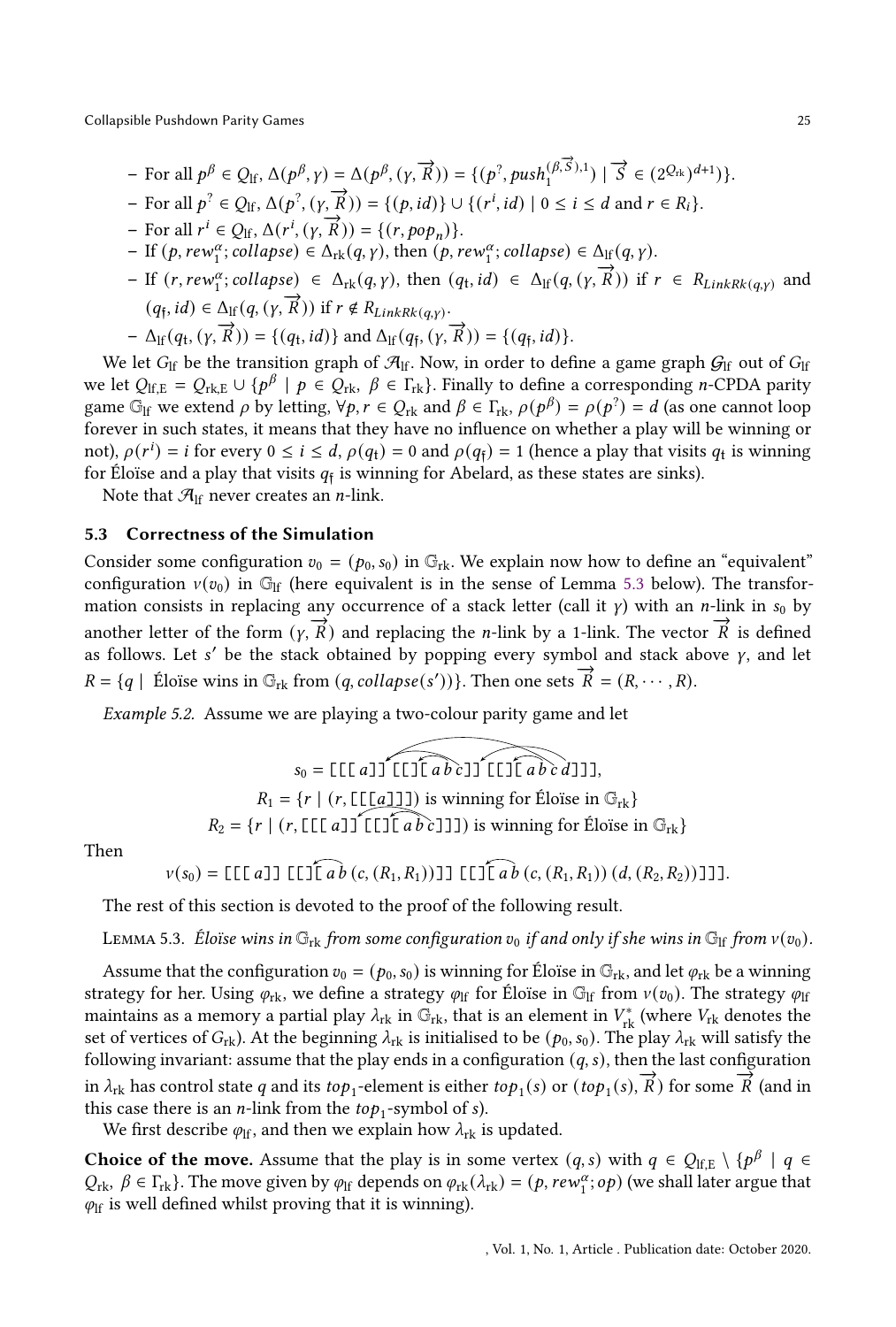- If  $op$  is neither of the form  $push_1^{\beta,n}$  nor collapse then Éloïse plays  $(p, rew_1^{\alpha};op)$  if  $top_1(s) = y$ and she plays  $(p, rew_1^{(\alpha,\vec{R})};op)$  if  $top_1(s) = (y, \vec{R})$ .
- If  $op = collapse$  and  $top_1(s) = \gamma \in \Gamma_{rk}$  then Éloïse plays  $(p, rew_1^{\alpha}; collapse)$ .
- If  $op = \text{collapse}$  and  $top_1(s) = (\gamma, \vec{R})$  then Éloïse plays  $(q_t, id)$ . We shall later see that this move is always valid.
- If  $op = push_1^{\beta,n}$  then Éloïse plays  $(p^\beta, rew_1^\alpha; id)$  if  $top_1(s) = \gamma$  and she plays  $(p^\beta, rew_1^{(\alpha,\overrightarrow{R})}; id)$ if  $top_1(s) = (\gamma, \vec{R})$ .

In this last case, or in the case where  $q \in Q_A$  and Abelard plays some  $(p^\beta, rew_1^\alpha; id)$  (*resp.* some  $(p^\beta, rew_1^{(\alpha,\vec{R})};id)$ , we also have to explain how Éloïse behaves from  $(p^\beta,rew_1^{\alpha}(s))$  (resp.  $(p^\beta,rew_1^{(\alpha,\vec{R})}(s))$ .

Eloïse has to play  $(p^2, push_1^{(\beta, \vec{S}), 1})$  where  $\vec{S} \in (2^{\mathcal{Q}_{\text{rk}}})^{d+1}$  describes which states can be reached if the *n*-link created by pushing  $\beta$  (or a copy of it) is used for collapsing the stack, depending on the smallest visited colour in the meantime. In order to define  $\vec{S}$ , she considers the set of all possible continuations of  $\lambda_{\rm rk} \cdot (p, \textit{push}_1^{\beta,n}(t))$  (where  $(q,t)$  denotes the last vertex of  $\lambda_{\rm rk}$ ) where she respects her strategy  $\varphi_{\text{rk}}$ . For each such play, she checks whether some configuration of the form  $(r, pop_n(t))$  is eventually reached by collapsing (possibly a copy of the) *n*-link created by  $push_1^{\beta,n}$ . If such an  $r$  exists, she considers the smallest colour  $i$  visited from the moment where the link was created to the moment *collapse* is performed *(i.e.* the link rank just before collapsing). For every  $i \in \{0, \ldots d\}$ , the set  $S_i$  is defined to be the set of states  $r \in Q$  such that the preceding case happens. Formally,

$$
S_i = \{r \mid \exists \lambda_{rk} \cdot v_0 \cdots v_k \cdot v_{k+1} \cdots \text{ play in } \mathbb{G}_{rk} \text{ where } \text{Éloise respects } \varphi_{rk} \text{ and s.t.}
$$

$$
v_0 = (p, push_1^{\beta, n}(t)), v_{k+1} = (r, pop_n(t)) \text{ is obtained by applying collapse from } v_k,
$$

$$
v_0 \text{ is the link ancestor of } v_k \text{ and } i \text{ is the link rank in } v_k \}
$$

Finally, we set  $\overrightarrow{S} = (S_0, \ldots, S_d)$  and Éloïse plays  $(p^?, push_1^{(\beta, \overrightarrow{S}), 1}).$ 

**Update of**  $\lambda_{rk}$ . The memory  $\lambda_{rk}$  is updated after each visit to a configuration with a control state in  $Q_{rk} \cup \{q_t, q_f\}$ . We have several cases depending on the transition.

- $\bullet$  If the last transition is of the form  $(p,rew^{\alpha}_1; op)$  or  $(p,rew^{\alpha,\overrightarrow{R}}_1; op)$  with  $op$  being neither of the form  $push_1^{\beta,n}$  nor collapse, then we extend  $\lambda_{\rm rk}$  by applying transition  $(p,rew_1^\alpha; op),$  i.e. if  $(q, t)$  denotes the last configuration in  $\lambda_{rk}$ , then the updated memory is  $\lambda_{rk} \cdot (p, op(rew^{\alpha}_1(t)))$ .
- If the last transition is of the form  $(q_t, id)$  or  $(q_f, id)$ , the play is in a sink configuration. Therefore we do not update  $\lambda_{rk}$  as the play will loop forever.
- If the last transitions form a sequence of the form  $(p^{\beta}, rew_1^{\alpha};id) \cdot (p^2, push_1^{(\beta,\vec{S}),1}) \cdot (p,id)$ or of the form  $(p^{\beta}, rew_1^{(\alpha,\vec{R})}; id) \cdot (p^2, push_1^{(\beta,\vec{S}),1}) \cdot (p, id)$ , then the updated memory is  $\lambda_{\text{rk}}$ .  $(p, push_1^{\beta,n}(t)),$  where  $(q, t)$  denotes the last configuration in  $\lambda_{\text{rk}}$ .
- If the last transitions form a sequence of the form  $(p^{\beta}, rew_1^{\alpha};id) \cdot (p^2,push_1^{(\beta,\vec{S}),1}) \cdot (r^i, id) \cdot$  $(r, pop_n)$  or of the form  $(p^{\beta}, rew_1^{(\alpha,\vec{R})}; id) \cdot (p^2, push_1^{(\beta,\vec{S}),1}) \cdot (r^i, id) \cdot (r, pop_n)$ , then we extend  $\lambda_{\rm rk}$  by a sequence of actions (consistent with  $\varphi_{\rm rk}$ ) that starts by performing transition  $(p, push_{1}^{\beta,n})$  and ends up by collapsing (possibly a copy of) the link created at this first step and goes to state r whilst visiting *i* as a minimal colour in the meantime. By definition of  $\overrightarrow{S}$ such a sequence always exists. More formally, if  $(q, t)$  denotes the last configuration in  $\lambda_{rk}$ ,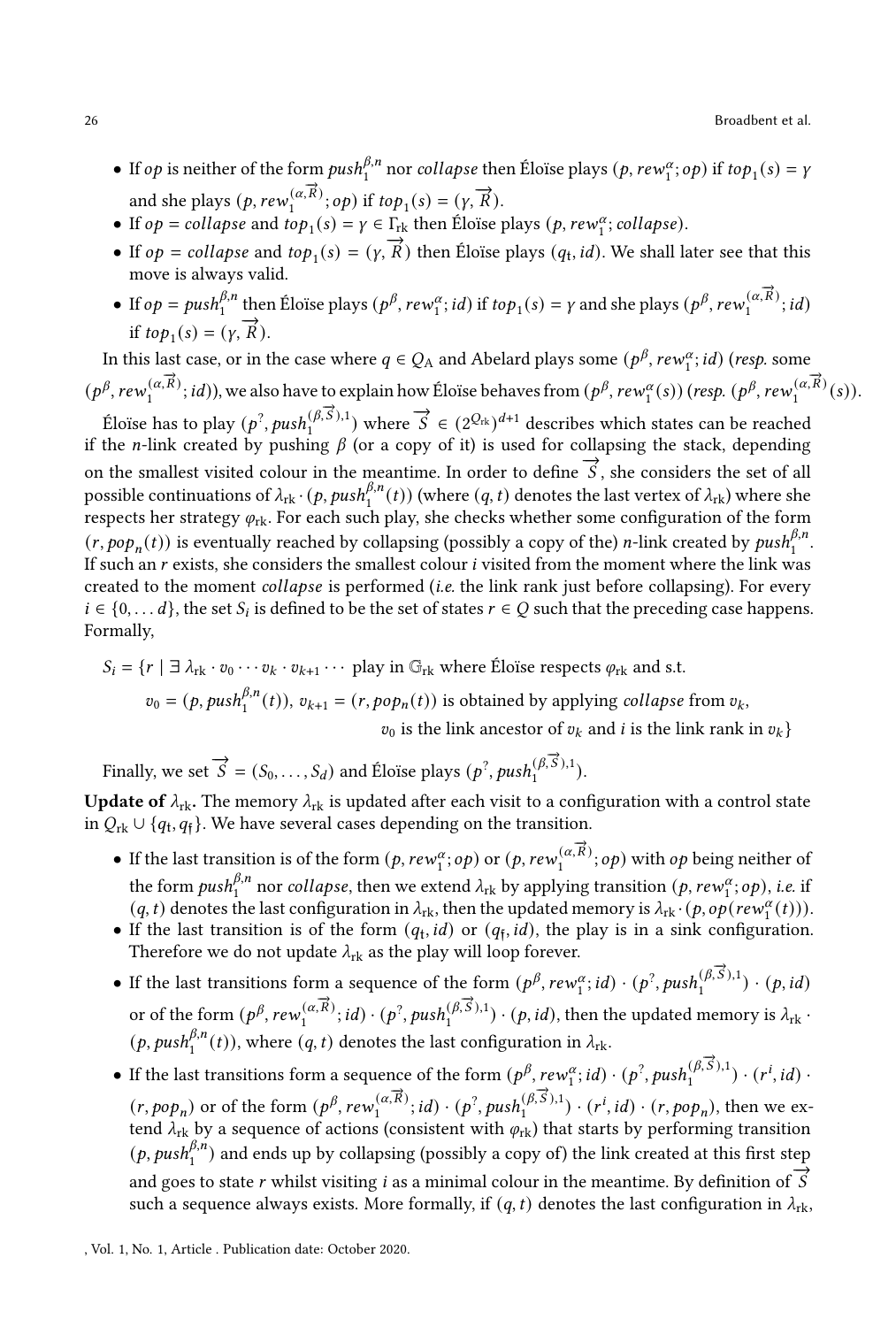then the updated memory is a play in  $\mathbb{G}_{rk}$ ,  $\lambda_{rk} \cdot v_0 \cdots v_k \cdot v_{k+1}$ , where Éloïse respects  $\varphi_{rk}$  and such that  $v_0 = (p, push_1^{\beta,n}(t)), v_{k+1} = (r, pop_n(t))$  is obtained by applying *collapse* from  $v_k$ ,  $v_0$  is the link ancestor of  $v_k$  and *i* is the link rank in  $v_k$ .

Therefore, with any partial play  $\lambda_{\text{lf}}$  in  $\mathbb{G}_{\text{lf}}$  starting from  $v_0$  in which Éloïse respects her strategy  $\varphi_{\text{lf}}$ , is associated a partial play  $\lambda_{\text{rk}}$  in  $\mathbb{G}_{\text{rk}}$ . An immediate induction shows that  $\lambda_{\text{rk}}$  is a play where Éloïse respects  $\varphi_{\rm rk}$ . The same argument works for any infinite play  $\lambda_{\rm lf}$  that does not contain a state in  $\{q_{\rm t},q_{\rm \bar{f}}\}$ , and the corresponding play  $\lambda_{\rm rk}$  is therefore infinite, starts from  $v(v_0)$  and Éloïse respects  $\varphi_{\rm rk}$  in that play. Therefore it is a winning play.

Moreover, if  $\lambda_{\rm lf}$  is an infinite play that does not contain a state in  $\{q_{\rm t},q_{\rm \bar{f}}\}$ , it easily follows from the definitions of  $\varphi_{\text{lf}}$  and  $\lambda_{\text{rk}}$  that the smallest infinitely visited colour in  $\lambda_{\text{lf}}$  is the same as the one in  $\lambda_{rk}$ . Hence, any infinite play in  $\mathbb{G}_{lf}$  starting from  $v(v_0)$  where Éloïse respects  $\varphi_{lf}$  and that does not contain a state in  $\{q_{\rm t}, q_{\rm \bar{f}}\}$  is won by Éloïse.

Now, consider a play that contains a state in  $\{q_{\text{t}}, q_{\text{f}}\}$  (hence loops on it forever). Reaching a configuration with state in  $\{q_{\rm t}, q_{\rm \bar{f}}\}$  is necessarily by simulating a *collapse* from some configuration with a *top*<sub>1</sub>-element of the form  $(\alpha, \overrightarrow{R})$ . We should distinguish between those elements  $(\alpha, \overrightarrow{R})$  that are "created" before (i.e. by the  $\nu$  function) or during the play (by Éloïse). For the second ones, note that whenever Éloïse wants to simulate a collapse, she can safely go to state  $q_t$  (meaning  $\varphi$ <sub>lf</sub> is well defined): indeed, if this was not the case, it would contradict the way  $\vec{S}$  was defined when simulating the original creation of the link. For the same reason, Abelard can never reach state  $q_{\text{f}}$  provided Éloïse respects her strategy  $\varphi_{\text{lf}}$ . Now consider an element  $(\alpha, \overrightarrow{R})$  created by  $\nu$  and assume that one player wants to simulate a collapse from some configuration with such a  $top_1$ element. Call  $\lambda_{\text{lf}}$  the partial play just before and call  $\lambda_{\text{rk}}$  the associated play in  $\mathbb{G}_{\text{rk}}$ . Then in  $\lambda_{\text{rk}}$ , Éloïse respects her winning strategy  $\varphi_{rk}$ . If she has to play next in  $\lambda_{rk}$ , strategy  $\varphi_{rk}$  indicates to play collapse; if it is Abelard's turn to move he can play collapse. In both cases, the configuration that is reached after collapsing is winning for Éloïse (it is a configuration visited in a winning play). Hence, by definition of  $\nu$ , its control state belongs to R where  $\vec{R} = (R, \dots, R)$ , and therefore from the current vertex in  $\mathbb{G}_{\mathrm{lf}}$  there is no transition to  $q_{\mathrm{f}}$  and there is at least one to  $q_{\mathrm{t}}$ . Therefore plays where Éloïse respects  $\varphi_{\rm lf}$  and that contain a state in  $\{q_{\rm t},q_{\rm f}\}$  necessarily contains state  $q_{\rm t}$  hence are won by Éloïse.

Altogether, it proves that  $\varphi_{\text{lf}}$  is a winning strategy for Éloïse in  $\mathbb{G}_{\text{lf}}$  from  $v(v_0)$ .

Let us now prove the converse implication. Assume that the configuration  $v(v_0)$  is winning for Éloïse in  $\mathbb{G}_H$ , and let  $\varphi_H$  be a winning strategy for her. Using  $\varphi_H$ , we define a strategy  $\varphi_{rk}$  for Éloïse in  $\mathbb{G}_{\text{rk}}$  from  $v_0 = (p_0, s_0)$ . First, recall how  $v(v_0)$  is defined: every symbol  $\gamma$  in  $s_0$  with an *n*-link is replaced by a pair  $(y, (R, \ldots, R))$  where R is the set of states r such that Éloïse wins from  $(r, s')$  where s' is the stack obtained by first removing every symbol (and stack) above  $\gamma$  and then performing a collapse. We can therefore assume that we have a collection of winning strategies, one for each such configuration  $(r, s')$ ; call such a strategy  $\varphi_{rk}^{r,s'}$ . Then, during a play where Éloïse respects  $\varphi_{rk}$ , if one eventually visits such a configuration  $(\overrightarrow{r}, s')$ , the strategy  $\varphi_{rk}$  will mimic the winning strategy  $\varphi_{rk}^{r,s'}$  from that point and therefore the resulting play will be winning for Éloïse. Then in the rest of this description we mostly focus on the case of plays where this situation does not occur.

The strategy  $\varphi_{rk}$  maintains as a memory a partial play  $\lambda_{lf}$  in  $\mathbb{G}_{lf}$ , that is an element in  $V_{lf}^*$  (where  $V_{\text{lf}}$  denotes the set of vertices of  $G_{\text{lf}}$ ). At the beginning  $\lambda_{\text{lf}}$  is initialised to the configuration  $v(v_0)$ . After having played  $\lambda_{rk}$ , the play  $\lambda_{lf}$  will satisfy the following invariant. Assume that the play  $\lambda_{lf}$ ends in a configuration  $(q, s)$  then the following holds.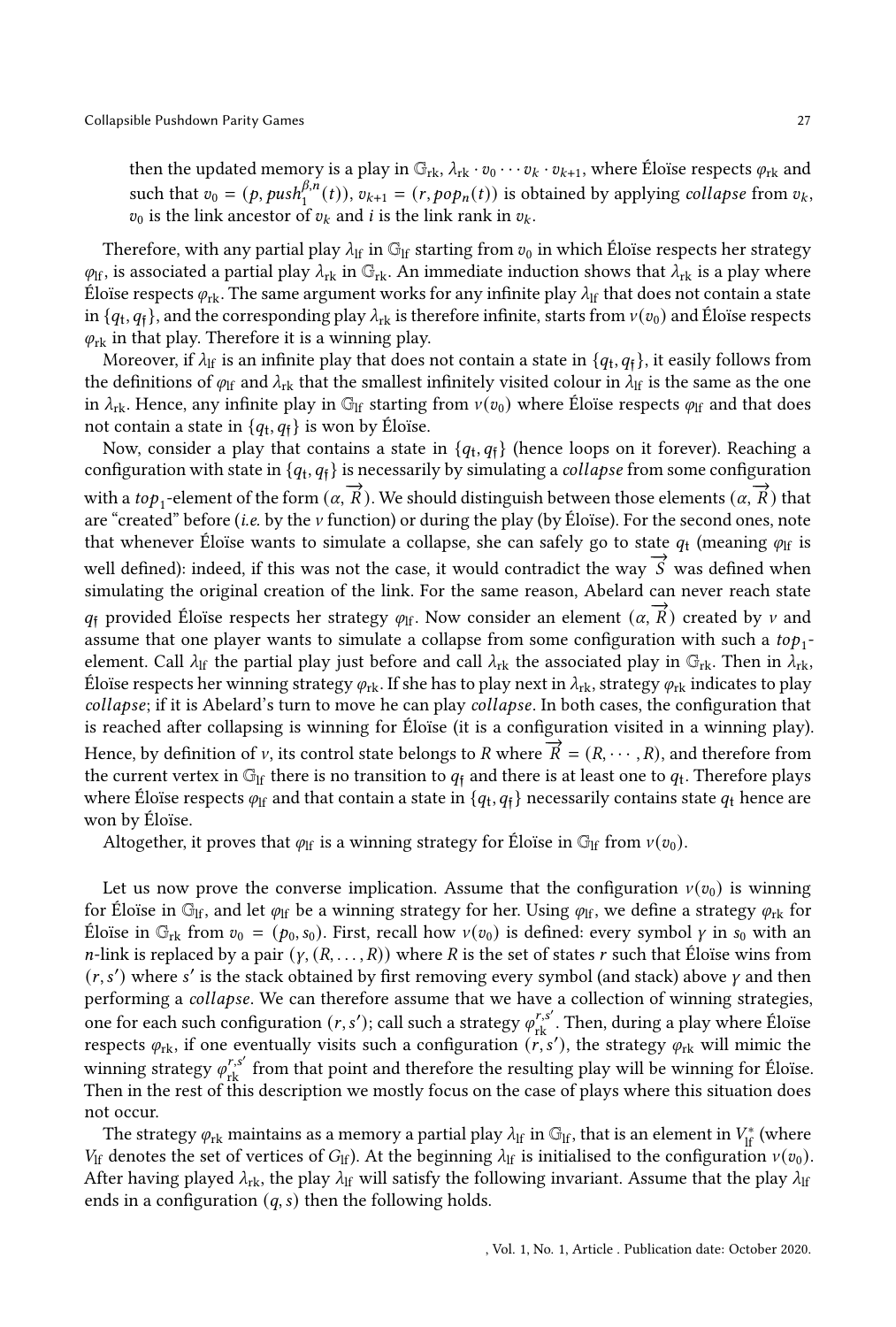- If  $top_1(s) = \alpha$ , the last configuration of  $\lambda_{rk}$  has control state q and its  $top_1$ -element is  $\alpha$  and it has a  $k$ -link for some  $k < n$ .
- If  $top_1(s) = (\alpha, \overrightarrow{R})$ , the last configuration of  $\lambda_{rk}$  has control state q, its  $top_1$ -element is  $\alpha$  and it has an *n*-link. Moreover, if Éloïse keeps respecting  $\varphi_{rk}$  in the rest of the play, if (possibly a copy of) this link is eventually used in a *collapse*, then the state that will be reached just after doing the *collapse* will belong to  $R_i$  where *i* will be the link rank just before collapsing.

We first describe  $\varphi_{\rm rk}$  and we then explain how  $\lambda_{\rm lf}$  is updated. Recall that we switch to a known winning strategy in case we do a *collapse* from (possibly a copy of) an *n*-link that was already in  $s_0$ .

Choice of the move. Assume that the play is in some vertex  $(q, s)$  with  $q \in Q_{rk,E}$ . The move given by  $\varphi_{rk}$  depends on  $\varphi_{lf}(\lambda_{lf}) = (q',rew; op)$  (we shall later argue that  $\varphi_{rk}$  is well defined whilst proving that it is winning).

- If  $q' \in Q_{rk}$  then Éloïse plays  $(q', rew_1^{\alpha}; op)$  where  $\alpha$  is such that either  $rew = rew_1^{\alpha}$  or  $rew = rew_1^{(\alpha, \vec{R})}$ . Note that in this case, *op* is neither a *collapse* involving an *n*-link nor of the form  $push_1^{\beta,n}$ .
- If  $q' = p^{\beta}$  then Éloïse plays to  $(p, rew_1^{\alpha}; push_1^{\beta,n})$  where  $\alpha$  is such that either  $rew = rew_1^{\alpha}$  or  $rew = rew_1^{(\alpha,\overrightarrow{R})}.$
- If  $q' = q_t$  then Éloïse plays (r, collapse) for some arbitrary  $r \in R_{LinkRk(p,top_1(s))}$  where  $(\alpha, \overrightarrow{R})$ denotes the  $top_1$ -element of the last vertex of  $\lambda_{\rm lf}$ . Note that in this case, the collapse involves an  $n$ -link.

**Update of**  $\lambda_{\text{lf}}$ . The memory  $\lambda_{\text{lf}}$  is updated after each move (played by any of the two players). We have several cases depending on the last transition.

- If the last transition is of the form  $(q', rew_1^\alpha; op)$  and  $op$  is neither a collapse involving an *n*-link nor of the form  $push_1^{\beta,n}$ , then  $\lambda_{\text{lf}}$  is extended by mimicking the same transition, *i.e.* if  $(q, t)$  denotes the last configuration in  $\lambda_{\text{lf}}$ , then the updated memory is  $\lambda_{\text{lf}}\cdot(q', op(rew^{\alpha}_1(t)))$ if  $top_1(t) = \gamma$  for some  $\gamma \in \Gamma_{\text{rk}}$ , and is  $\lambda_{\text{lf}} \cdot (q', op(rew_1^{(\alpha, \vec{R})}(t))$  if  $top_1(t) = (\gamma, \vec{R})$  for some  $(\gamma, \overrightarrow{R}) \in \Gamma_{\text{lf}}.$
- If the last transition is of the form  $(p, rew_1^\alpha; push_1^{\beta,n})$  then, we let  $(q, t)$  denote the last configuration in  $\lambda_{\text{lf}}$ . If  $top_1(t) = \gamma$  for some  $\gamma \in \Gamma_{\text{rk}}$  then the updated memory is  $\lambda_{\text{lf}} \cdot (p^{\beta}, rev_1^{\alpha}(t))$ .  $(p^2, push_1^{(\beta, \vec{R}),1}(rew_1^{\alpha}(t))) \cdot (p, id)$  where  $\varphi_H(\lambda_H \cdot (p^{\beta}, rew_1^{\alpha}(t))) = (p^2, push_1^{(\beta, \vec{R}),1}(rew_1^{\alpha}(t))).$ If  $top_1(t) = (y, \vec{S})$  for some  $(y, \vec{S}) \in \Gamma_H$  then the updated memory is  $\lambda_H \cdot (p^{\beta}, \text{rew}_1^{(\alpha, \vec{S})}(t))$ .  $(p^2, push_1^{(\beta, \vec{R}),1}(rew_1^{(\alpha, \vec{S})}(t))) \cdot (p, id)$  where  $\varphi_{\text{lf}}(\lambda_{\text{lf}} \cdot (p^{\beta}, rew_1^{(\alpha, \vec{S})}(t))) = (p^2, push_1^{(\beta, \vec{R}),1}(rew_1^{(\alpha, \vec{S})}(t))).$
- If the last transition is of the form  $(r, collapse)$  and the collapse follows an *n*-link, then we have two cases. In the first case, the *collapse* follows (possibly a copy of) an  $n$ -link that was already in  $s_0$  and we claim (and prove later) that one ends up in a winning configuration and thus one switches to a corresponding winning strategy as already explained. In the other case, it follows an *n*-link that was created during the play, in which case we let  $\lambda_{\text{lf}} =$  $v_0 \cdots v_m$  and denote by  $v_i$  the link ancestor of  $v_m^3$  $v_m^3$ . Then the updated memory is obtained by backtracking inside  $\lambda_{\text{lf}}$  until reaching the configuration where the (simulation of the)

<span id="page-27-0"></span><sup>&</sup>lt;sup>3</sup>Here we implicitly extend the notion of link ancestor as follows. In  $\mathbb{G}_{\rm If}$  instead of creating *n*-link one pushes symbol of the form  $(\beta, \vec{R})$ : hence whenever doing a  $push_1^{(\beta, \vec{R}),1}$  one attaches to the vector  $\vec{R}$  the index of the current configuration.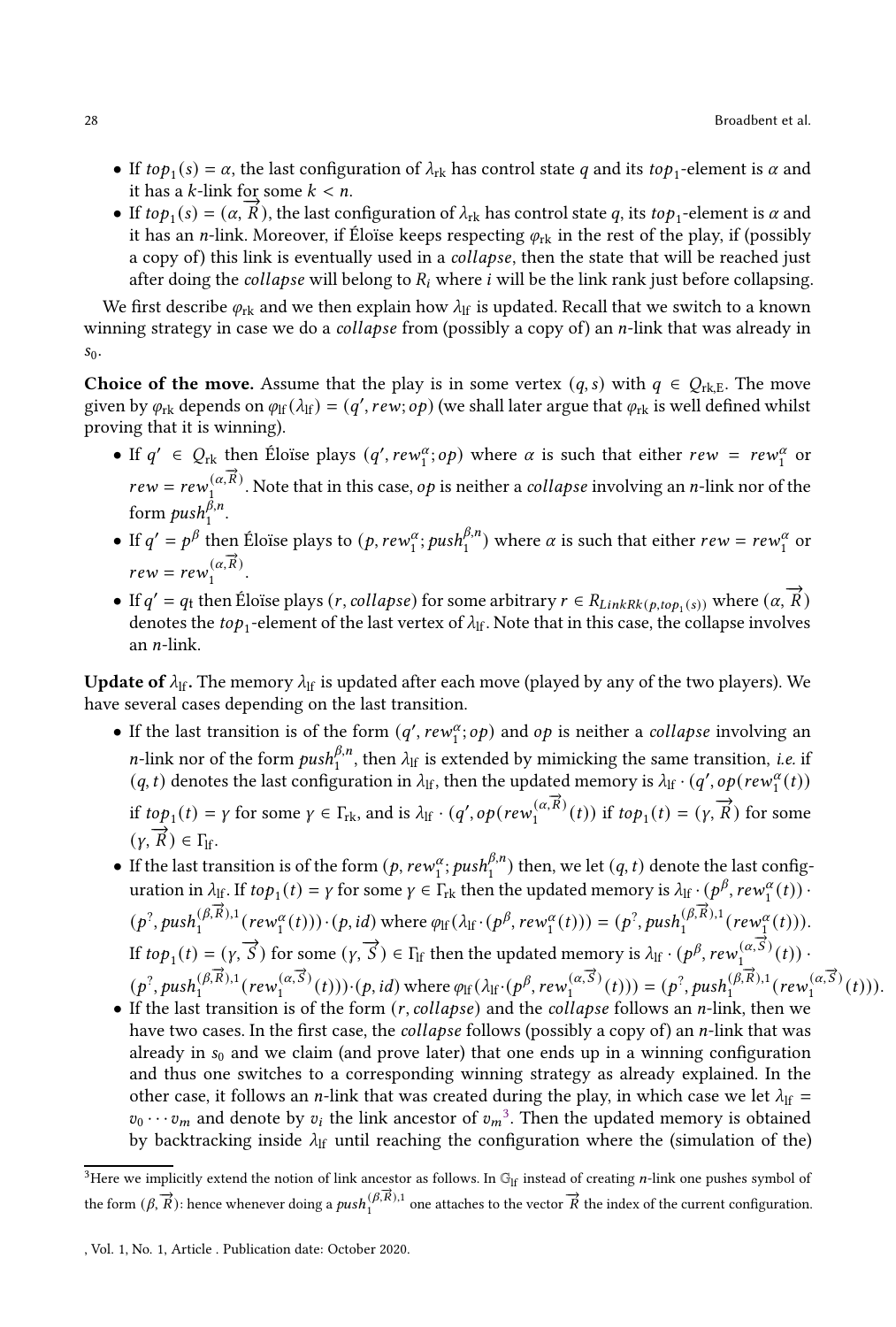collapsed *n*-link was created (this configuration is  $v_i$ , the link ancestor) and then extending it by a choice of Abelard consistent with the *collapse*. That is the updated memory is  $v_0 \cdots v_i \cdot$  $(r^{\ell}, t) \cdot (r, pop_n(t))$  where  $v_i = (p^2, t)$  and  $\ell$  denotes the link rank in the configuration  $\lambda_{rk}$ was just before doing the collapse.

Therefore, with any partial play  $\lambda_{rk}$  in  $\mathbb{G}_{rk}$  in which Éloïse respects her strategy  $\varphi_{rk}$ , is associated a partial play  $\lambda_{\text{lf}}$  in  $\mathbb{G}_{\text{lf}}$ . Note that if we end up in a configuration that is known to be winning,  $\lambda_{\text{lf}}$ becomes useless and is no longer extended. This also implies that when collapsing an  $n$ -link that was already in  $s_0$  one necessarily ends up in a winning configuration. Indeed, assume the contrary and let  $\lambda_{\text{lf}}$  be the constructed play before collapsing: then either Éloïse has to play and therefore moves to  $q_t$  (and therefore the configuration in  $\lambda_{rk}$  after collapsing is winning by definition of v, leading a contradiction) or Abelard could move to  $q_i$  (leading a contradiction with  $\varphi$ <sub>If</sub> being winning). Therefore, from now on, we restrict our attention to the case where the  $n$ -links (and their copies) originally in  $s_0$  are never used to do a *collapse*.

An easy induction shows that Éloïse respects  $\varphi_{\text{lf}}$  in  $\lambda_{\text{lf}}$ . The same argument works for an infinite play  $\lambda_{rk}$ , and the corresponding play  $\lambda_{lf}$  is therefore infinite (one simply considers the limit of the  $\lambda_{\rm lf}$  in the usual way<sup>[4](#page-28-0)</sup>), starts from  $v(v_0)$ , never visits a state in  $\{q_{\rm t}, q_{\rm t}\}$  and Éloïse respects  $\varphi_{\rm lf}$  in that play. Therefore it is a winning play.

Now, in order to conclude that any play  $\lambda_{rk}$  in  $\mathbb{G}_{rk}$  in which Éloïse respects strategy  $\varphi_{rk}$  is winning for her, one needs to relate the sequence of colours in  $\lambda_{rk}$  with the one in  $\lambda_{lf}$ . For this, we introduce a notion of factorisation of a partial play  $\lambda_{rk} = v_0v_1 \cdots v_m$  in  $\mathbb{G}_{rk}$  (we should later note that it directly extends to infinite plays). A factor is a nonempty sequence of vertices of the following kind:

- (1) it is a sequence  $v_h\cdots v_k$  such that the stack operation from  $v_{h-1}$  to  $v_h$  is of the form  $rew_1^\alpha; push_1^{n,\beta},$ the stack operation from  $v_{k-1}$  to  $v_k$  is a *collapse* involving an *n*-link, and  $v_h$  is the link ancestor of  $v_k$ .
- (2) or it is a single vertex;

Then the factorisation of  $\lambda_{rk}$  denoted Fact $(\lambda_{rk})$  is a sequence of factors inductively defined as follows (we underline factors to make them explicit):  $Fact(\lambda_{rk}) = v_0 \cdots v_k$ ,  $Fact(v_{k+1} \cdots v_n)$  if there exists some k such that  $v_0 \cdots v_k$  is as in (1) above, and  $Fact(\lambda_{rk}) = v_0$ ,  $Fact(v_1 \cdots v_n)$  otherwise. In the following, we refer to the colour of a factor as the minimal colour of its elements.

Note that the previous definition is also valid for infinite plays. Now we easily get the following proposition (the result is obtained by reasoning on partial play using a simple induction combined with a case analysis. Then it directly extends to infinite plays).

PROPOSITION 5.4. Let  $\lambda_{rk}$  be some infinite play in  $\mathbb{G}_{rk}$  starting from  $v_0$  where Éloïse respects  $\varphi_{rk}$ and assume that there is no collapse that follows (possibly a copy of) an n-link already in s<sub>0</sub>. Let  $\lambda_{\rm lf}$ be the associated infinite play in  $\mathbb{G}_F$  constructed from  $\varphi_{rk}$ . Let  $\lambda_{rk,0}, \lambda_{rk,1}, \cdots$  be the factorisation of  $\lambda_{\text{rk}}$  and, for every  $i \geq 0$ , let  $c_i$  be the colour of  $\lambda_{\text{rk},i}$ .

Then the sequence  $(c_i)_{i\geq 0}$  and the sequence of colours visited in  $\lambda_{\text{lf}}$  have the same lim inf.

Then if the top<sub>1</sub> element of  $v_n$  is some  $(\beta, \vec{R})$  then the link ancestor of  $v_m$  is defined to be  $v_i$  where i is the indexed attached with  $\overrightarrow{R}$ . Note in particular that the control state in the link ancestor is necessarily of the form  $p^2$ .

<span id="page-28-0"></span><sup>&</sup>lt;sup>4</sup> Let  $(u_m)_{m\geq 0}$  be a sequence of finite words. For any  $m \geq 0$  let  $u_m = u_{m,0} \cdots u_{m,k_m}$ . Then the limit of the sequence  $(u_m)_{m\geq 0}$  is the (possibly infinite) word  $\alpha = \alpha_0 \alpha_1 \cdots$  such that  $\alpha$  is maximal for the prefix ordering and for all  $0 \leq i < |\alpha|$ there is some  $N_i$  such that  $u_{m,i} = \alpha_i$  for all  $m \geq N_i$ .

In our setting, the play  $\lambda_{\text{lf}}$  associated with an infinite play  $\lambda_{\text{rk}}$  is defined as the limit of the sequence of partial plays  $(\lambda^m_{\rm lf})_{m\geq 0}$  where  $\lambda^m_{\rm lf}$  is the partial play associated with  $\lambda_{\rm rk}$  truncated to its  $m+1$  first vertices. From the definitions of the  $\lambda_{\text{lf}}^{m}$  it is easily verified that the limit  $\lambda_{\text{lf}}$  is infinite.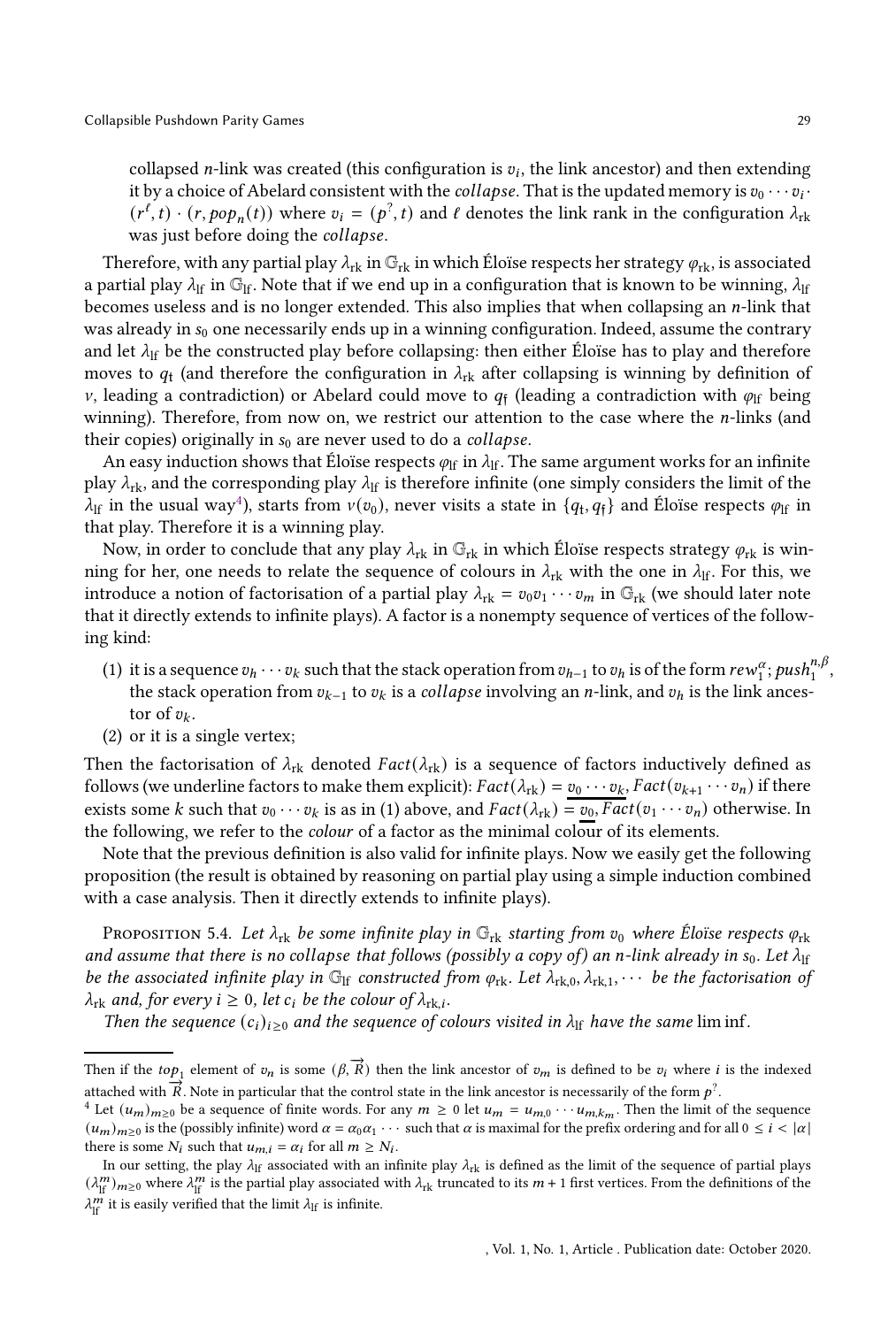The previous proposition directly implies that  $\varphi_{rk}$  is a winning strategy for Éloïse from  $v_0$  in  $\mathbb{G}_{\mathrm{rk}}$ .

# 5.4 Regularity of the Winning Region is Preserved

We established in Lemma [5.3](#page-24-1) that Éloïse wins in  $\mathbb{G}_{rk}$  from some configuration  $v_0$  if and only if she wins in  $\mathbb{G}_{\text{If}}$  from  $v(v_0)$ . We now prove that regular sets of winning positions are preserved by inverse image by  $\nu$ .

<span id="page-29-0"></span>PROPOSITION 5.5. Assume that we have an automaton  $\mathcal{B}_{\text{lf}}$  that recognises the set of winning configurations in  $\mathbb{G}_{\text{lf}}$ . Then, one can compute an automaton  $\mathcal{B}_{\text{rk}}$  that recognises the set of winning configurations in  $\mathbb{G}_{\text{rk}}$ .

PROOF. We can safely assume that any control state of  $\mathcal{B}_{\text{lf}}$  is of the form  $(\xi, R)$  with  $R \subseteq Q_{\text{lf}}$  and such that, after reading some input stack s (possibly with some pending open brackets)  $\mathcal{B}_{\text{lf}}$  is in a state of the form  $(\xi, R)$  with  $R = \{r | \mathcal{B}_{\text{lf}} \text{ accepts } (r, s')\}$  where s' is the stack obtained from s by closing all the pending open brackets (*i.e.*  $s' = s$ ]<sup>k</sup> for some well chosen  $k \le n$ ).

On an input ( $p_0$ ,  $s_0$ ) the automaton  $B_{rk}$  computes *on-the-fly* the image of ( $p_0$ ,  $s_0$ ) by  $\nu$  and simulates  $\mathcal{B}_{\text{lf}}$  on it. In order to compute  $v((p_0, s_0)), \mathcal{B}_{\text{rk}}$  needs to retrieve, when reading a stack symbol with an  $n$ -link, the states that are winning for the stack obtained by collapsing the  $n$ -link. This is simple as it is given by the  $2^{Q_{\text{lf}}}$  component of  $\mathcal{B}_{\text{lf}}$  (recall that  $\mathcal{B}_{\text{rk}}$  simulates  $\mathcal{B}_{\text{lf}}$ , hence keeps track of this information) and hence the automaton can access it by definition of the model of automata. Indeed, the information *(i.e.* the states winning when doing a collapse) is correct before reading the first stack symbol coming with an  $n$ -link, and by induction on the number of  $n$ -links, if it is correct after processing the k first symbols with an *n*-link, on reading the  $(k + 1)$ -th symbol with an  $n$ -link, the information is still correct as it was correct for the prefix read so far and therefore  $\mathcal{B}_{\text{rk}}$  correctly simulated  $\mathcal{B}_{\text{lf}}$  on this prefix.

We do not formally describe  $\mathcal{B}_{rk}$  as it is rather straightforward but we note that the size of  $\mathcal{B}_{rk}$ is linear in the size of  $\mathcal{B}_{\text{lf}}$ .

#### 5.5 Strategies

In order to complete the proof of Theorem [5.1](#page-22-1) it remains to establish the following proposition.

<span id="page-29-1"></span>PROPOSITION 5.6. If there is an n-CPDA transducer  $S_{\text{lf}}$  synchronised with  $\mathcal{A}_{\text{lf}}$  realising a welldefined winning strategy for Éloïse in  $\mathbb{G}_{\mathrm{lf}}$  from  $v((q_{0,\mathrm{rk}}, \perp_n))$ , then one can effectively construct an n-CPDA transducer  $S_{rk}$  synchronised with  $\mathcal{A}_{rk}$  realising a well-defined winning strategy for Éloïse in  $\mathbb{G}_{\text{rk}}$  from the initial configuration  $(q_{0,\text{rk}}, \perp_n)$ .

PROOF. The result follows from a carefully analysis of how we defined  $\varphi_{rk}$  from  $\varphi_{lf}$  in the proof of Lemma [5.3.](#page-24-1) As we now only focus on the initial configuration  $(q_{0,\text{rk}}, \perp_n)$  we will not have to deal with the special case of doing a *collapse* following (possibly a copy of) an *n*-link originally in the initial configuration. Also note that  $v((q_{0,\text{rk}}, \perp_n)) = (q_{0,\text{rk}}, \perp_n)$ .

Recall that  $\varphi_{rk}$  uses as a memory a partial play  $\lambda_{lf}$  in  $\mathbb{G}_{lf}$  and considers the value of  $\varphi_{lf}(\lambda_{lf})$  to determine the next move to play. Now assume that  $\varphi_{\text{lf}}$  is realised by an *n*-CPDA transducer  $S_{\text{lf}}$ synchronised with  $\mathcal{A}_{\text{lf}}$ . Hence, instead of storing  $\lambda_{\text{lf}}$  it suffices to store the configuration  $\mathcal{S}_{\text{lf}}$  is in after reading  $\lambda_{\text{lf}}$ .

One can also notice that the stack  $s_{rk}$  in the last configuration of some partial play  $\lambda_{rk}$  and the stack  $s_{\text{lf}}$  in the last configuration of the associated  $\lambda_{\text{lf}}$  have the same shapes provided one replaces in  $s_{\rm lf}$  every 1-link from a symbol in  $\Gamma_{\rm rk}\times (2^{{Q_{\rm rk}}})^{d+1}$  by an  $n$ -link. Recall that these 1-links are never used to perform a *collapse*: hence replacing those 1-links by  $n$ -links does not change the issue of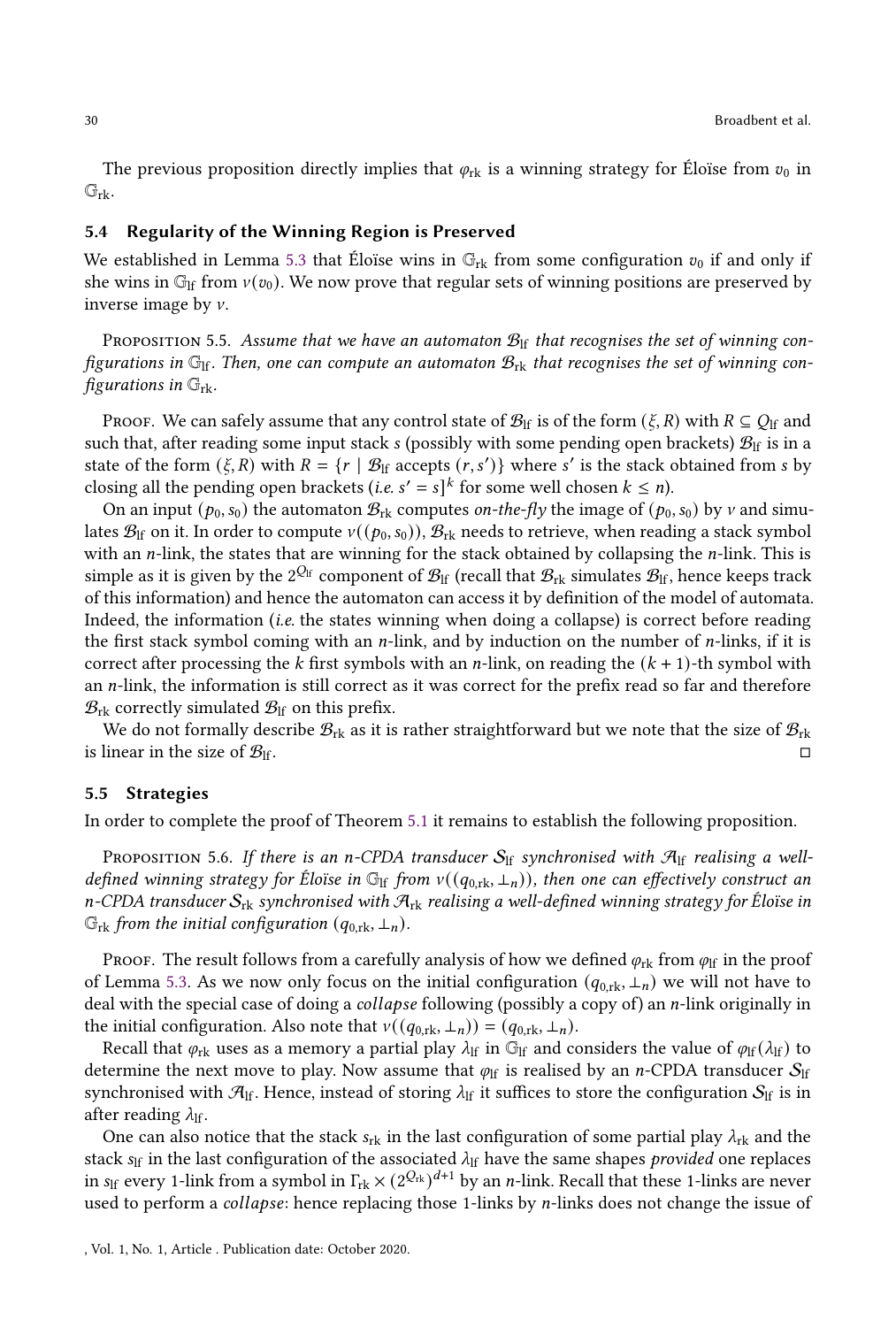the game, and if one does a similar transformation on  $S_{\text{lf}}$  it still realises a winning strategy, and it is synchronised with the transformed version of  $\lambda_{\text{lf}}$ .

Now, it follows from the way one defined  $\varphi_{rk}$  (both the choice of the move and the memory update) that one can design an *n*-CPDA transducer  $S_{rk}$  synchronised with  $\mathcal{A}_{rk}$  realising a welldefined winning strategy for Éloïse in  $\mathbb{G}_{rk}$  from the initial configuration  $(q_{0,rk}, \perp_n)$ . In all cases but one  $S_{rk}$  simulates  $S_{lf}$ . The only problematic case is when the move to play is some (*r*, collapse) involving an *n*-link. Indeed, one needs to backtrack in  $\lambda_{\text{lf}}$  (namely retrieve the configuration of  $\mathcal{S}_{\text{lf}}$  right after the link ancestor) and extend it by doing  $(r^\ell,id)$  (where  $\ell$  is the link rank) and then  $(r, pop_n)$ ; one needs to retrieve the configuration of  $\mathcal{S}_\text{lf}$  right after this. If one performs a *collapse* in  $S_{rk}$ , one directly retrieves the stack content, but the control state of  $S_{lf}$  is still missing. However, one can modify  $S_{\text{lf}}$  so that after the simulation of the creation of an *n*-link, *i.e.* after a symbol of the form  $(\beta, \overrightarrow{R})$  is pushed, it stores in its  $top_1$ -element the control state it will be in after doing the transitions  $(r^{\ell}, id)(r, pop_n)$ , for each  $0 \leq \ell \leq d$  and each  $r \in R_{\ell}$  (this can easily be computed). As this information is then propagated when copying the symbol/link, it is available in the  $top_1$ -element before doing a *collapse* involving an  $n$ -link, hence  $\mathcal{S}_\text{rk}$  can also correctly retrieve the control state of  $S_{\text{lf}}$ .

From this (somehow informal) description of  $S_{rk}$  the reader should be convinced that  $S_{rk}$  correctly simulates  $S_{\text{lf}}$  on  $\lambda_{\text{lf}}$  and hence, realises a winning strategy in  $\mathbb{G}_{\text{rk}}$ . The fact that  $S_{\text{rk}}$  is synchronised with  $\mathcal{A}_{rk}$  follows from the fact that it is synchronised with the variant of  $\mathcal{S}_{lf}$  that itself is synchronised with the variant of  $\lambda_{\text{lf}}$  which is synchronised with  $\lambda_{\text{rk}}$ .

## <span id="page-30-1"></span>5.6 Optimising the Construction

The set  $Q_{\text{lf}}$  has size  $O(|Q_{\text{rk}}|(|\Gamma_{\text{rk}}| + d + 3))$ , which is not very satisfactory for complexity reasons. Actually, one would prefer a variant of the construction where  $|\Gamma_{\text{rk}}|$  does not appear in the blowup concerning states. This factor actually comes from states  $\{q^{\gamma}\mid q\in Q_{\rm rk},\ \gamma\in\Gamma_{\rm rk}\}$ , and one can easily get rid of them by doing the following modification on  $\mathcal{A}_{lf}$ . When simulating a  $\mathit{push}_1^{\beta,n}$ , instead of going to  $q^\beta$ , one stores the information on  $\beta$  (thanks to a  $rew_1$  operation) in the  $top_1$  element of the stack (hence, the stack alphabet increases by a linear factor in  $|\Gamma_{rk}|$ ) and goes to a special state  $q^!$ . State  $q^!$  is controlled by Éloïse and the transition function is the same as from  $q^\beta$  where  $\beta$  is the symbol stored on the  $top_1$ -element of the stack.

It is straightforward that this modification does not change the validity of Proposition [5.5](#page-29-0) nor Proposition [5.6.](#page-29-1)

## 5.7 Complexity

If we summarise, the overall blowup in the transformation from  $\mathbb{G}_{rk}$  to  $\mathbb{G}_{lf}$  given by Theorem [5.1](#page-22-1) is as follows.

<span id="page-30-2"></span>PROPOSITION 5.7. Let  $\mathcal{A}_{rk}$  and  $\mathcal{A}_{lf}$  be as in Theorem [5.1.](#page-22-1) Then the set of states of  $\mathcal{A}_{lf}$  has size  $O(|Q_{\rm rk}|(|C|+3))$  and the stack alphabet of  $\mathcal{A}_{\rm lf}$  has size  $O(|\Gamma_{\rm rk}|^2\cdot 2^{|Q_{\rm rk}||C|})$ . Finally, the set of colours used in  $\mathbb{G}_{\mathrm{rk}}$  and  $\mathbb{G}_{\mathrm{lf}}$  are the same.

**PROOF.** By construction together with the optimisation discussed in Section [5.6.](#page-30-1)  $\Box$ 

# <span id="page-30-0"></span>6 REDUCING THE ORDER

In the previous section, given a game played on a *rank-aware n*-CPDA, we have constructed another game played on an  $n$ -CPDA that does not create  $n$ -links. The winning region ( $resp.$  a winning strategy realised by an  $n$ -CPDA transducer) in the original game can then be recovered from the winning region (resp. a winning strategy realised by n-CPDA transducer) in the latter game.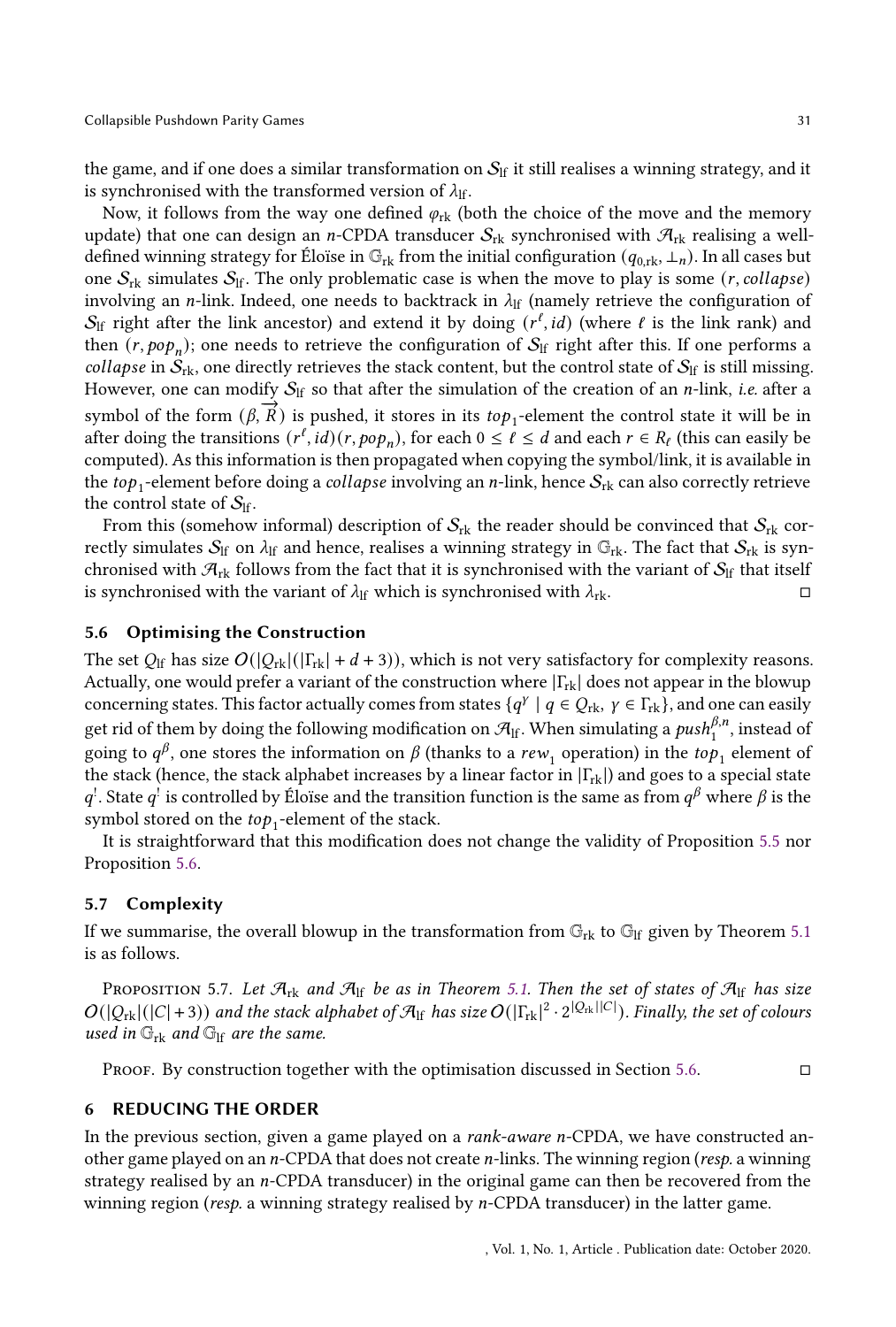In this section, we prove a result of a similar flavour. Namely, starting from a game played on an *n*-CPDA that does not create *n*-links, we construct a game played on an  $(n - 1)$ -CPDA, and we show that the winning region (resp. a winning strategy realised by an  $n$ -CPDA transducer) in the original game can be recovered from the winning region (resp. a winning strategy realised by an  $(n - 1)$ -CPDA transducer) in the latter game.

We situate the techniques developed here in a general and abstract framework of (order-1) pushdown automata whose stack alphabet is a *possibly infinite* set: *abstract pushdown automata*. We start by introducing this concept and show how  $n$ -CPDA that do not create  $n$ -links fit into it. Then, we introduce a model of automata, *automata with oracles*, that accept configurations of abstract pushdown automata and we relate this model with automata accepting configurations of  $n$ -CPDA as defined in Section [2.6.](#page-8-1) Then, we introduce the notion of conditional games and show that it is the notion that captures the winning region in the original game. Finally, we show how such games can be solved by reduction to an  $(n - 1)$ -CPDA parity game, and from the proof we also get the expected result on the regularity of the winning region and on the existence of a winning strategy realised by a CPDA transducer.

#### 6.1 Abstract Pushdown Automata

We introduce a general and abstract framework of (order-1) pushdown automata whose stack alphabet is a possibly infinite set.

An *abstract pushdown automaton* is a tuple  $\mathcal{A} = (A, Q, \Delta, q_0)$  where A is a (possibly infinite) set called an *abstract pushdown alphabet* and containing a bottom-of-stack symbol denoted  $\perp \in A$ , Q is a finite set of states,  $q_0 \in Q$  is an initial state and

$$
\Delta:Q\times A\to 2^{Q\times A^{\leq 2}}
$$

is the transition relation (here  $A^{\leq 2} = \{\varepsilon\} \cup A \cup A \cdot A$  are the words over A of length at most 2). We additionally require that for all  $a \neq \perp$ ,  $\Delta(q, a) \subseteq Q \times (A \setminus {\perp})^{\leq 2}$  and that  $\Delta(q, \perp) \subseteq$  $Q \times (\{\perp\} \cup {\{\perp\}} \mid b \neq \perp)$ , *i.e.* the bottom-of-stack symbol can only occur at the bottom of the stack, and is never popped nor rewritten.

An **abstract pushdown content** is a word in  $St = \perp (A \setminus \{\perp\})^*$ . A configuration of  $\mathcal A$  is a pair  $(q, s)$  with  $q \in Q$  and  $s \in St$ .

Remark 6.1. In general an abstract pushdown automaton is not finitely describable, as the domain of  $\Delta$  is infinite and no further assumption is made on  $\Delta$ .

A abstract pushdown automaton  $\mathcal{A}$  induces a possibly infinite graph  $G = (V, E)$ , called an **abstract pushdown graph,** whose vertices are the configurations of  $\mathcal{A}$  and edges are defined by the transition relation  $\Delta$ , *i.e.*, from a vertex  $(q, s \cdot a)$  one has an edge to  $(q', s \cdot u)$  whenever  $(q', u) \in \Delta(q, a).$ 

<span id="page-31-1"></span>Example 6.2. An order-1 pushdown automaton is an abstract pushdown automaton whose stack alphabet is finite.

<span id="page-31-0"></span>Example 6.3. Order- $n$  CPDA that do not create  $n$ -links are special cases of abstract pushdown automata. Indeed, let  $n > 1$  and consider such an order-n CPDA  $\mathcal{A} = (\Gamma, Q, \Delta, q_0)$ . Let A be the set of all order- $(n-1)$  stacks over Γ, and for every  $p \in Q$  and  $a \in A$  with  $\gamma = top_1(a)$ , we define  $\Delta'(p, a)$  by

- $(q, \varepsilon) \in \Delta'(p, a)$  iff  $(q, \text{rew}_1^{\alpha}; \text{pop}_n) \in \Delta(q, \gamma)$ ;
- $(q, a' \cdot a') \in \Delta'(p, a)$  with  $a' = rew_1^{\alpha}(a)$  iff  $(q, rew_1^{\alpha}; push_n) \in \Delta(q, \gamma)$ ;
- $(q, a') \in \Delta'(p, a)$  with  $a' = op(rew_1^{\alpha}(a))$  iff  $(q, rew_1^{\alpha}; op) \in \Delta(q, \gamma)$  and  $op \notin \{pop_n, push_n\}$ .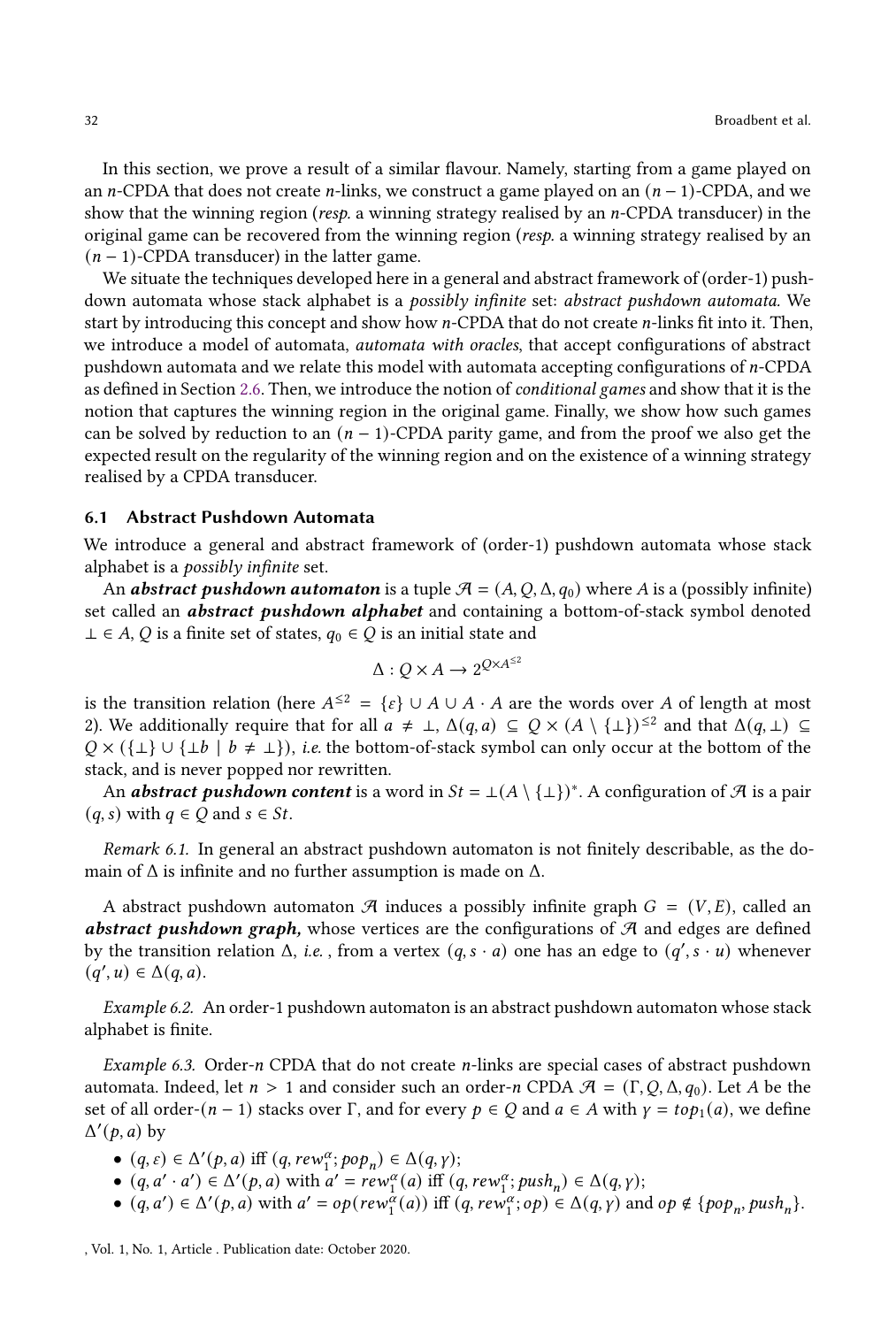It follows from the definitions that  $\mathcal A$  and the abstract pushdown automaton  $(A,Q,\Delta',q_0)$  have isomorphic transition graphs.

Consider now a partition  $Q_E \cup Q_A$  of Q between Éloïse and Abelard. It induces a natural partition  $V_{\rm E}\cup V_{\rm A}$  of V by setting  $V_{\rm E} = Q_{\rm E}\times St$  and  $V_{\rm A} = Q_{\rm A}\times St$ . The resulting arena  $G_{\rm abs} = (V_{\rm E}, V_{\rm A}, E)$  is called an **abstract pushdown arena**. Let  $\rho$  be a colouring function from Q to a finite set of colours  $C \subset \mathbb{N}$ . This function is easily extended to a function from V to C by setting  $\rho((q, t)) = \rho(q)$ . Finally, an abstract pushdown parity game is a parity game played on such an abstract pushdown arena where the colouring function is defined as above.

## 6.2 Automata with Oracles

We now define a class of automata to accept the winning positions in an abstract pushdown game. An **automaton with oracles** is a tuple  $\mathcal{B} = (P, Q, A, \delta, p_0, Q_1 \cdots Q_k, Acc)$  where P is a finite set of control states, Q is a set of input states, A is a (possibly infinite) input alphabet,  $p_0 \in P$  is the initial state,  $O_i$  are subsets of A (called  $oracles$ ) and  $\delta:P\times\{0,1\}^k\to S$  is the transition function. Finally Acc is a function from P to  $2^{\mathcal{Q}}$ . Such an automaton is designed to accept in a *deterministic* way configurations of an abstract pushdown automaton whose abstract pushdown content alphabet is A and whose set of control states is  $Q$ .

Let  $\mathcal{B} = (P, Q, A, \delta, p_0, Q_1 \cdots Q_k, Acc)$  be such an automaton. With every  $a \in A$  we associate a Boolean vector  $\pi(a) = (b_1, \cdots, b_k)$  where

$$
b_i = \begin{cases} 1 & \text{if } a \in O_i \\ 0 & \text{otherwise.} \end{cases}
$$

The automaton reads a configuration  $C = (q, a_1 a_2 \cdots a_\ell)$  from left to right. A run over C is the sequence  $r_0, \dots, r_{\ell+1}$  such that  $r_0 = p_0$  and  $r_{i+1} = \delta(r_i, \pi(a_i))$  for every  $i = 0, \dots, \ell$ . Finally the run is **accepting** if and only if  $q \in Acc(r_{\ell+1})$ .

Remark 6.4. When the input alphabet is finite, it is easily seen that automata with oracles have the same expressive power as usual deterministic finite automata.

We are going to use automata with oracles to accept sets of configurations of  $n$ -CPDA that do not have *n*-links. As seen in Example [6.3](#page-31-0) for an order-*n* CPDA that does not have *n*-links, we take A to be the set of all order- $(n - 1)$  stacks. The sets of configurations of an order-n CPDA without *n*-links accepted by automata that use as oracles regular sets of order- $(n-1)$  stacks are easily seen to be regular.

<span id="page-32-0"></span>PROPOSITION 6.5. Let  $\mathcal A$  be an order-n CPDA  $\mathcal A$  that never creates n-links. Let  $\mathcal B$  be an automaton with oracles  $O_1, \ldots, O_k$  and assume that each  $O_i$  is a regular set of  $(n-1)$ -stacks (and denote by  $C_i$  an associated automaton). Let C be the set of configurations of A accepted by B. Then C is regular and we can construct an automaton  $C$  (now working on order-n stacks without n-links) of size  $O(n|\mathcal{B}||C_1|\cdots|C_k|)$  accepting it.

PROOF. It suffices to mimic the behaviour of  $\mathcal B$  and to run in parallel the  $C_i$ s to compute the value of the oracles. Hence, the automaton C is obtained by taking a synchronised product of  $\mathcal B$ together with the automata  $C_1, \dots, C_k$ . An extra component, coding a counter taking its values in  $\{0, 1, \ldots, n\}$ , is needed to keep track of the bracketing depth (initially the counter equals 0; on reading an opening bracket [ the counter is incremented, on reading a closing bracket ] it is decremented). When the counter is equal to 0 or 1 one simulates  $B$ . When the counter goes to 2 (and as long as it differs from 1) one simulates in parallel the  $C_i$ s. When the counter returns to 1 the components corresponding to the  $C_i$ s give the value of the oracles on the last  $(n - 1)$ -stack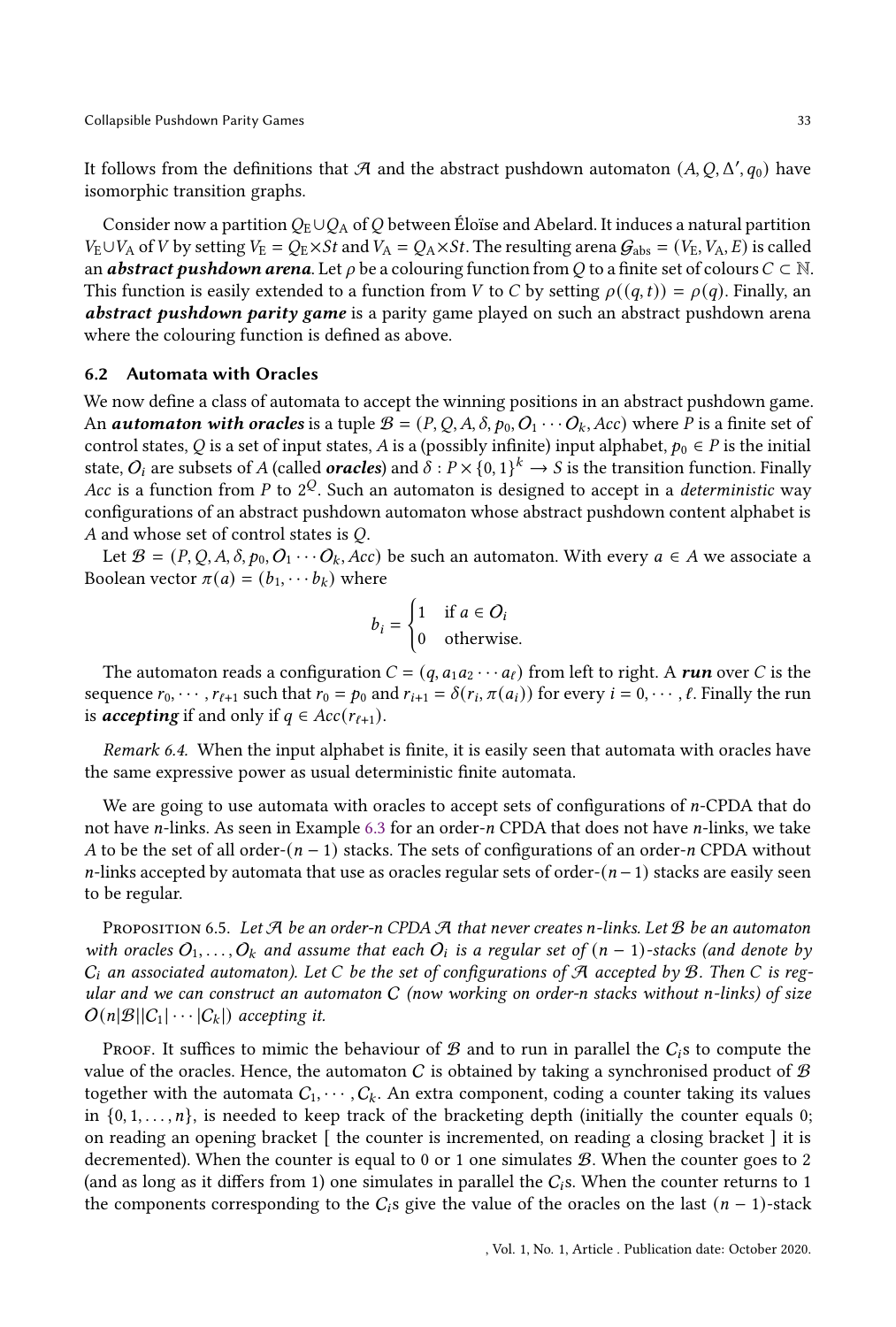(*i.e.*  $b_i = 1$  if and only if the control state of the  $C_i$ s component is final). Hence the  $B$  component can be updated. Then the control states of the  $C_i$ s are put back to the initial state and the next  $(n-1)$ -stack is processed. Finally, when the counter is again equal to 0 (*i.e.* the last closing bracket has been read), the control state  $q$  of the input configuration is read and  $C$  goes to a final state if and only if the current state  $p$  in the B component is such that  $q \in Acc(p)$ .

#### 6.3 Conditional Games and Winning Regions of Abstract Pushdown Parity Games

We fix an abstract pushdown automaton  $\mathcal{A} = (A, Q, \Delta, q_0)$  together with a partition  $Q_E \cup Q_A$  of Q and a colouring function  $\rho$  using a finite set of colours C. We denote respectively by  $G_{\text{abs}} = (V, E)$ and Gabs the associated abstract pushdown arena and abstract pushdown parity game.

We show in Lemma [6.6](#page-33-0) below how to define an automaton with oracles that accepts Éloïse's winning region in the game  $\mathbb{G}_{\text{abs}}$ . The oracles of this automaton are defined using the concept of conditional game. For every subset  $R \subseteq Q$  we define the **conditional game induced by R** over  $\mathcal{G}_{\text{abs}}$ , denoted  $\mathbb{G}_{\text{abs}}(R)$ , as the game played over  $\mathcal{G}_{\text{abs}}$  where a play  $\lambda$  is winning for Éloïse iff one of the following happens:

- In  $\lambda$  no configuration with an empty stack, *i.e.* of the form  $(q, \perp)$ , is visited, and  $\lambda$  satisfies the parity condition.
- In  $\lambda$  a configuration with an empty stack is visited and the control state in the first such configuration belongs to R.

More formally, the set of winning plays  $\Omega(R)$  in  $\mathbb{G}_{\text{abs}}(R)$  is defined as follows:

$$
\Omega(R) = [\Omega_{\rho} \setminus V^*(Q \times \{\bot\})V^{\omega}] \cup V^*(R \times \{\bot\})V^{\omega}
$$

For any state q, any stack letter  $a \neq \perp$ , and any subset  $R \subseteq Q$  it follows from Martin's Deter-minacy theorem [\[29](#page-49-17)] that either Éloïse or Abelard has a winning strategy from  $(q, \perp a)$  in  $\mathbb{G}_{\text{abs}}(R)$ . We denote by  $\mathcal{R}(q, a)$  the set of subsets R for which Éloïse wins in  $\mathbb{G}_{\text{abs}}(R)$  from  $(q, \perp a)$ :

 $\mathcal{R}(q, a) = \{R \subseteq Q \mid (q, \perp a) \text{ is winning for Eloise in } \mathbb{G}_{\text{abs}}(R)\}\$ 

Then one has the following characterisation of the set of winning positions in  $\mathbb{G}_{\text{abs}}$  in terms of automaton with oracles.

<span id="page-33-0"></span>LEMMA 6.6. Let  $\mathbb{G}_{\text{abs}}$  be an abstract pushdown parity game induced by an abstract pushdown automaton  $\mathcal{A} = (A, Q, \Delta, q_0)$ . Then the set of winning positions in  $\mathbb{G}_{\text{abs}}$  for Éloïse is accepted by an automaton with oracles  $A = (P, Q, A, \delta, p_0, O_1 \cdots O_k, Acc)$  such that

- $P = 2^Q$
- $p_0 = \emptyset$
- There is an oracle  $O_{q,R}$  for every  $q \in Q$  and  $R \subseteq Q$ , and  $a \in O_{q,R}$  iff  $R \in \mathcal{R}(q,a)$  and  $a \neq \bot$
- There is an oracle  $O_{\perp}$  and  $a \in O_{\perp}$  iff  $a = \perp$
- Using the oracles,  $\delta$  is designed so that:
	- From state  $\emptyset$  on reading  $\bot$ ,  $\mathcal A$  goes to  $\{q \mid (q, \bot)$  is winning for Éloïse in  $\mathbb G_{\text{abs}}\}$
	- From state R on reading a, A goes to  $\{q \mid R \in \mathcal{R}(q, a)\}$
- Acc is the identity function

The proof of Lemma [6.6](#page-33-0) is a direct consequence of the following proposition.

PROPOSITION 6.7. Let  $s \in (A \setminus {\{\perp}\})^*$ ,  $q \in Q$  and  $a \in A \setminus {\{\perp}\}$ . Then Éloïse has a winning strategy in  $\mathbb{G}_{\text{abs}}$  from  $(q, \perp s a)$  if and only if there exists some  $R \in \mathcal{R}(q, a)$  such that  $(r, \perp s)$  is winning for *Éloïse in*  $\mathbb{G}_{\text{abs}}$  *for every*  $r \in R$ .

Proof. Assume Éloïse has a winning strategy from  $(q, \perp s a)$  in  $\mathbb{G}_{\text{abs}}$  and call it  $\varphi$ . Consider the set  $\mathcal L$  of all plays in  $\mathbb G_{\text{abs}}$  that start from  $(q, \perp s a)$  and where Éloïse respects  $\varphi$ . Define R to be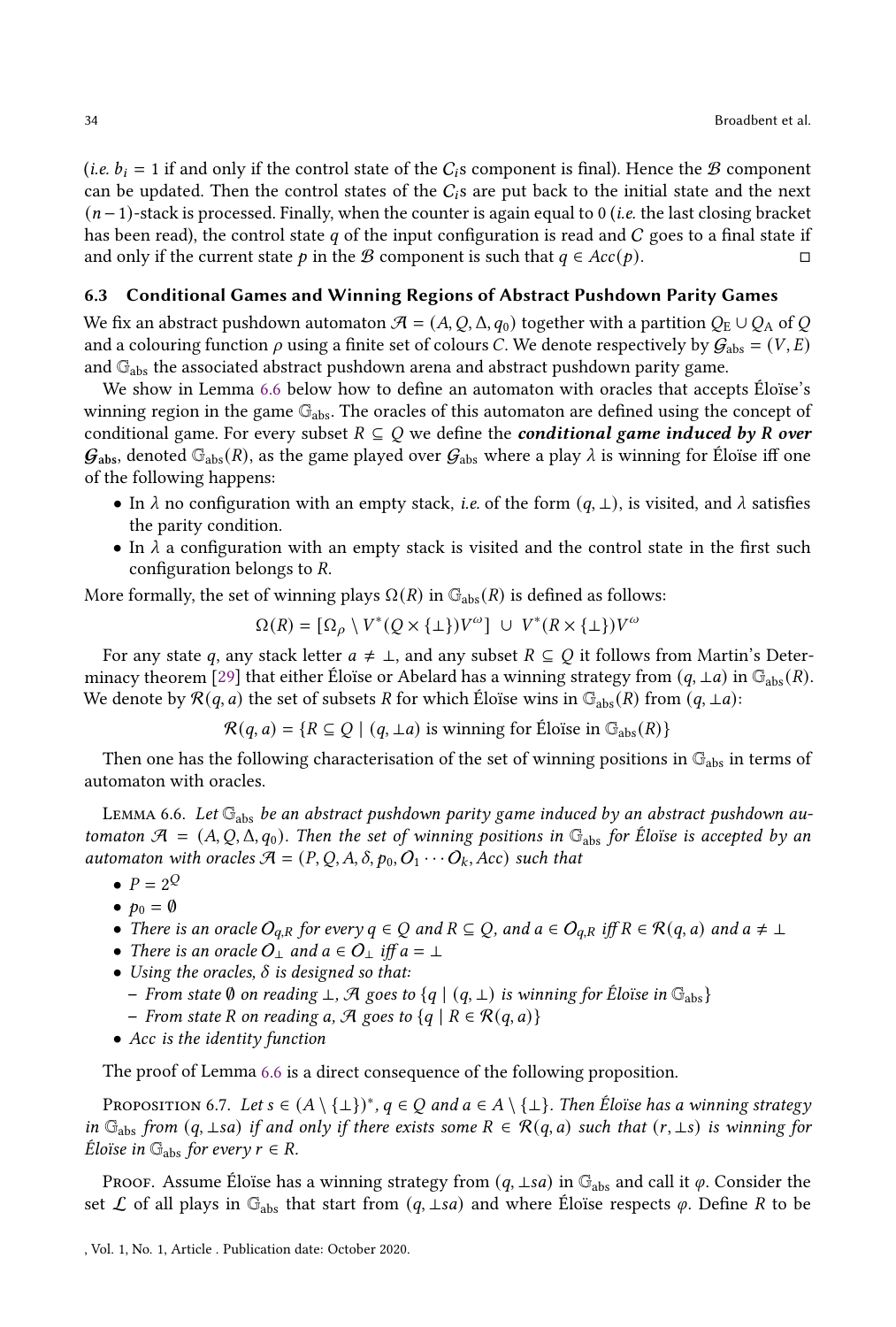the (possibly empty) set that consists of all  $r \in Q$  such that there is a play in  $\mathcal L$  of the form  $v_0 \cdots v_k(r, \perp s)v_{k+1} \cdots$  where each  $v_i$  for  $0 \leq i \leq k$  is of the form  $(p_i, \perp st_i)$  for some  $t_i \neq \varepsilon$ . In other words,  $R$  consists of all states that can be reached on popping (possibly a rewriting of)  $a$  for the first time in a play where Éloïse respects  $\varphi$ . Define a (partial) function  $\tau : V \to V$  by letting  $\tau(p, \pm st) = (p, \pm t)$  for every  $p \in Q$ . Define a function  $\tau^{-1}: V \to V$  by letting  $\tau^{-1}(p, \pm t) = (p, \pm st)$ for all  $t \in A^*$ . We extend  $\tau^{-1}$  as a morphism over  $V^*$ .

It is easily shown that  $R \in \mathcal{R}(q, a)$ . Indeed a winning strategy for Éloïse in  $\mathbb{G}_{\text{abs}}(R)$  is defined as follows:

- if some empty stack configuration has already been visited, play any legal move,
- otherwise go to  $\tau(\varphi(\tau^{-1}(\lambda)))$ , where  $\lambda$  is the partial play seen so far.

By definition of  $\mathcal L$  and R, it easily follows that the previous strategy is winning for Éloïse in  $\mathbb G_{\text{abs}}(R)$ , and therefore  $R \in \mathcal{R}(q, a)$ .

Finally, for every  $r \in R$  there is, by definition of  $\mathcal{L}$ , a partial play  $\lambda_r$  that starts from  $(q, \perp s a)$ , where Éloïse respects  $\varphi$  and that ends in  $(r, \perp s)$ . A winning strategy for Éloïse in  $\mathbb{G}_{\text{abs}}$  from  $(r, \perp s)$ is given by  $\psi(\lambda) = \varphi(\lambda'_r \cdot \lambda)$ , where  $\lambda'_r$  denotes the partial play obtained from  $\lambda_r$  by removing its last vertex  $(r, \perp s)$ .

Conversely, let us assume that there is some  $R \in \mathcal{R}(q, a)$  such that  $(r, \perp s)$  is winning for Éloïse in  $\mathbb{G}_{\text{abs}}$  for every  $r \in \mathbb{R}$ . and denote by  $\varphi_r$  a winning strategy for Éloïse from  $(r, \perp s)$  in  $\mathbb{G}_{\text{abs}}$ . Let  $\varphi_R$  be a winning strategy for Éloïse in  $\mathbb{G}_{\text{abs}}(R)$  from  $(q, \perp a)$ . We define  $\tau$  and  $\tau^{-1}$  as in the direct implication and extend them as (partial) morphism over  $V^*$ . We now define a strategy  $\varphi$  for Éloïse in  $\mathbb{G}_{\text{abs}}$  for plays starting from  $(q, \perp s a)$ . For any partial play  $\lambda$ ,

- if  $\lambda$  does not contain a configuration of the form  $(p, \perp s)$  then  $\varphi(\lambda) = \tau^{-1}(\varphi_R(\tau(\lambda)))$ ;
- otherwise let  $\lambda = \lambda' \cdot (r, \pm s) \cdot \lambda''$  where  $\lambda'$  does not contain any configuration of the form  $(p, \perp s)$ . From how  $\varphi$  is defined in the previous case, it is follows that  $r \in R$ . One finally sets  $\varphi(\lambda) = \varphi_r((r, \perp s) \cdot \lambda'').$

It is then easy to check that  $\varphi$  is a winning strategy for Éloïse in G<sub>abs</sub> from (*q*, ⊥*sa*). □

#### <span id="page-34-1"></span>6.4 Reducing the Conditional Game

The main purpose of this section is to build a new parity game  $\overline{G}$  whose winning region provides all the information needed to compute the sets  $\mathcal{R}(q, a)$ . Moreover, in the underlying arena the vertices no longer encode stacks.

To help readability, we will use upper-case letters, e.g.  $\lambda$  or  $\varphi$ , to denote objects (plays, strategies...) in  $\mathbb{G}_{\text{abs}}$ , and lower-case letters, e.g.  $\lambda$  or  $\widetilde{\varphi}$ , to denote objects in  $\mathbb{G}$ .

For an infinite play  $\lambda = v_0 v_1 \cdots$  in  $\mathbb{G}_{\text{abs}}$ , let *Steps*<sub> $\lambda$ </sub> be the set of indices of positions where no configuration of strictly smaller stack height is visited later in the play. More formally, Steps<sub>1</sub> =  $\{i \in \mathbb{N} \mid \forall j \geq i \; sh(v_i) \geq sh(v_i)\}$ , where  $sh((q, \perp a_1 \cdots a_n)) = n + 1$  is the stack height. Note that  $\mathit{Steps}_{\lambda}$  is always infinite and hence induces a decomposition of the play  $\lambda$  into infinitely many finite pieces.

In the decomposition induced by  $Steps_{\lambda}$ , a factor  $v_i \cdots v_j$  is called a  $bump$  if  $sh(v_j) = sh(v_i)$ , called a *Stair* otherwise (that is, if  $sh(v_i) = sh(v_i) + 1$  and  $j = i + 1$ ).

For any play  $\lambda$  with  $Steps_{\lambda} = \{n_0 < n_1 < \cdots\}$ , we can define the sequence  $(mcol_i^{\lambda})_{i \geq 0} \in \mathbb{N}^{\mathbb{N}}$ by letting  $mcol_i^{\lambda} = \min\{\rho(v_k) \mid n_i \leq k \leq n_{i+1}\}.$  Obviously, this sequence fully characterises the parity condition.

<span id="page-34-0"></span>PROPOSITION 6.8. For every play  $\lambda$ , one has  $\lambda \in \Omega_\rho$  iff  $\liminf((mcol_i^{\lambda})_{i\geq 0})$  is even.

In the sequel, we build a new parity game  $\widetilde{\mathbb{G}}$  over a new arena  $\widetilde{\mathcal{G}} = (\widetilde{V}, \widetilde{E})$ . This game simulates the abstract pushdown game, in the sense that the sequence of visited colours during a correct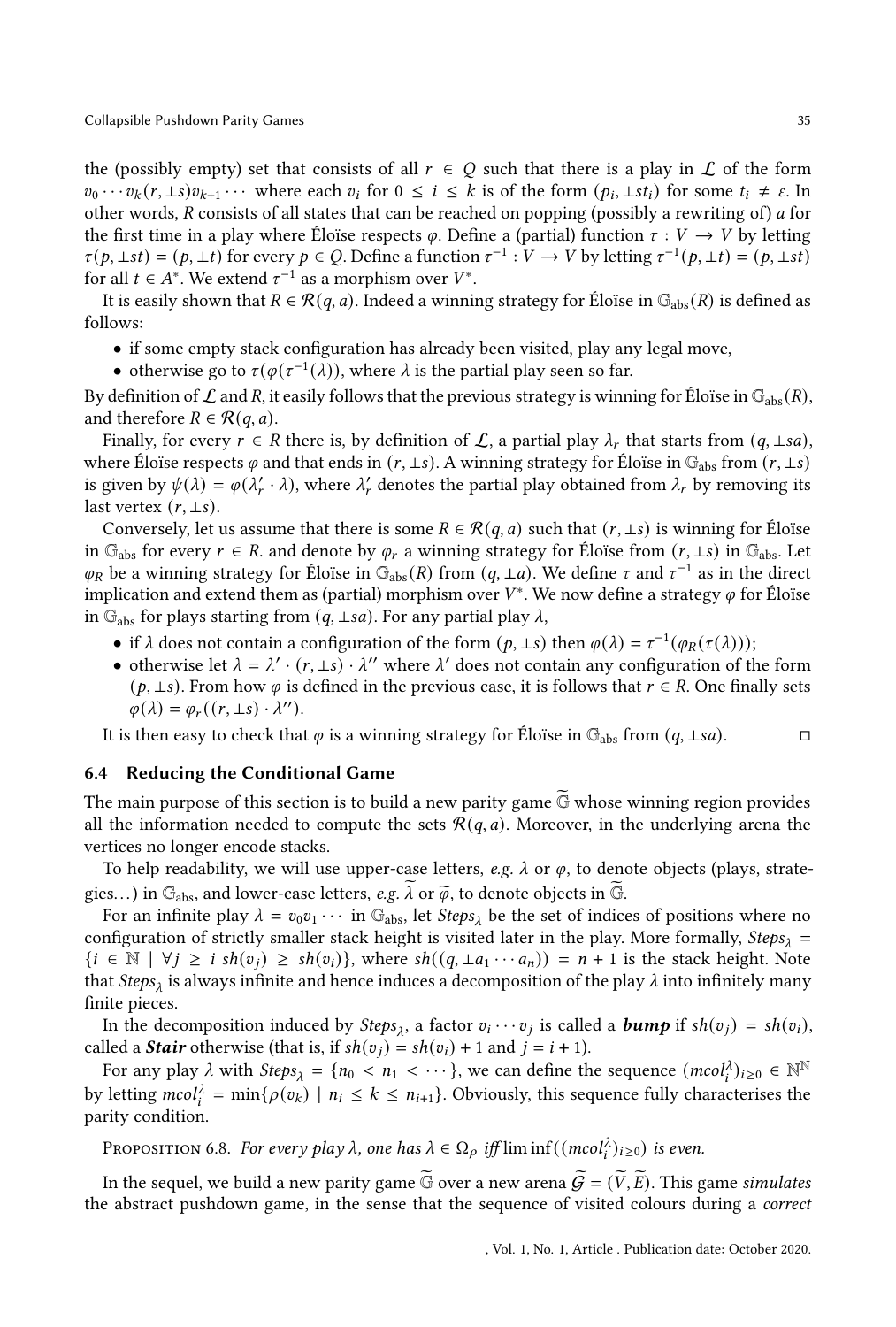simulation of a play  $\lambda$  in  $\mathbb{G}_{\text{abs}}$  is exactly the sequence  $(mcol_i^{\lambda})_{i\geq 0}$ . Moreover, a play in which a player does not correctly simulate the abstract pushdown game is losing for that player. We will then show how the winning region in G permits to compute the sets  $\{a \in A \mid R \in \mathcal{R}(q, a)\}\$ .

Before providing a description of the arena  $\tilde{G}$ , let us consider the following informal description of this simulation game. We aim at simulating a play in the abstract pushdown game from its initial configuration  $(q_0, \perp)$ . In  $\mathcal G$  we keep track of only the control state and the top stack symbol of the simulated configuration.

The interesting case is when the simulated play is in a configuration with control state  $p$  and top stack symbol a, and the player owning p wants to perform transition  $(q, a'b)$ , i.e. go to state  $q$ , rewrite  $a$  into  $a'$  and push  $b$  on top of it. For every strategy of Éloïse, there is a certain set of possible (finite) prolongations of the play (consistent with her strategy) that will end with popping  $b$  (or actually a symbol into which  $b$  was rewritten in the meantime) from the stack. We require  $\vec{E}$ loïse to declare a vector  $\vec{R} = (R_0, \ldots, R_d)$  of  $(d+1)$  subsets of Q, where  $R_i$  is the set of all states the game can be in after popping (possibly a rewriting of)  $b$  along those plays where in addition the smallest visited colour whilst (possibly a rewriting of) b was on the stack is i.

Abelard has two choices. He can continue the game by pushing  $b$  onto the stack and updating the state; we call this a *pursue move*. Otherwise, he can select a set  $R_i$  and pick a state  $r \in R_i$ , and continue the simulation from that state  $r$ ; we call this a *jump move*. If he does a pursue move, then he remembers the vector  $\vec{R}$  claimed by Éloïse; if later on, a transition of the form  $(r, \varepsilon)$  is simulated, the play goes into a sink state (either  $q_{\rm t}$  or  $q_{\rm f}$ ) that is winning for Éloïse if and only if the resulting state is in  $R_{\theta}$  where  $\theta$  is the smallest colour seen in the current level (this information will be encoded in the control state, reseted after each pursue move and updated after each jump move). If Abelard does a jump move to a state  $r$  in  $R_i$ , the currently stored value for  $\theta$  is updated to min( $\theta$ , *i*,  $\rho(r)$ ), which is the smallest colour seen since the current stack level was reached.

Let us now precisely describe the arena  $\tilde{G}$ . We refer the reader to Figure [4.](#page-36-0)

- The main vertices of  $\widetilde{\mathcal{G}}$  are those of the form  $(p, a, \overrightarrow{R}, \theta)$ , where  $p \in \mathcal{Q}$ ,  $a \in A$ ,  $\overrightarrow{R} =$ ( $R_0, \ldots, R_d$ )  $\in (2^Q)^{d+1}$  and  $\theta \in \{0, \ldots, d\}$ . A vertex  $(p, a, \overrightarrow{R}, \theta)$  is reached when simulating a partial play  $\lambda$  in  $\mathbb{G}_{\text{abs}}$  such that:
	- The last vertex in  $\lambda$  is  $(p, sa)$  for some  $s \in A^*$ .
	- Éloïse claims that she has a strategy to continue  $\lambda$  in such a way that if a (or a rewriting of it) is eventually popped, the control state reached after popping belongs to  $R_i$ , where  $i$ is the smallest colour visited since the stack height was at least  $|sa|$ .
	- The colour  $\theta$  is the smallest one since the current stack level was reached from a lower stack level.
	- A vertex  $(p, a, \overrightarrow{R}, \theta)$  is controlled by Éloïse if and only if  $p \in Q_E$ .
- The vertices  $(q_t, a)$  and  $(q_f, a)$  are here to ensure that the vectors  $\overrightarrow{R}$  encoded in the main vertices are correct. Both are sink vertices and are controlled by Éloïse. Vertex  $\left( q_{\text{t}},a\right)$  gets colour 0 and vertex  $(q_f, a)$  gets colour 1. As these vertices are sinks, a play reaching  $(q_t, a)$ is won by Éloïse whereas a play reaching (𝑞<sup>𝔣</sup> , 𝑎) is won by Abelard.

There is a transition from some vertex  $(p, a, \overrightarrow{R}, \theta)$  to  $(q_t, a)$ , if and only if there exists a transition rule  $(r, \varepsilon) \in \Delta(p, a)$ , such that  $r \in R_\theta$  (this means that  $\overrightarrow{R}$  is correct with respect to this transition rule). Dually, there is a transition from a vertex  $(p, a, \overrightarrow{R}, \theta)$  to  $(q_f, a)$  if and only if there exists a transition rule  $(r, \varepsilon) \in \Delta(p, a)$  such that  $r \notin R_\theta$  (this means that  $\overrightarrow{R}$  is not correct with respect to this transition rule).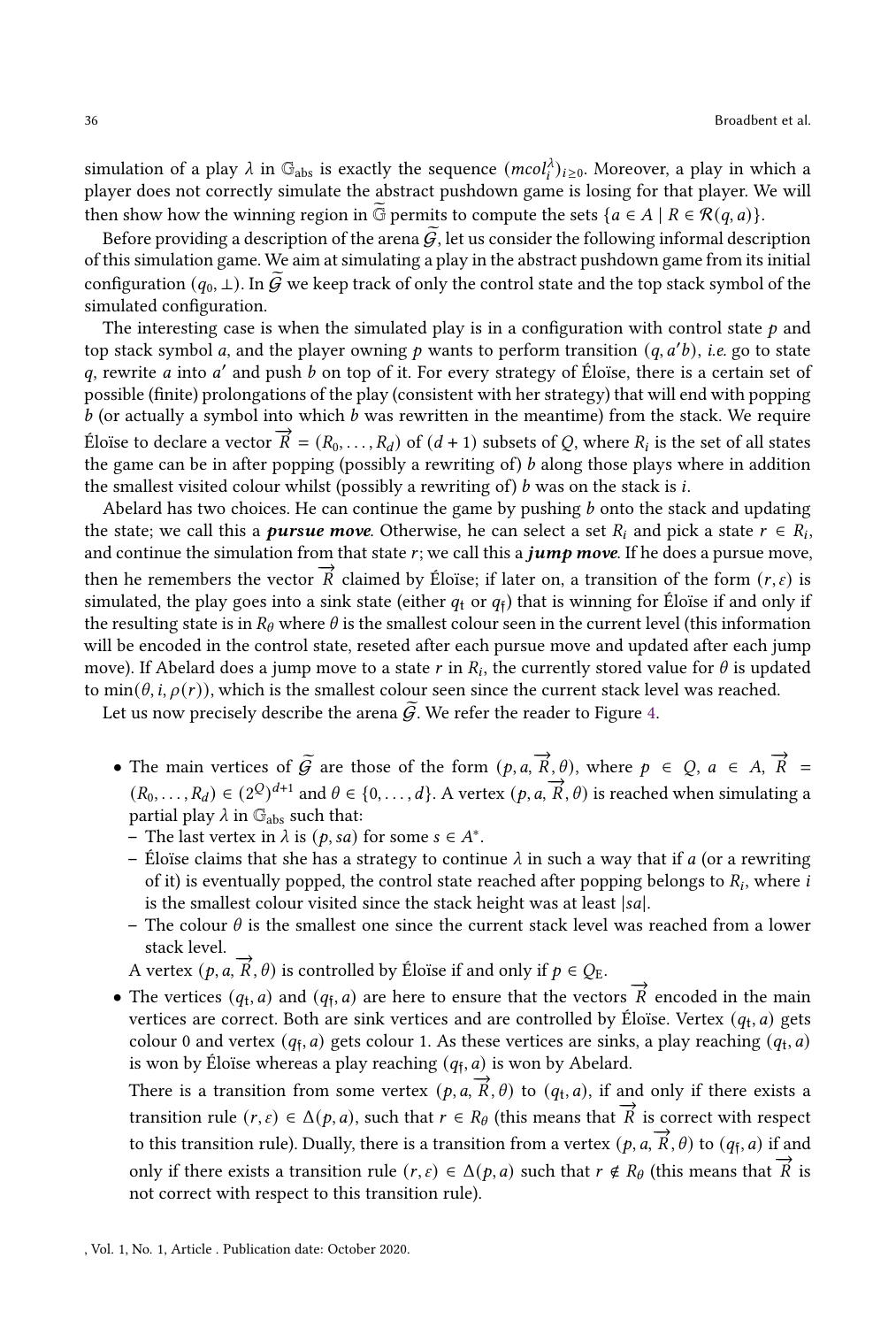<span id="page-36-0"></span>

Fig. 4. Local structure of  $\widetilde{G}$ .

- To simulate a transition rule  $(q, a') \in \Delta(p, a)$ , the player that controls  $(p, a, \overrightarrow{R}, \theta)$  moves to  $(q, a', \overrightarrow{R}, \min(\theta, \rho(q)))$ . Note that the last component has to be updated as the smallest colour seen since the current stack level was reached is now min( $\theta$ ,  $\rho(q)$ ).
- To simulate a transition rule  $(q, a'b) \in \Delta(p, a)$ , the player that controls  $(p, a, \overrightarrow{R}, \theta)$  moves to  $(p, a', \overrightarrow{R}, \theta, q, b)$ . This vertex is controlled by Éloïse who has to give a vector  $\overrightarrow{R}' = (R'_0, \ldots, R'_d) \in$  $(2^{\mathcal{Q}})^{d+1}$  that describes the control states that can be reached if b (or a symbol that rewrites it later) is eventually popped. To describe this vector, she goes to the corresponding vertex  $(p, a', \overrightarrow{R}, \theta, q, b, \overrightarrow{R}')$ .

Any vertex  $(p, a', \overrightarrow{R}, \theta, q, b, \overrightarrow{R}')$  is controlled by Abelard who chooses either to simulate a bump or a stair. In the first case, he additionally has to pick the minimal colour of the bump. To simulate a bump with minimal colour *i*, he goes to a vertex  $(r', a', \overrightarrow{R}, \min(\theta, i, \rho(s)))$ , for some  $r' \in R'_i$ , through an intermediate vertex  $(r', a', \overrightarrow{R}, \min(\theta, i, \rho(s)), i)$  coloured by *i*. To simulate a stair, Abelard goes to the vertex  $(q, b, \overrightarrow{R}, \rho(q))$ .

The last component of the vertex (that stores the smallest colour seen since the currently simulated stack level was reached) has to be updated in all those cases. After simulating a bump of minimal colour *i*, the minimal colour is  $min(\theta, i, \rho(r'))$ . After simulating a stair, this colour has to be initialised (since a new stack level is simulated). Its value, is therefore  $\rho(q)$ , which is the unique colour since the (new) stack level was reached.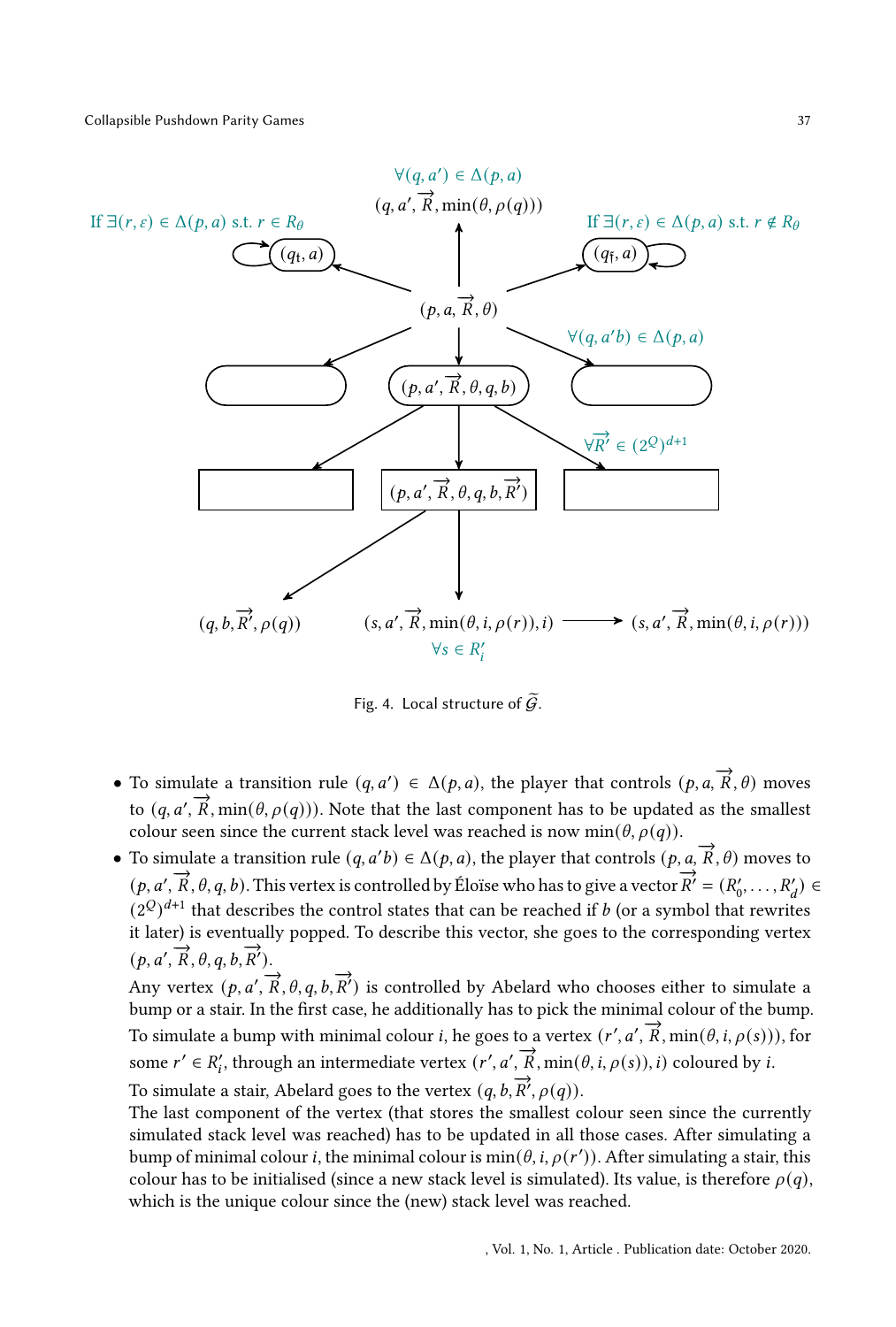The vertices of the form  $(p,a,\overrightarrow{R},\theta)$  get colours  $\rho(p)$ . Intermediate vertices of the form  $(p,a',\overrightarrow{R},\theta,q,b)$ or  $(p, a', \overrightarrow{R}, \theta, q, b, \overrightarrow{R}')$  get colours d and hence, will be neutral with respect to the parity condition.

The following lemma relates the winning region in  $\widetilde{G}$  with  $G_{\text{abs}}$  and the conditional games induced over  $\mathcal{G}_{\mathrm{abs}}$ .

<span id="page-37-0"></span>LEMMA 6.9. For every  $p_0, q \in Q$  and  $a \in A$  the following holds.

- (1) Configuration  $(p_0, \perp)$  is winning for Éloïse in  $\mathbb{G}_{\text{abs}}$  if and only if  $(p_0, \perp, (\emptyset, \ldots, \emptyset), \rho(p_0))$  is winning for Éloïse in  $\widetilde{\mathbb{G}}$ .
- (2) For every  $R \subseteq Q$ ,  $R \in \mathcal{R}(q, a)$  if and only if  $(q, a, (R, \ldots, R), \rho(q))$  is winning for Éloïse in G.

Remark 6.10. Note that the above lemma is proved in [\[33,](#page-50-7) Theorem 5.1] in the case of usual pushdown automata, *i.e.* when  $A$  is finite as remarked in Example [6.2.](#page-31-1) A careful analysis of that proof shoes that it does not make use of the fact that A is finite and therefore the proof of Lemma  $6.9$ could be skipped. Nevertheless, we give it below for completeness and also because we need a careful analysis later when dealing with the regularity of the winning configuration and when constructing a  $(n - 1)$ -transducer realising a winning strategy (in Theorem [6.15](#page-41-0) below).

The rest of the section is devoted to the proof of Lemma [6.9.](#page-37-0) We mainly focus on the proof of the first item, the proof of the second one being a subpart of it. We start by introducing some useful concept and then prove both implications.

# 6.4.1 Factorisation of plays in  $\mathbb{G}_{\text{abs}}$  and in  $\widetilde{\mathbb{G}}$ .

Recall that for an infinite play  $\lambda = v_0 v_1 \cdots$  in  $\mathbb{G}_{\text{abs}}$ , *Steps*<sub> $\lambda$ </sub> denotes the set of indices of positions where no configuration of strictly smaller stack height is visited later in the play. Recall that for any play  $\lambda$  with  $Steps_{\lambda} = \{n_0 < n_1 < \cdots\}$ , we define the sequence  $(mcol_i^{\lambda})_{i\geq 0} \in \mathbb{N}^{\mathbb{N}}$  by letting  $mcol_i^{\lambda} = \min\{\rho(v_k) \mid n_i \leq k \leq n_{i+1}\}.$ 

Indeed, for any play  $\lambda$  with Steps<sub> $\lambda = \{n_0 < n_1 < \cdots \}$ , one can define the sequence  $(\lambda_i)_{i \geq 0}$  by</sub> letting  $\lambda_i = v_{n_i} \cdots v_{n_{i+1}}$ . Note that each of the  $\lambda_i$  is either a bump or a stair. In the later we designate  $(\lambda_i)_{i \geq 0}$  as the rounds factorisation of  $\lambda$ .

For any play  $\lambda$  in  $\vec{G}$ , a round is a factor between two visits through vertices of the form  $(\vec{p}, \vec{a}, \vec{R}, \theta)$ . We have the following possible forms for a round.

- The round is of the form  $(p, a, \overrightarrow{R}, \theta)(q, a', \overrightarrow{R}, \theta)$  and corresponds therefore to the simulation of a transition  $(q, a')$ . We designate it as a *trivial bump*.
- The round is of the form  $(p, a, \overrightarrow{R}, \theta)(p, a', \overrightarrow{R}, \theta, q, b)(p, a', \overrightarrow{R}, \theta, q, b, \overrightarrow{R})(s, a', \overrightarrow{R}, \min(\theta, i, \overrightarrow{R}, \theta, \theta, \overrightarrow{R}))$  $\rho(s)$ ),  $i)$  (s,  $a'$ ,  $\overrightarrow{R}$ , min( $\theta$ ,  $i$ ,  $\rho(s)$ )) and corresponds therefore to the simulation of a transition  $(q, a'b)$  pushing b followed by a sequence of moves that ends by popping b (or a rewriting of it). Moreover,  $i$  is the smallest colour encountered whilst  $b$  (or other stack symbol obtained by successively rewriting it) was on the stack. We designate it as a *(non-trivial) bump*.
- The round is of the form  $(p, a, \vec{R}, \theta)(p, a', \vec{R}, \theta, q, b)(p, a', \vec{R}, \theta, q, b, \vec{R}') (q, b, \vec{R}', \rho(q))$  and corresponds therefore to the simulation of a transition  $(q, a'b)$  pushing a symbol  $b$  leading to a new stack level below which the play will never go. We designate it as a *stair*.

We define the *colour* of a round as the smallest colour of the vertices in the round.

For any play  $\overline{\lambda} = v_0 v_1 v_2 \cdots$  in  $\overline{\mathbb{G}}$ , we consider the subset of indices corresponding to vertices of the form  $(p, a, \vec{R}, \theta)$ . More precisely:

*Rounds*<sub>$$
\tilde{\lambda}
$$</sub> = { $n | v_n = (p, a, \vec{R}, \theta)$ ,  $p \in Q$ ,  $a \in A, \vec{R} \in (2^Q)^{d+1}$ ,  $0 \le \theta \le d$ }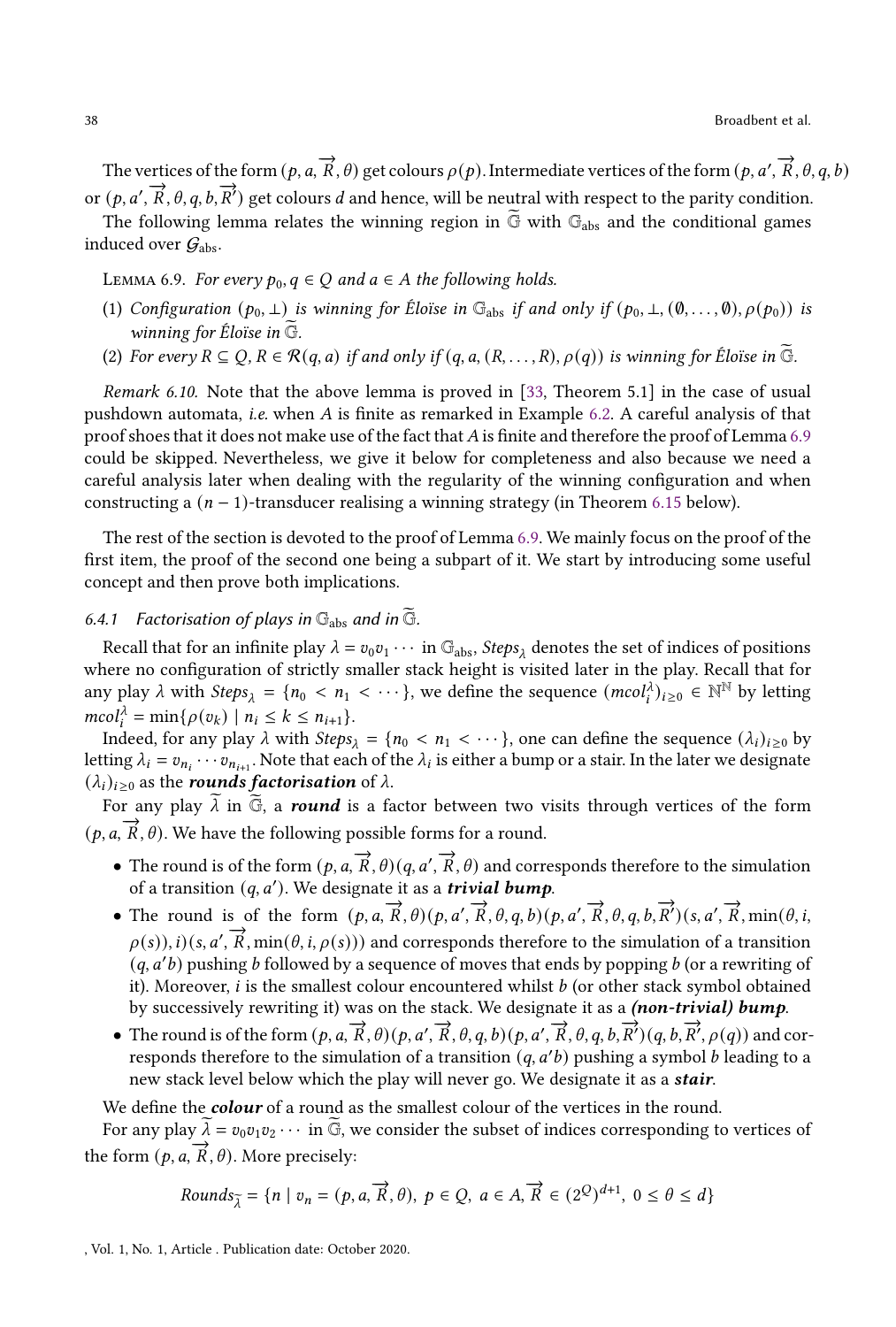The set Rounds<sub> $\tilde{\tau}$ </sub> induces a natural factorisation of  $\tilde{\lambda}$  into rounds. Indeed, let Rounds $\tilde{\tau} = \{n_0$  <  $n_1 < n_2 < \cdots$ }, then for all  $i \ge 0$ , we let  $\lambda_i = v_{n_i} \cdots v_{n_{i+1}}$ . We call the sequence  $(\lambda_i)_{i \ge 0}$  the round *factorisation* of  $\lambda$ . For every  $i \geq 0$ ,  $\lambda_i$  is a round and the first vertex in  $\lambda_{i+1}$  equals the last one in  $\lambda_i$ . Moreover,  $\lambda = \lambda_0 \odot \lambda_1 \odot \lambda_2 \odot \cdots$ , where  $\lambda_i \odot \lambda_{i+1}$  denotes the concatenation of  $\lambda_i$  with  $\lambda_{i+1}$ without its first vertex.

In order to prove both implications of Lemma [6.9,](#page-37-0) we build from a winning strategy for Éloïse in one game a winning strategy for her in the other game. The main argument to prove that the new strategy is winning is to prove a correspondence between the factorisations of plays in both games.

#### 6.4.2 Direct implication. .

Assume that the configuration ( $p_0, \perp$ ) is winning for Éloïse in G<sub>abs</sub>, and let  $\varphi$  be a corresponding winning strategy for her.

Using  $\varphi$ , we define a strategy  $\tilde{\varphi}$  for Éloïse in  $\tilde{\mathbb{G}}$  from  $(p_0, \perp, (\emptyset, \ldots, \emptyset), \rho(p_0))$ . The strategy  $\tilde{\varphi}$ maintains as a memory a partial play  $\lambda$  in  $\mathbb{G}_{\text{abs}}$ . At the beginning  $\lambda$  is initialised to the vertex  $(p_0, \perp)$ . We first describe  $\widetilde{\varphi}$ , and then we explain how  $\lambda$  is updated. Both the strategy  $\widetilde{\varphi}$  and the update of  $\lambda$ , are described for a round.

Choice of the move. Assume that the play is in some vertex  $(p, a, \overrightarrow{R}, \theta)$  for  $p \in Q_E$ . The move given by  $\widetilde{\varphi}$  depends on  $\varphi(\lambda)$ :

- If  $\varphi(\lambda) = (r, \varepsilon)$ , then Éloïse goes to  $(q_t, a)$  (Proposition [6.11](#page-39-0) will prove that this move is always possible).
- If  $\varphi(\lambda) = (q, a')$ , then Éloïse goes to  $(q, a', \overrightarrow{R}, \min(\theta, \rho(q)))$ .
- If  $\varphi(\lambda) = (q, a'b)$ , then Éloïse goes to  $(p, a', \overrightarrow{R}, \theta, q, b)$ .

In this last case, or in the case where  $p\in Q_\mathrm{A}$  and Abelard goes to  $(p, a', \overrightarrow{R}, \theta, q, b)$ , we also have to explain how Éloïse behaves from  $(p, a', \vec{R}, \theta, q, b)$ . She has to provide a vector  $\vec{R'} \in (2^Q)^{d+1}$  that describes which states can be reached if  $b$  (or its successors by top rewriting) is eventually popped,

depending on the smallest visited colour in the meantime. In order to define  $\overline{R}$ <sup>*'*</sup>, Éloïse considers</sub> the set of all possible continuations of  $\lambda \cdot (q, sa'b)$  (where  $(p, sa)$  denotes the last vertex of  $\lambda$ ) where she respects her strategy  $\varphi$ . For each such play, she checks whether some configuration of the form  $(r', sa')$  is visited after  $\lambda \cdot (q, sa'b)$ , that is if the stack level of b is eventually left. If it is the case, she considers the first configuration  $(r', sa')$  appearing after  $\lambda \cdot (q, sa'b)$  and the smallest colour i since *b* and (possibly) its successors by top-rewriting were on the stack. For every  $i \in \{0, \ldots, d\}$ ,  $R'_i$  is exactly the set of states  $r' \in Q$  such that the preceding case happens. More formally,

$$
R'_i = \{r' \mid \exists \lambda \cdot (q, sa'b)v_0 \cdots v_k(r', sa') \cdots \text{ play in } \mathbb{G}_{\text{abs}} \text{ where } \text{Éloise respects } \varphi \text{ and } s.t. |v_j| \ge |sa'b|, \forall j = 0, \dots, k \text{ and } \min(\{\rho(v_j) \mid j = 0, \dots, k\} \cup \{\rho(q)\}) = i\}
$$

Finally, we let  $\overrightarrow{R}' = (R'_0, \ldots, R'_d)$  and Éloïse moves to  $(p, a', \overrightarrow{R}, \theta, q, b, \overrightarrow{R}')$ .

Update of λ. The memory λ is updated after each visit to a vertex of the form  $(p, a, \vec{R}, \theta)$ . We have three cases depending on the kind of the last round:

- The round is a trivial bump and therefore a  $(q, a')$  transition was simulated. Let  $(p, sa)$  be the last vertex in  $\lambda$ , then the updated memory is  $\lambda \cdot (q, sa')$ .
- The round is a bump, and therefore a bump of colour  $i$  (where  $i$  is the colour of the round) starting with some transition  $(q, a'b)$  and ending in a state  $r' \in R'_i$  was simulated. Let  $(p, sa)$ be the last vertex in  $\lambda$ . Then the memory becomes  $\lambda$  extended by  $(q, sa'b)$  followed by a sequence of moves, where Éloïse respects  $\varphi$ , that ends by popping b and reaches  $(r',sa')$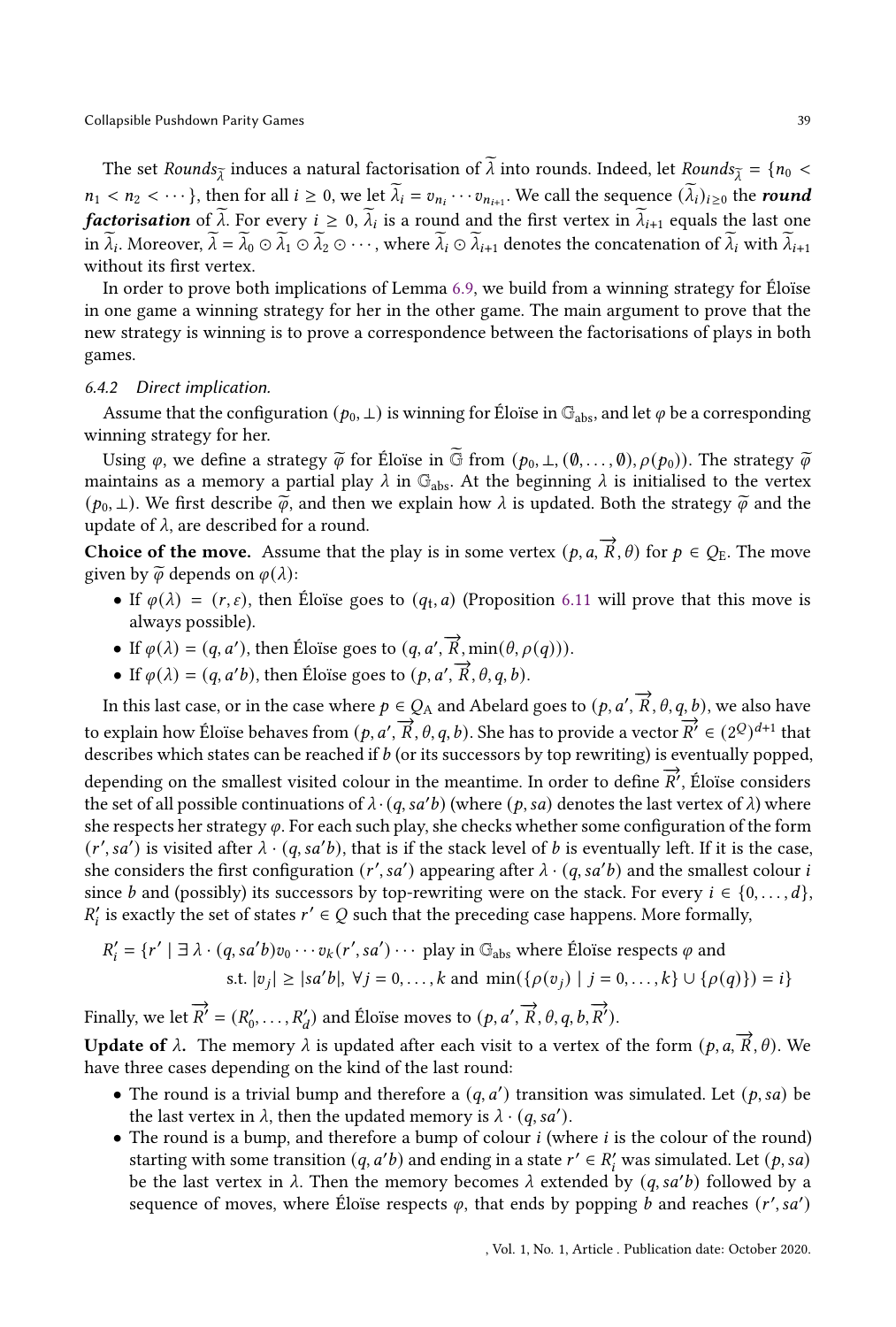whilst visiting  $i$  as smallest colour. By definition of  $R'_i$  such a sequence of moves always exists.

• The round is a stair and therefore we have simulated a  $(q, a'b)$  transition. If  $(p, sa)$  denotes the last vertex in  $\lambda$ , then the updated memory is  $\lambda \cdot (q, sa'b)$ .

Therefore, with any partial play  $\lambda$  in  $\vec{G}$  in which Éloïse respects her strategy  $\vec{\varphi}$ , is associated a partial play  $\lambda$  in  $\mathbb{G}_{\text{abs}}$ . An immediate induction shows that Éloïse respects  $\varphi$  in  $\lambda$ . The same arguments works for an infinite play  $\tilde{\lambda}$ , and the corresponding play  $\lambda$  is therefore infinite, starts from  $(p_0, \perp)$  and Éloïse respects  $\varphi$  in that play. Therefore it is a winning play.

The following proposition is a direct consequence of how  $\tilde{\varphi}$  was defined.

<span id="page-39-0"></span>PROPOSITION 6.11. Let  $\widetilde{\lambda}$  be a partial play in  $\widetilde{\mathbb{G}}$  that starts from  $(p_0, \perp, (\emptyset, \ldots, \emptyset), \rho(p_0))$ , ends in a vertex of the form  $(p, a, \overrightarrow{R}, \theta)$ , and where Éloïse respects  $\widetilde{\varphi}$ . Let  $\lambda$  be the partial play associated with  $\widetilde{\lambda}$ .  $\overline{\lambda}$  built by the strategy  $\overline{\varphi}$ . Then the following holds:

- (1)  $\lambda$  ends in a vertex of the form  $(p, sa)$  for some  $s \in A^*$ .
- (2)  $\theta$  is the smallest visited colour in  $\lambda$  since a (or a symbol that was later rewritten as a) has been pushed.
- (3) Assume that  $\lambda$  is extended, that Éloïse keeps respecting  $\varphi$  and that the next move after (p, sa) is to some vertex  $(r, s)$ . Then  $r \in R_{\theta}$ .

Proposition [6.11](#page-39-0) implies that the strategy  $\tilde{\varphi}$  is well defined when it provides a move to some  $(q_t, a)$ . Moreover, one can deduce that, if Éloïse respects  $\tilde{\varphi}$ , no vertex of the form  $(q_f, a)$  is reached.

For plays that never reach a sink vertex  $(q_t, a)$ , using the definitions of  $G$  and  $\widetilde{\varphi}$ , we easily deduce the following proposition.

<span id="page-39-1"></span>PROPOSITION 6.12. Let  $\widetilde{\lambda}$  be a play in  $\widetilde{\mathbb{G}}$  that starts from  $(p_0, \perp, (0, \ldots, 0), \rho(p_0))$ , and where Éloïse respects  $\widetilde{\varphi}$ . Assume that  $\lambda$  never visits  $q_t$ , let  $\lambda$  be the associated play built by the strategy  $\widetilde{\varphi}$ , and let  $(\lambda_i)_{i\geq 0}$  be its rounds factorisation. Let  $(\lambda_i)_{i\geq 0}$  be the rounds factorisation of  $\lambda$ . Then, for every  $i\geq 0$ the following hold:

- (1)  $\lambda_i$  is a bump if and only if  $\lambda_i$  is a bump
- (2)  $\lambda_i$  has colour mcol<sub>i</sub><sup> $\lambda$ </sup>.

Now consider a play  $\tilde{\lambda}$  in  $\tilde{\mathbb{G}}$  starting from  $(p_0, \perp, (\emptyset, \ldots, \emptyset), \rho(p_0))$  where Éloïse respects  $\tilde{\varphi}$ . Either  $\lambda$  loops in some  $(q_t, a)$  (hence, is won by Éloïse). Or, thanks to Proposition [6.12](#page-39-1) the sequence of visited colours in  $\widetilde\lambda$  is  $(mcol_i^{\lambda})_{i\geq 0}$  for the corresponding play  $\lambda$  in  $\mathbb{G}_{\rm abs}.$  Hence, using Proposition [6.8](#page-34-0) we conclude that  $\lambda$  is winning if and only if  $\lambda$  is winning; as  $\lambda$  is winning for Éloïse, it follows that  $\lambda$  is winning for her as well.

## 6.4.3 Converse implication.

First note that in order to prove the converse implication one could follow the same approach as for the direct implication by considering now the point of view of Abelard. Nevertheless the proof we give here starts from a winning strategy for Éloïse in  $\overline{G}$  and constructs a strategy for her in  $\mathbb{G}_{\text{abs}}$ : this induces a more involved proof but has the advantage of leading to an effective construction of a winning strategy for Éloïse in  $\mathbb{G}_{\text{abs}}$  if one has an effective winning strategy for her in  $\widetilde{\mathbb{G}}$ .

Assume now that Éloïse has a winning strategy  $\tilde{\varphi}$  in  $\tilde{\mathbb{G}}$  from  $(p_0, \perp, (\emptyset, \ldots, \emptyset), \rho(p_0))$ . Using  $\tilde{\varphi}$ , we build a strategy  $\varphi$  for Éloïse in  $\mathbb{G}_{\text{abs}}$  for plays starting from  $(p_0, \perp)$ .

The strategy  $\varphi$  maintains as a memory a partial play  $\widetilde{\lambda}$  in  $\widetilde{\mathbb{G}}$ , that is an element in  $\widetilde{V}^*$ . At the beginning  $\lambda$  is initialised to  $(p_0, \bot, (\emptyset, \ldots, \emptyset), \rho(p_0)).$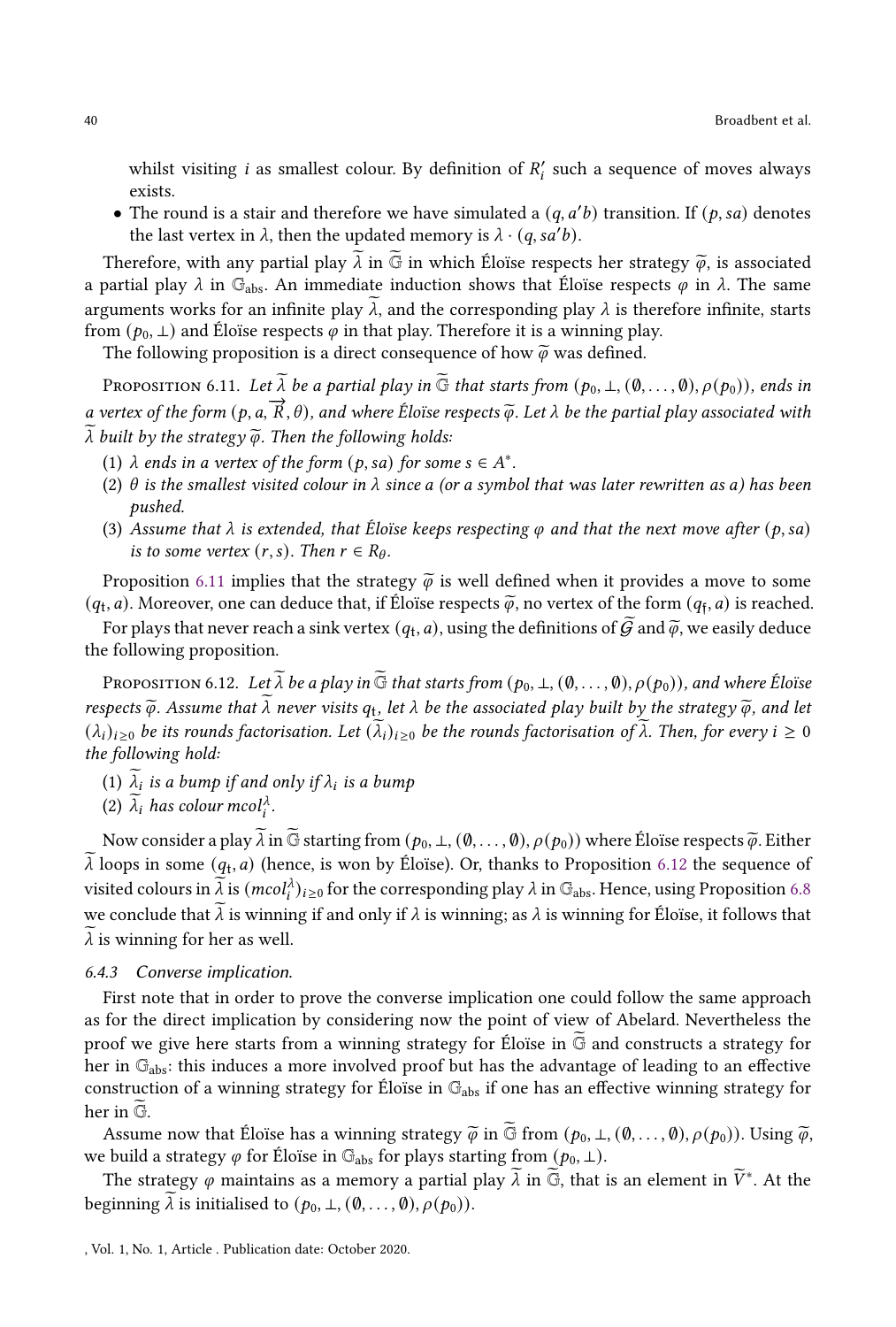For any play  $\lambda$  where Éloïse respects  $\varphi$  the following will hold.

- $\widetilde{\lambda}$  is a play in  $\widetilde{\mathbb{G}}$  that starts from  $(p_0, \perp, (\emptyset, \ldots, \emptyset), \rho(p_0))$  and where Éloïse respects her winning strategy  $\widetilde{\varphi}$ .
- The last vertex of  $\widetilde{\lambda}$  is some  $(p, a, \vec{R}, \theta)$  if and only if the current configuration in  $\lambda$  is of the form  $(p, sa)$ .
- If Éloïse keeps respecting  $\varphi$ , and if a (or a symbol that rewrites it later) is eventually popped the configuration reached will be of the form  $(r, s)$  for some  $r \in R_i$ , where i is the smallest visited colour since  $a$  (or some symbol that was later rewritten as  $a$ ) was on the stack.

Note that initially the previous invariants trivially hold.

In order to describe  $\varphi$ , we assume that we are in some configuration  $(p, sa)$  and that the last vertex of  $\widetilde{\lambda}$  is some  $(p, a, \overrightarrow{R}, \theta)$ . We first describe how Éloïse plays if  $p \in Q_E$ , and then we explain how  $\lambda$  is updated.

**Choice of the move.** Assume that  $p \in Q_E$ . Then the move given by  $\varphi$  depends on  $\widetilde{\varphi}(\widetilde{\lambda})$ .

- If  $\widetilde{\varphi}(\widetilde{\lambda}) = (q, a', \overrightarrow{R}, \min(\theta, \rho(q))),$  Éloïse plays transition  $(q, a')$ .
- If  $\widetilde{\varphi}(\widetilde{\lambda}) = (p, a', \overrightarrow{R}, \theta, q, b)$ , then Éloïse applies plays transition  $(q, a'b)$ .
- If  $\widetilde{\varphi}(\lambda) = (q_t, a)$ , Éloïse plays transition  $(r, \varepsilon)$  for some state  $r \in R_\theta$ . Lemma [6.13](#page-40-0) will prove that such an  $r$  always exists.

**Update of**  $\tilde{\lambda}$ . The memory  $\tilde{\lambda}$  is updated after each move (played by any of the two players). We have several cases depending on the last transition.

- If the last move was from  $(p, sa)$  to  $(q, sa')$  then the updated memory is  $\widetilde{\lambda} \cdot (q, a', \overrightarrow{R}, \min(\theta, \rho(q)))$ .
- If the last move was from  $(p, sa)$  to  $(q, sa'b)$ , let  $(p, a', \overrightarrow{R}, \theta, q, b, \overrightarrow{R}') = \tilde{\varphi}(\tilde{\lambda} \cdot (p, a', \overrightarrow{R}, \theta, q, b))$ . Then the updated memory is  $\overline{\lambda} \cdot (p, a', \overrightarrow{R}, \theta, q, b) \cdot (p, a', \overrightarrow{R}, \theta, q, b, \overrightarrow{R}') \cdot (q, b, \overrightarrow{R'}, \rho(q))$ .
- If the last move was from  $(p, sa)$  to  $(r, s)$  the update of  $\widetilde{\lambda}$  is as follows. One backtracks in  $\widetilde{\lambda}$ and the finds a configuration of the form  $(p', a', \overrightarrow{R}', \theta', p'', a'', \overrightarrow{R})$  that is not immediately followed by a vertex of the form  $(s, a'', \overrightarrow{R}, \theta'', i)$ . This configuration is therefore in the stair that simulates the pushing of a'' onto the stack (here if  $a'' \neq a$  it simply means that a'' was later rewritten as *a*). Call  $\widetilde{\lambda}'$  the prefix of  $\widetilde{\lambda}$  ending in this configuration. The updated memory is  $\vec{\lambda}' \cdot (r, a', \vec{R}', \min(\theta', \theta, \rho(r)), \theta) \cdot (r, a', \vec{R}', \min(\theta', \theta, \rho(r)))$ . Formally, write  $\vec{\lambda} = \vec{\lambda}_0 \odot \vec{\lambda}_1 \odot \cdots \odot \vec{\lambda}_k$ where  $(\widetilde{\lambda}_i)_{0\leq i\leq k}$  is the round factorisation of  $\widetilde{\lambda}$ . Let  $h \leq k$  be the largest integer such that  $\widetilde{\lambda}_h$  is a stair and let  $\vec{\lambda}_h = (p', a', \vec{R}', \theta') (p', a', \vec{R}', \theta', p'', a'') (p', a', \vec{R}', \theta', p'', a'', \vec{R}, \rho(p'', a'', \vec{R}, \rho(p''))$ . Define  $\tilde{\lambda}'_h = (p', a', \overline{R}', \theta') (p', a', \overline{R}', \theta', p'', a'') (p', a', \overline{R}', \theta', p'', a'') (p', a', \overline{R}', \theta', p'', a'', \overline{R}) (r, a', \overline{R}', \min(\theta', \theta, \rho(r)), \theta)$  $(r, a', \overrightarrow{R}', \min(\theta', \theta, \rho(r)))$ . Then the updated memory is  $\widetilde{\lambda}_1 \odot \widetilde{\lambda}_2 \odot \cdots \odot \widetilde{\lambda}_{h-1} \odot \widetilde{\lambda}'_h$ .

The following lemma gives the meaning of the information stored in  $\lambda$ .

<span id="page-40-0"></span>LEMMA 6.13. Let  $\lambda$  be a partial play in  $\mathbb{G}_{\text{abs}}$ , where Éloïse respects  $\varphi$ , that starts from  $(p_0, \perp)$  and ends in a configuration  $(p, sa)$ . We have the following facts:

- (1) The last vertex of  $\widetilde{\lambda}$  is of the form  $(p, a, \overrightarrow{R}, \theta)$  with  $\overrightarrow{R} \in (2^Q)^{d+1}$  and  $0 \le \theta \le d$ .
- (2)  $\tilde{\lambda}$  is a partial play in  $\tilde{\mathbb{G}}$  that starts from  $(p_0, \perp, (\emptyset, \ldots, \emptyset), \rho(p_0))$ , that ends with  $(p, a, \overrightarrow{R}, \theta)$ and where Éloïse respects  $\widetilde{\varphi}$ .
- (3)  $\theta$  is the smallest colour visited since a (or some symbol that was later rewritten as a) was pushed.
- (4) If  $\lambda$  is extended by some move that pops a, the configuration  $(r, s)$  that is reached is such that  $r \in R_{\theta}$ .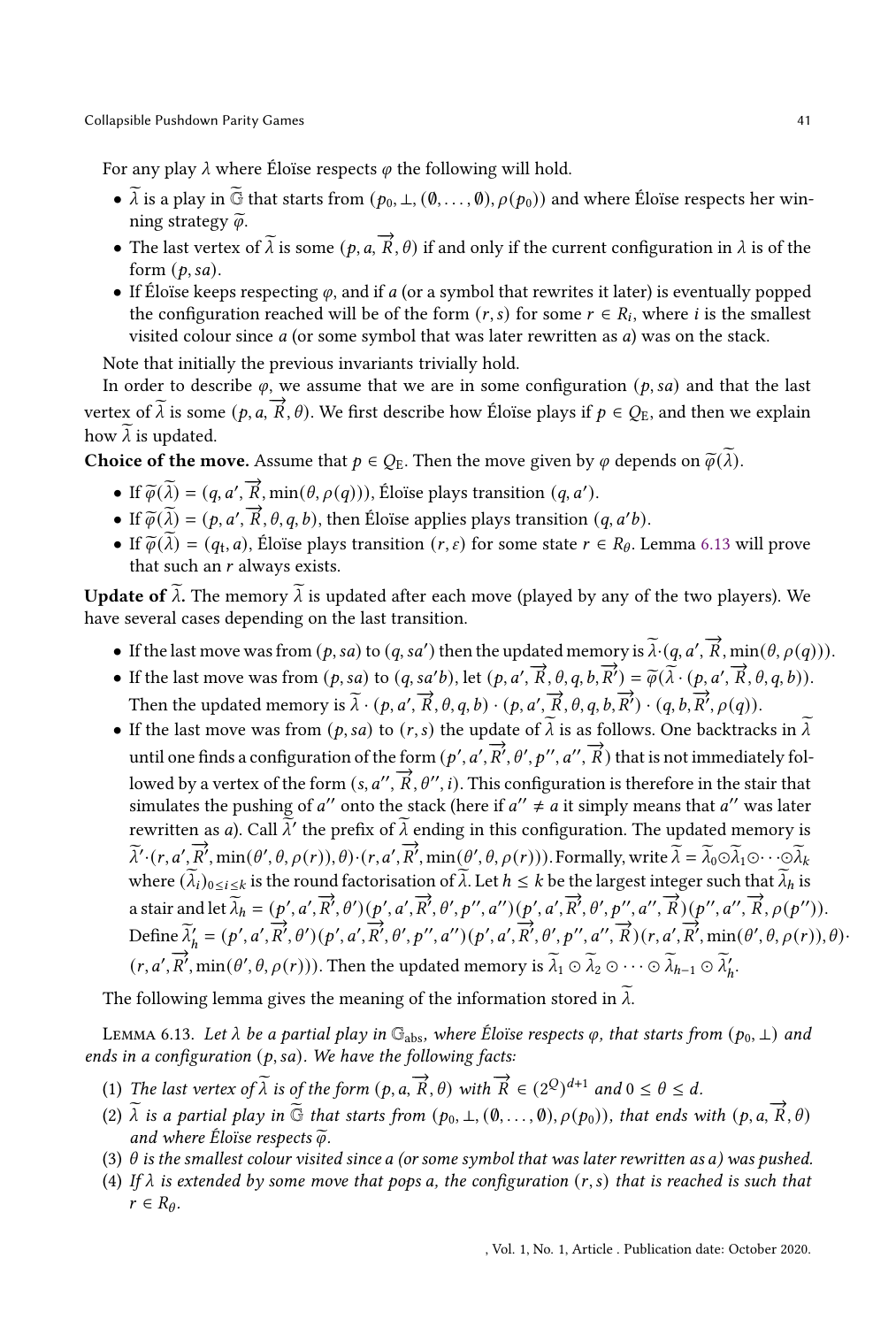Proof. We first note that the last point is a consequence of the second and third points. Indeed, assume that the next move after  $(p, sa)$  is to play a transition  $(r, \varepsilon) \in \Delta(p, a)$ . The second point implies that  $(p, a, \overrightarrow{R}, \theta)$  is winning for Éloïse in  $\widetilde{G}$ . If  $p \in Q_E$ , by definition of  $\varphi$ , there is some edge from that vertex to  $(q_t, a)$ , which means that  $r \in R_\theta$  and allows us to conclude. If  $p \in Q_A$ , note that there is no edge from  $(p, a, \overrightarrow{R}, \theta)$  (winning position for Éloïse) to the losing vertex  $(q_f, a)$ . Hence we conclude the same way.

Let us now prove the other points by induction on  $\lambda$ . Initially, they trivially hold. Now assume that the result is proved for some play  $\lambda$ , and let  $\lambda'$  be an extension of  $\lambda$ . We have two cases, depending on how  $\lambda'$  extends  $\lambda$ :

- $\lambda'$  is obtained by applying a transition of the form  $(q, a')$  or  $(q, a'b)$ . The result is trivial in that case.
- $\lambda'$  is obtained by applying a transition of the form  $(r, \varepsilon)$ . Let  $(p, sa)$  be the last configuration in  $\lambda$ , and let  $\vec{R}$  be the last vector component in the last vertex of  $\lambda$  when in configuration (p, sa). By the induction hypothesis, it follows that  $\lambda' = \lambda \cdot (r, s)$  with  $r \in R_{\theta}$ . Considering how  $\lambda$  is updated, and using the fourth point, we easily deduce that the new memory  $\lambda$  is as desired.

 $\Box$ 

Actually, we easily deduce a more precise result.

<span id="page-41-1"></span>LEMMA 6.14. Let  $\lambda$  be a partial play in  $\mathbb{G}_{\text{abs}}$  starting from  $(p_0, \perp)$  and where Éloïse respects  $\varphi$  and let  $(\lambda_i)_{i\geq 0}$  be its rounds factorisation. Let  $(\lambda_i)_{i=0,\dots,k}$  be the rounds factorisation of  $\lambda$ . Then the following holds for every  $i \geq 0$ .

- $\lambda_i$  is a bump if and only if  $\lambda_i$  is a bump.
- $\lambda_i$  has colour mcol<sub>i</sub><sup> $\lambda_i$ </sup>.

Both lemmas [6.13](#page-40-0) and [6.14](#page-41-1) are for partial plays. A version for infinite plays would allow us to conclude. Let  $\lambda$  be an infinite play in  $\mathbb{G}_{\text{abs}}$ . We define an infinite version of  $\lambda$  by considering the limit of the  $(\lambda_i)_{i\geq 0}$  where  $\lambda_i$  is the memory after the *i* first moves in  $\lambda$ . See Footnote [4](#page-28-0) on page [29](#page-28-0) for a similar construction. It is easily seen that such a limit always exists, is infinite and corresponds to a play won by Éloïse in  $\overline{\mathbb{G}}$ . Moreover the results of Lemma [6.14](#page-41-1) remain true.

Let  $\lambda$  be a play in  $\mathbb{G}_{\text{abs}}$  with initial vertex  $(p_0, \perp)$ , and where Éloïse respects  $\varphi$ , and let  $\lambda$  be the associated play in  $\widetilde{G}$ . Therefore  $\lambda$  is won by Éloïse. Using Lemma [6.14](#page-41-1) and Proposition [6.8,](#page-34-0) we conclude, as in the direct implication that  $\lambda$  is winning.

#### 6.5 Main Result

Following Example [6.3](#page-31-0) we see an  $n$ -CPDA that does not create  $n$ -links as an abstract pushdown automaton and we apply the construction of Section [6.4.](#page-34-1) We argue that the resulting game  $G$  is associated with an  $(n - 1)$ -CPDA, which leads the following result.

<span id="page-41-0"></span>THEOREM 6.15. For any n-CPDA  $\mathcal{A}_{\text{lf}} = (\Gamma_{\text{lf}}, Q_{\text{lf}}, \Delta_{\text{lf}}, q_{\text{0},\text{lf}}))$  that does not create n-links and any associated parity game  $\mathbb{G}_{\mathbb{F}}$ , one can construct an  $(n-1)$ -CPDA  $\mathcal{A} = (\overline{\Gamma}, \overline{Q}, \overline{\Delta}, \overline{q_0})$  and an associated parity game  $\overline{\mathbb{G}}$  such that the following holds.

- $(q_{0,\text{lf}}, \perp_n)$  is winning for Éloïse in  $\mathbb{G}_\text{lf}$  if and only if  $(\tilde{q_0}, \perp_{n-1})$  is winning for Éloïse in  $\mathbb{G}$ .
- If the set of winning configurations for Éloïse in  $G$  is regular, then the set of winning configurations for Éloïse in  $\mathbb{G}_{\mathrm{lf}}$  is regular as well.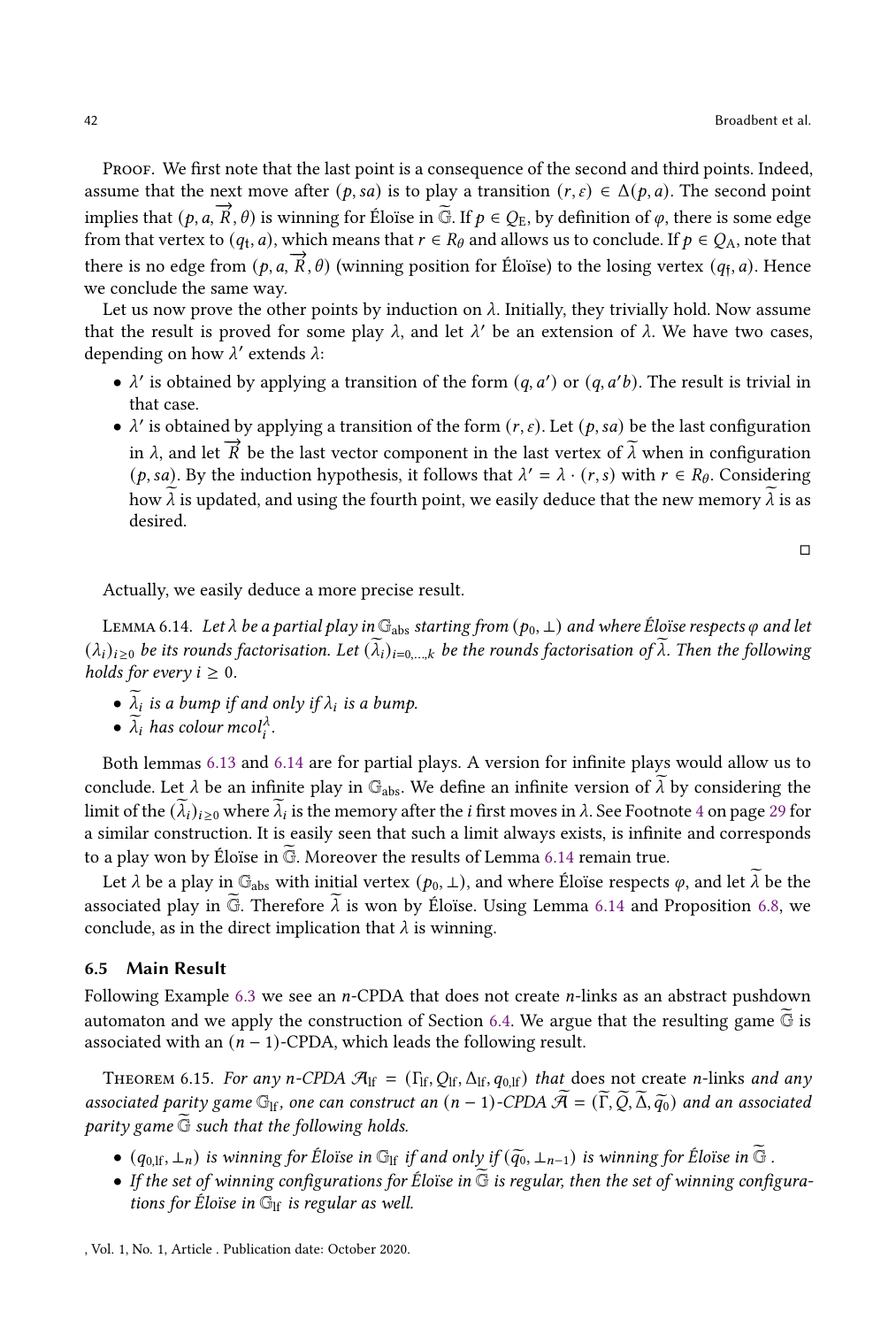• If there is an  $(n-1)$ -CPDA transducer  $\widetilde{S}$  synchronised with  $\widetilde{A}$  realising a well-defined winning strategy for Éloïse in  $G$  from  $(\tilde{q}_0, \perp_{n-1})$ , then one can effectively construct an n-CPDA transducer  $S_{\text{lf}}$  synchronised with  $\mathcal{A}_{\text{lf}}$  realising a well-defined winning strategy for Éloïse in  $\mathbb{G}_{\text{lf}}$  from the initial configuration  $(q_{0,1f}, \perp_n)$ .

Proof. Following Example [6.3,](#page-31-0)  $\mathcal{A}_{\text{lf}}$  can be seen as an abstract pushdown automaton hence, we can apply the construction of Section [6.4.](#page-34-1) We claim that the resulting game  $\widetilde{\mathbb{G}}$  is associated with an  $(n - 1)$ -CPDA.

Indeed, one simply needs to consider how the graph  $\tilde{G}$  is defined and make the following observations concerning the local structure given in Figure [4](#page-36-0) when G is played on the transition graph of an *n*-CPDA that does not create links.

(1) For every vertex of the form  $(p, a, \vec{R}, \theta)$ ,  $(q_t, a)$ ,  $(q_{\tilde{f}}, a)$ ,  $(p, a, \vec{R}, \theta, q, b)$ ,  $(p, a, \vec{R}, \theta, q, b, \vec{R}')$  or  $(s, a, \vec{R}, \theta', i)$ , a and b are  $(n - 1)$ -stacks.

(2) For every vertex of the form  $(p, a, \vec{R}, \theta, q, b)$  or  $(p, a, \vec{R}, \theta, q, b, \vec{S})$ , one has  $a = b$ .

This implies that any vertex in  $\widetilde{G}$  can be seen as a pair formed by a state in a finite set and an  $(n - 1)$ -stack. Then one concludes the proof by checking that the edge relation is the one of an  $(n-1)$ -CPDA.

Therefore, the first point follows from Lemma [6.9](#page-37-0) and the second one follows by combining Lemma [6.6](#page-33-0) with Proposition [6.5](#page-32-0) and Lemma [6.9.](#page-37-0)

We now turn to the third point and therefore assume that there is an  $(n-1)$ -CPDA transducer  $\overline{S}$  synchronised with  $\overline{A}$  realising a well-defined winning strategy  $\widetilde{\varphi}$  for Éloïse in  $\widetilde{G}$  from  $(\widetilde{q_0}, \perp_{n-1})$ . We argue that the strategy  $\varphi$  constructed in the proof of Lemma [6.9](#page-37-0) can be realised, when  $\mathbb{G}_{\text{abs}}$  is obtained from an *n*-CPDA  $\mathcal{A}_{\text{lf}}$  that does not create *n*-links, by an *n*-CPDA transducer  $S_{\text{lf}}$  synchronised with  $\mathcal{A}_{\text{lf}}$ .

For this, let us first have a closer look at  $\varphi$ . The key ingredient in  $\varphi$  is the play  $\lambda$  in  $\mathbb{G}$ , and the value of  $\varphi$  uniquely depends on  $\tilde{\varphi}(\lambda)$ . In particular, if  $\tilde{\varphi}$  is realised by an  $(n-1)$ -CPDA transducer  $\widetilde{S}$ , it suffices to know the configuration of  $\widetilde{S}$  after reading  $\widetilde{\lambda}$  in order to define  $\varphi$ . We claim that it can be computed by an *n*-CPDA transducer  $S_{\text{lf}}$  (synchronised with  $\mathcal{A}_{\text{lf}}$ ); the hard part being to establish that such a device can update correctly its memory.

Let  $\lambda = v_0v_1 \cdots v_\ell$  and let  $r_{\tilde{\lambda}} = (p_0, s_0)(p_1, s_1) \cdots (p_\ell, s_\ell)$  be the run of S associated with  $\lambda$ , *i.e.* after having played  $v_0 \cdots v_k$ , S is in configuration  $(p_k, s_k)$ . Denote by Last  $(r_{\tilde{\lambda}})$  the last configuration ration of  $r_{\lambda}$ , i.e.  $(p_{\ell}, s_{\ell})$ . To define  $\varphi$ ,  $Last(r_{\lambda}^{-})$  suffices but of course, in order to update  $Last(r_{\lambda}^{-})$ , we need to recall some more configurations from  $r_{\tilde{\lambda}}$ . In the case where the last transition applies an order- $k$  stack operation with  $k < n$  (i.e. it is neither  $pop_n$  nor  $push_n$ ), then the update is simple, as it consists in simulating one step of S. If the last stack operation is  $push_n$  then the update of  $\lambda$  consists in adding three vertices and the corresponding update of  $r_{\lambda}$  is simple (as the only operation on the  $(n-1)$ -stack is to rewrite the to $p_1$ -element). If the last stack operation is  $pop_n$  one needs to backtrack in  $\lambda$  (hence in  $r_{\overline{\lambda}}$ ): the backtrack is to some  $v_k$  with  $k$  maximal such that  $v_k$  is of the form  $(p', a', \overrightarrow{R}', \theta', p'', a'', \overrightarrow{R})$  and  $v_{k+1} = (p'', a'', \overrightarrow{R}, \rho(p''))$ . Once  $v_k$  has been found, the update is fairly simple for both  $\lambda$  and  $r_{\tilde{\lambda}}$  (one simply extends the remaining prefix of  $\lambda$  by two extra vertices whose stack content is unchanged compared with the one in  $v_k$ ).

Define the following set of indices where  $\lambda = v_0 v_1 \cdots v_\ell$ 

$$
Ext(\widetilde{\lambda}) = \{ h \mid v_h \text{ is of the form } (p', a', \overrightarrow{R'}, \theta', p'', a'', \overrightarrow{R}) \text{ and } v_{h+1} = (p'', a'', \overrightarrow{R}, \rho(p'')) \} \cup \{ \ell \}
$$

Note that after a partial play  $\lambda$  the cardinality of  $Ext(\lambda)$  is equal to the height of the stack in the last configuration of  $\lambda$ .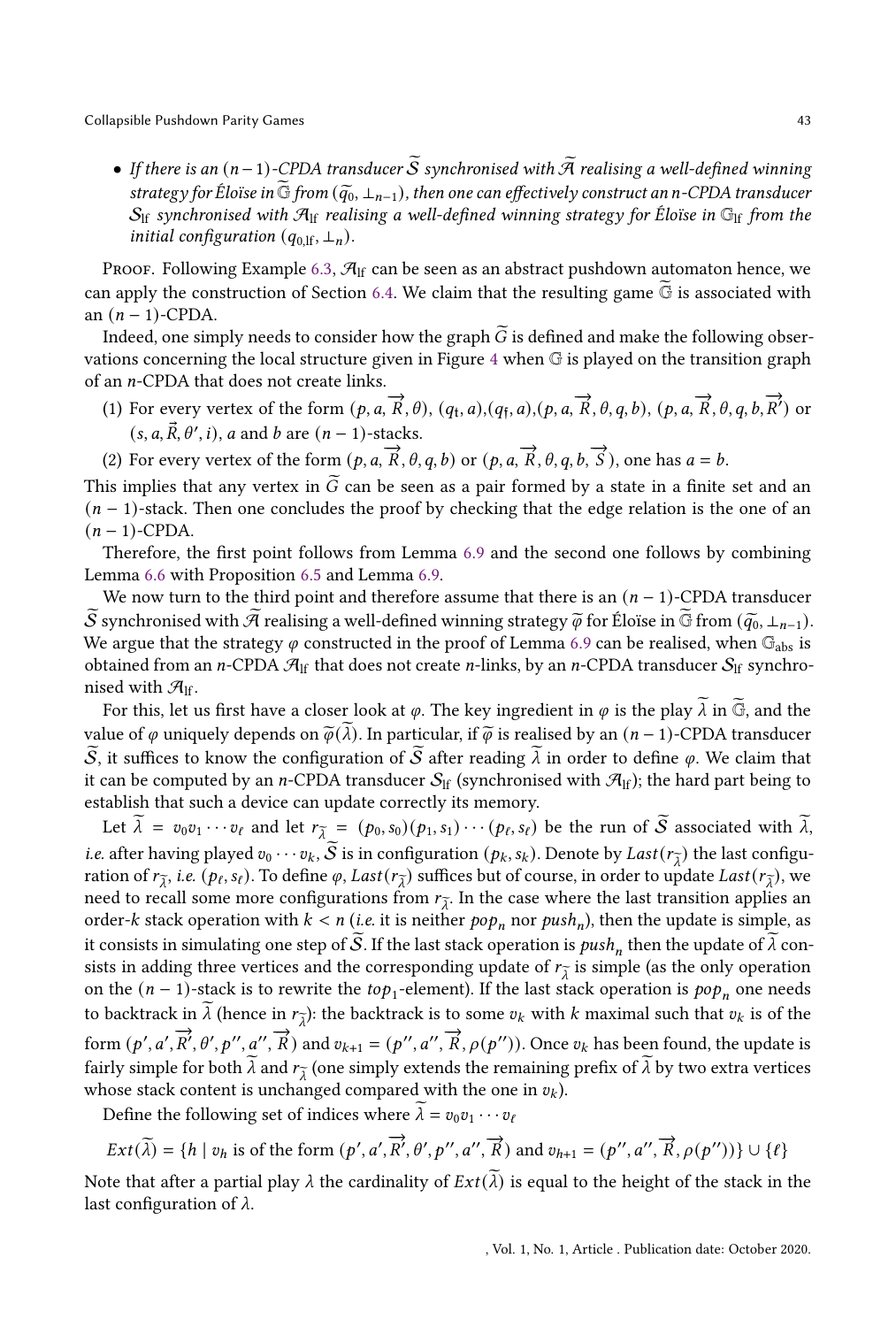For any partial play  $\lambda$  in  $\mathbb{G}_{\mathrm{lf}}$  define the following *n*-stack (note that it does not contain any  $n$ -link)

$$
Mem(\lambda) = [s'_{k_1}s'_{k_2}\cdots s'_{k_h}]
$$

where we let

- $Ext(\tilde{\lambda}) = \{k_1 < \cdots < k_h\}, \tilde{\lambda}$  being the memory associated with  $\lambda$  as in the proof of Lemma [6.9;](#page-37-0)
- $s'_j$  is the  $(n-1)$ -stack obtained from  $s_j$  (recall that  $(p_j, s_j)$  denotes the *j*-th configuration of  $r_{\widetilde{\lambda}}$ ) by appending  $p_j$  to its  $top_1$ -symbol (*i.e.* we work on an enriched stack alphabet).

Note that  $Last(r_{\lambda})$  is essentially  $top_1(Mem(\lambda))$  as the only difference is that now the control state is stored in the stack. Moreover  $Mem(\lambda)$  can easily be updated by an *n*-CPDA transducer: for the case of a transition involving an order- $k$  stack operation with  $k < n$  one simulates  $S$  on to $p_1(Mem(\lambda))$ ; for the case of a transition involving a  $push_n$  one first simulates  $S$  on  $top_1(Mem(\lambda))$  (as one may do a  $rew_1$  before  $push_n$ ) and then makes a  $push_n$  to duplicate the topmost ( $n - 1$ )-stack in  $Mem(\lambda)$ ; finally, for the case of a  $pop_n$ , one simply needs to do a  $pop_n$  in  $Mem(\lambda)$  to backtrack and then update the control state. This is how we define  $S_{\text{lf}}^{5}$  $S_{\text{lf}}^{5}$  $S_{\text{lf}}^{5}$ .

The fact that  $S_{\text{lf}}$  is synchronised with  $\mathcal{A}_{\text{lf}}$  comes from the definition of how  $S_{\text{lf}}$  behaves when the transition in  $\mathcal{A}_{\rm lf}$  involves a  $pop_n$  or a  $push_n$ , and for the other cases it follows from the initial assumption of  $\overline{S}$  being synchronised with  $\overline{A}$ .

Remark 6.16. When applying the general construction of Section [6.4](#page-34-1) to an n-CPDA  $\mathcal{A}_{\text{lf}}$  that does not create links, we can safely enforce the following extra constraint on the vectors  $\vec{R}$  and  $\vec{S}$ : they should be element in  $(2^{Q_{\rm lf}^{pop_n}})^{d+1}$  where we let  $Q_{\rm lf}^{pop_n}$  denote the set of control states of  $\mathcal{A}_{\rm lf}$ from which a  $\emph{pop}_n$  operation can be performed. Indeed, the various component of such vectors aims at representing set of states reachable by doing a  $pop_n.$  This is important later in the overall complexity for Theorem [3.1.](#page-13-2)

#### 6.6 Complexity

If we summarise, the overall blowup in the transformation from  $\mathbb{G}_{\rm If}$  to  $\bar{\mathbb{G}}$  given by Theorem [6.15](#page-41-0) is as follows.

<span id="page-43-2"></span>PROPOSITION 6.17. Let  $\mathcal{A}_{\text{lf}}$  and  $\widetilde{\mathcal{A}}$  be as in Theorem [6.15.](#page-41-0) Then the set of states of  $\widetilde{\mathcal{A}}$  has size  $\mathcal{O}(2^{2|C||Q_\text{lf}|})$  and the stack alphabet of  $\widetilde{\mathcal{A}}$  has size  $O(|\Gamma_\text{lf}|).$  Finally, the set of colours used in  $\mathbb{G}_\text{lf}$  and  $\tilde{\mathbb{G}}$  are the same.

PROOF. By construction.

# <span id="page-43-0"></span>7 PROOF OF THEOREM [3.1](#page-13-2) AND COMPLEXITY

The proof of Theorem [3.1](#page-13-2) consists in combining theorems [4.8,](#page-17-0) [5.1](#page-22-1) and [6.15.](#page-41-0) Indeed, starting from an  $n$ -CPDA, we apply Theorem [4.8](#page-17-0) to obtain a rank-aware  $n$ -CPDA, then Theorem [5.1](#page-22-1) to remove the order-n links, and finally Theorem [6.15](#page-41-0) to obtain an  $(n - 1)$ -CPDA. By  $(n - 1)$  successive applications of these three results, we end-up with a 1-CPDA parity game. If we apply to this latter (pushdown) game the construction of Section [6.4](#page-34-1) we end up with a game on a finite graph. Solving this game and following the chain of equivalences provided by theorems [4.8,](#page-17-0) [5.1](#page-22-1) and [6.15](#page-41-0) concludes the proof.

<span id="page-43-1"></span><sup>&</sup>lt;sup>5</sup>Technically speaking, if we impose that a transition of  $S_f$  does a  $rew_1$  (or *id*) followed by another stack operation, we may not be able to do the update of the stack after doing a  $pop_n.$  However, we can use the same trick as the one used to define  $\mathcal{A}_{\text{rk}}$ , *i.e.* we postpone the  $rew_1$  action to the next transition (see Remark [4.9\)](#page-20-0).

<sup>,</sup> Vol. 1, No. 1, Article . Publication date: October 2020.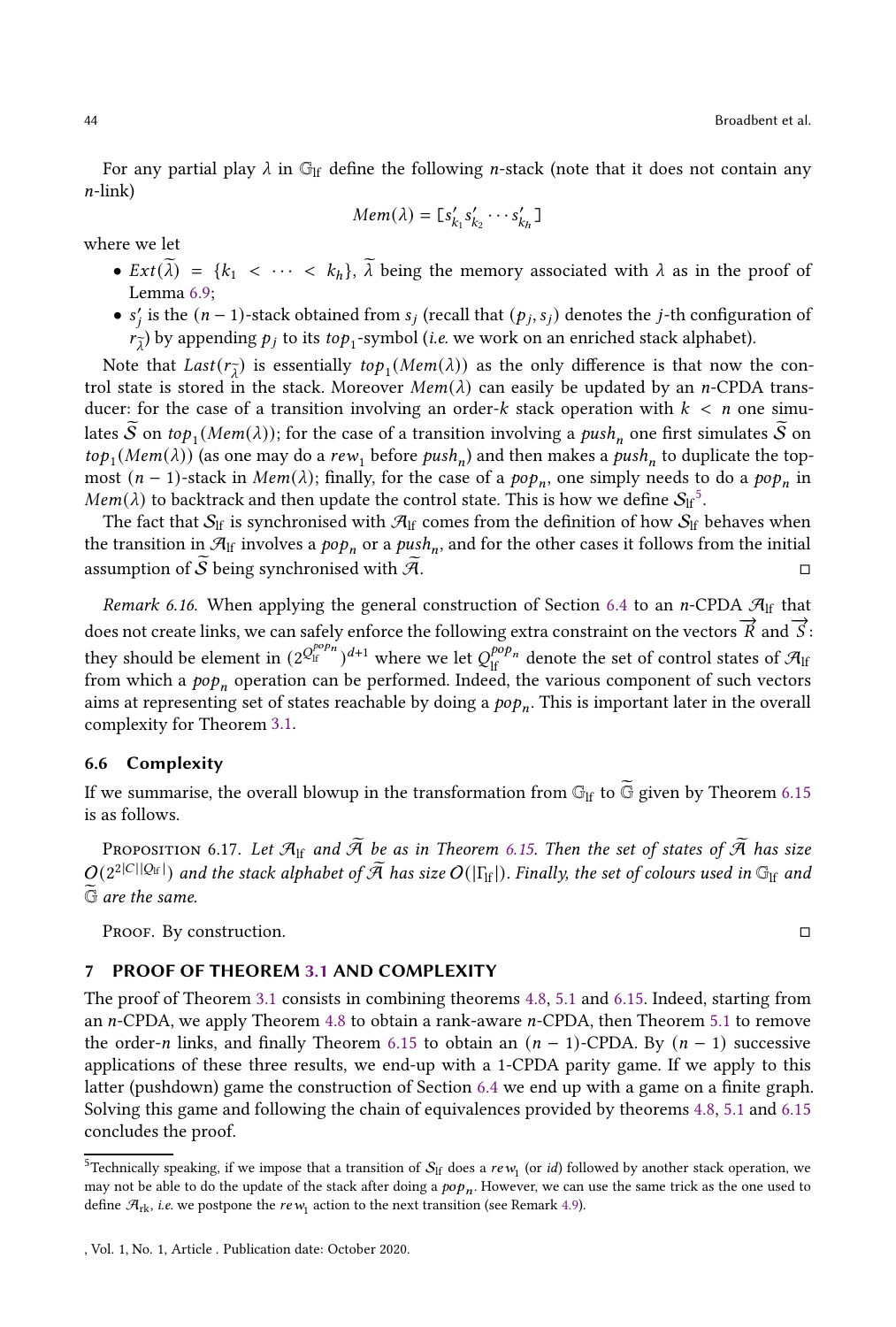Concerning complexity, one step of successive application of the construction in theorems [4.8,](#page-17-0) [5.1](#page-22-1) and [6.15](#page-41-0) results in an  $(n-1)$ -CPDA with a state set of size  $O(2^{2|Q|(|C|+3)^{n+5}})$ , a stack alphabet of size  $O(|\Gamma|^2 \cdot 2^{|Q|(|C|+1)^{n+5}})$  and an unchanged number of colours. Indeed,

- by Proposition [4.10](#page-22-2) one has  $|Q_{rk}| = O(|Q| \cdot (|C| + 1)^{n+3})$  and  $|\Gamma_{rk}| = O(|\Gamma| \cdot (|C| + 1)^{2n+5})$ ;
- by Proposition [5.7](#page-30-2) one has  $|Q_H| = O(|Q_K| \cdot (|C| + 3)) = O(|Q| \cdot (|C| + 3)^{n+4})$  and  $|\Gamma_{\rm lf}| = O(|\Gamma_{\rm rk}|^2 \cdot 2^{|Q_{\rm rk}||C|}) = O(|\Gamma|^2 \cdot (|C|+1)^{4n+10} \cdot 2^{|Q|(|C|+1)^{n+4}}) = O(|\Gamma|^2 \cdot 2^{|Q|(|C|+1)^{n+5}});$
- and finally, by Proposition [6.17,](#page-43-2) one has  $|\widetilde{Q}| = O(2^{2|C||Q_H|}) = O(2^{2|Q|(|C|+3)^{n+5}})$  and  $|\widetilde{\Gamma}| = O(|\Gamma_{\text{lf}}|) = O(|\Gamma|^2 \cdot 2^{|Q|(|C|+1)^{n+5}}).$

If one lets, for a constant K,  $\text{Exp}_{h}^{K}$  be the function defined by  $\text{Exp}_{0}^{K}(x) = x$  for all x and  $\text{Exp}_{h+1}^K(x) = 2^{K\text{Exp}_h^K(x)}$ , we conclude that the 1-CPDA obtained after  $(n-1)$  successive applications of the three reductions has

- a state set of size  $O(\text{Exp}_{n-1}^{2(|C|+3)^{n+5}}(|Q|))$  and
- a stack alphabet of size  $O(|\Gamma|^{2(n-1)} \cdot \text{Exp}_{n-1}^{(|\mathcal{Q}|)})^{n+5}$  $_{n-1}^{(|C|+1)^{n-1}}(|Q|)).$

Solving this latter game can be done by reducing it using the construction of Section [6.4](#page-34-1) which leads to solve a parity game on a finite graph with  $O(\Epsilon \chi^{2(|C|+3)^{n+5}}_{n}(|Q|) \cdot (|\Gamma|^{2(n-1)} \cdot \Epsilon \chi p_{n-1}^{(|C|+1)^{n+5}})$  $_{n-1}^{(|C|+1)^{n+3}}(|Q|)$ <sup>2</sup>) vertices. Solving this game can be achieved in time  $O(N^{|C|})$  where  $N$  denotes the number of vertices. Hence, the overall complexity of deciding the winner in an  $n$ -CPDA parity game is:

- $\bullet$  *n*-times exponential in the number of states of the CPDA;
- $\bullet\,$   $\emph{n-times}$  exponential in the number of colours;
- polynomial in the size of the stack alphabet of the CPDA.

Regarding lower bound, the problem is  $n$ -ExpTIME-hard. In fact, hardness already holds when one considers reachability condition (*i.e.* does the play eventually visit a configuration with a final control state?) for games generated by higher-order pushdown automata (*i.e.* CPDA that never use collapse). A self-contained proof of this result was established by Cachat and Walukiewicz, but is fairly technical [\[12](#page-49-18)].

Here we sketch a much simpler proof of this result that relies on the following well-known result: checking emptiness of a nondeterministic order-n higher-order pushdown automaton is an  $(n-1)$ -ExpTIME-complete problem [\[20\]](#page-49-19) (here one uses higher-order pushdown automata as word acceptors)<sup>[6](#page-44-0)</sup>. Trivially, this result is still true if we assume that the input alphabet is reduced to a single letter. Now consider an order- $(n + 1)$  nondeterministic higher-order pushdown automaton  $\mathcal A$  whose input alphabet is reduced to a single letter. The language accepted by  $\mathcal A$  is non-empty if and only if there is a path from the initial configuration of  $\mathcal A$  to a final configuration of  $\mathcal A$  in the transition graph G of  $\mathcal A$ . Equivalently, the language accepted by  $\mathcal A$  is non-empty if and only if Éloïse wins the reachability game  $G$  over  $G$  where she controls all vertices (and where the play starts from the initial configuration of  $\mathcal A$  and where final vertices are those corresponding to final configurations of  $A$ ). Now, consider the reduction used to prove Theorem [3.1](#page-13-2) and apply it to  $G$ . As  $A$  does not use links, we only need to do the third step, which leads to an *equivalent* reachability game G that is now played on the transition graph of an order-*n* higher order pushdown automaton. In the new arena, the main vertices are of the form  $(p, s, \overrightarrow{R}, \theta)$ : here s is an *n*-stack (without links),  $\overrightarrow{R}$ 

<span id="page-44-0"></span> $6$ The following result is also proved in [\[20](#page-49-19)]: checking emptiness of an alternating order- $n$  higher-order pushdown automaton is an n-EXPTIME complete problem. Nevertheless, note that this result does not directly imply hardness for games on higher-order pushdown graphs. Indeed, in general it is *more difficult* to check emptiness for an alternating device than to solve a reachability game on the corresponding class of graphs: for instance, solving a reachability game on a finite graph is in P while checking emptiness for an alternating automata on finite word (even if one considers a 1-letter alphabet) is PSPACE-complete; the problems are trivially equivalent only when considering infinite words on a single letter alphabet.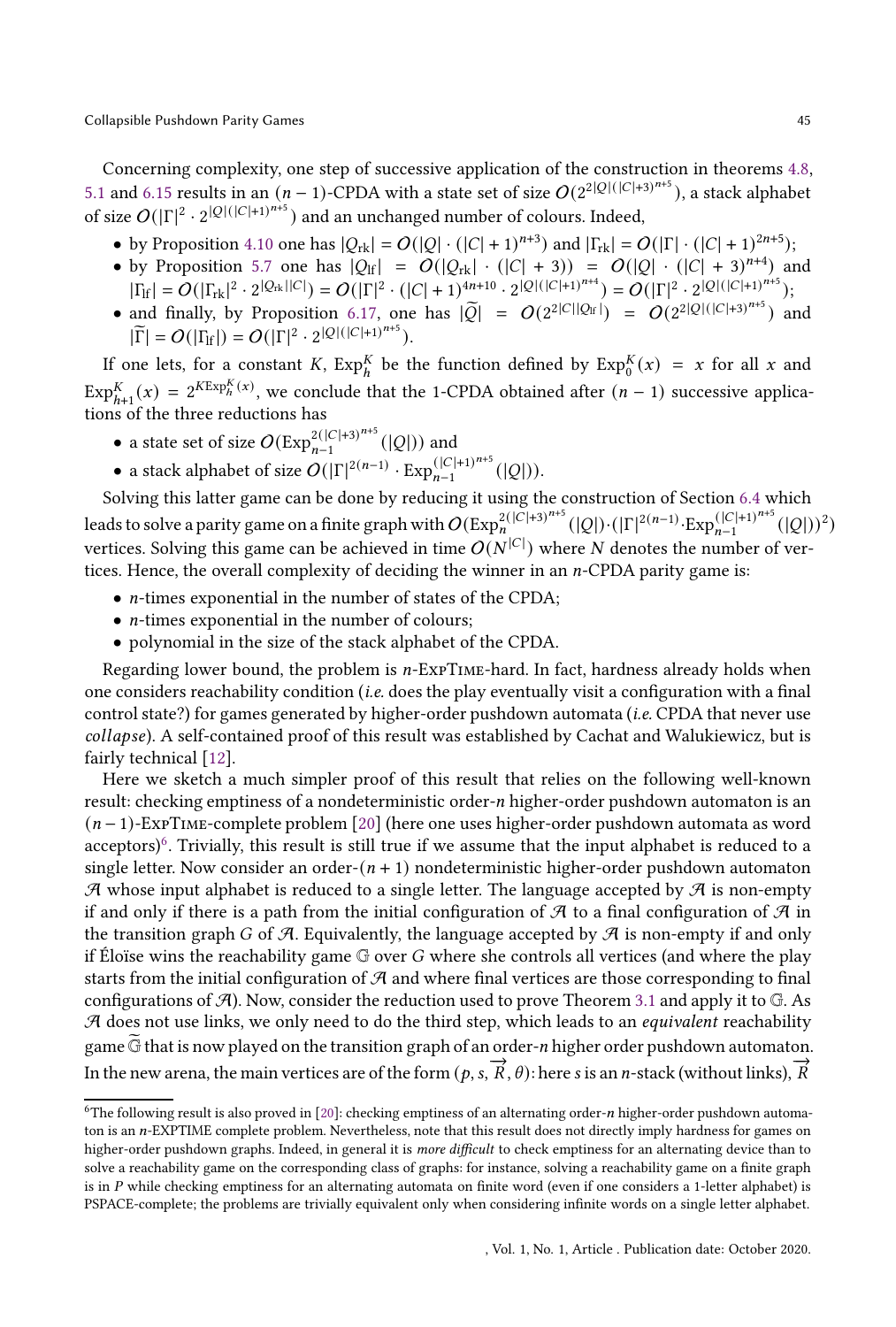is actually a pair  $(R_0, R_1)$  (we consider a reachability condition) and  $\theta$  is either 0 or 1. The important fact is that  $R_0$  and  $R_1$  can be forced to be singletons: this follows from the fact that all vertices in G are controlled by Éloïse (and thus she can precisely force in which state the play goes if some  $pop_{n+1}$  is eventually done). Therefore, one concludes that the size of the arena associated with  $\widetilde{\mathbb{G}}$  is polynomial in the size of  $A$ . Hence, one has shown the following: checking emptiness for an order- $(n + 1)$  nondeterministic higher-order pushdown automaton whose input alphabet is reduced to a single letter can be polynomially reduced to solve a reachability game over the transition graph of an order- $n$  higher-order pushdown automaton. In conclusion, this latter problem is  $n$ -ExpTIMEhard.

## <span id="page-45-1"></span><span id="page-45-0"></span>8 CONSEQUENCES

#### 8.1 Marking The Winning Region

If one combines the fact that the winning region in a CPDA parity game is regular (Theorem [3.1\)](#page-13-2) together with the fact that the model of CPDA can perform regular test (Theorem [2.8\)](#page-10-0) one directly gets the following result.

COROLLARY 8.1. Let  $\mathcal{A} = (\Gamma, Q, \delta, q_0)$  be an n-CPDA and let  $\mathbb{G}$  be an n-CPDA parity game defined from A. Then, one can build an order-n CPDA A' with a state-set Q', a subset  $F \subseteq Q'$  and a mapping  $\chi : Q' \to Q$  such that the following holds.

- (1) Restricted to the reachable configurations from their respective initial configuration, the transition graph of  $A$  and  $A'$  are isomorphic.
- (2) For every configuration  $(q, s)$  of  $\mathcal{A}$  that is reachable from the initial configuration, the corresponding configuration  $(q', s')$  of  $\mathcal{A}'$  is such that  $q = \chi(q')$ , and  $(q, s)$  is winning for Éloïse in  $\Im$  if and only if  $q' \in F$ .

In other words, it means that from G one can build a new game that behaves the same but where the winning region is explicitly marked (thanks to the subset  $F$ ).

#### 8.2 Logical Consequences

We now discuss the consequences of our main result regarding logical properties of structures generated by CPDA. Due to its strong connections with parity games, we obtain positive results regarding the  $\mu$ -calculus. Before discussing them, we will start with some consideration regarding monadic second-order (MSO) logic.

For both  $\mu$ -calculus and MSO logic, it is usual to consider structures given by an edge-labelled graphs coming with a labelling function that maps each vertex to a set of properties that hold in it.

In the setting of CPDA, a natural way to define such a structure is by adding an input alphabet to the CPDA and defining the transition relation as a partial function depending on the current control state, the current top stack symbol and the input letter; the labelling function mapping vertices (i.e. configurations) to properties can simply depend on the current control state (as we did when defining the colour in CPDA parity games). Rather than giving a formal definition we give an example that illustrates how to generate an edge-labelled graph using a CPDA with an input alphabet.

<span id="page-45-2"></span>Example 8.2. Let  $\mathcal{A} = (\Gamma, Q, \Delta, q_0)$  be an order-2 CPDA over the input alphabet  $A = \{a, b, c, 1, 2\}$ where  $\Gamma = {\alpha, \beta, \perp}, Q = {q_0, q_1, q_2}$  and  $\Delta : Q \times \Gamma \times A \rightarrow 2^{Q \times Op_2^{\Gamma} \times Op_2^{\Gamma}}$  is defined by

- $\Delta(q_0, \perp, 2) = \Delta(q_0, \alpha, 2) = \{(q_1, id; push_2)\};$
- $\Delta(q_1, \perp, a) = \Delta(q_1, \alpha, a) = \{ (q_0, id; push_1^{\alpha, 2}) \};$

, Vol. 1, No. 1, Article . Publication date: October 2020.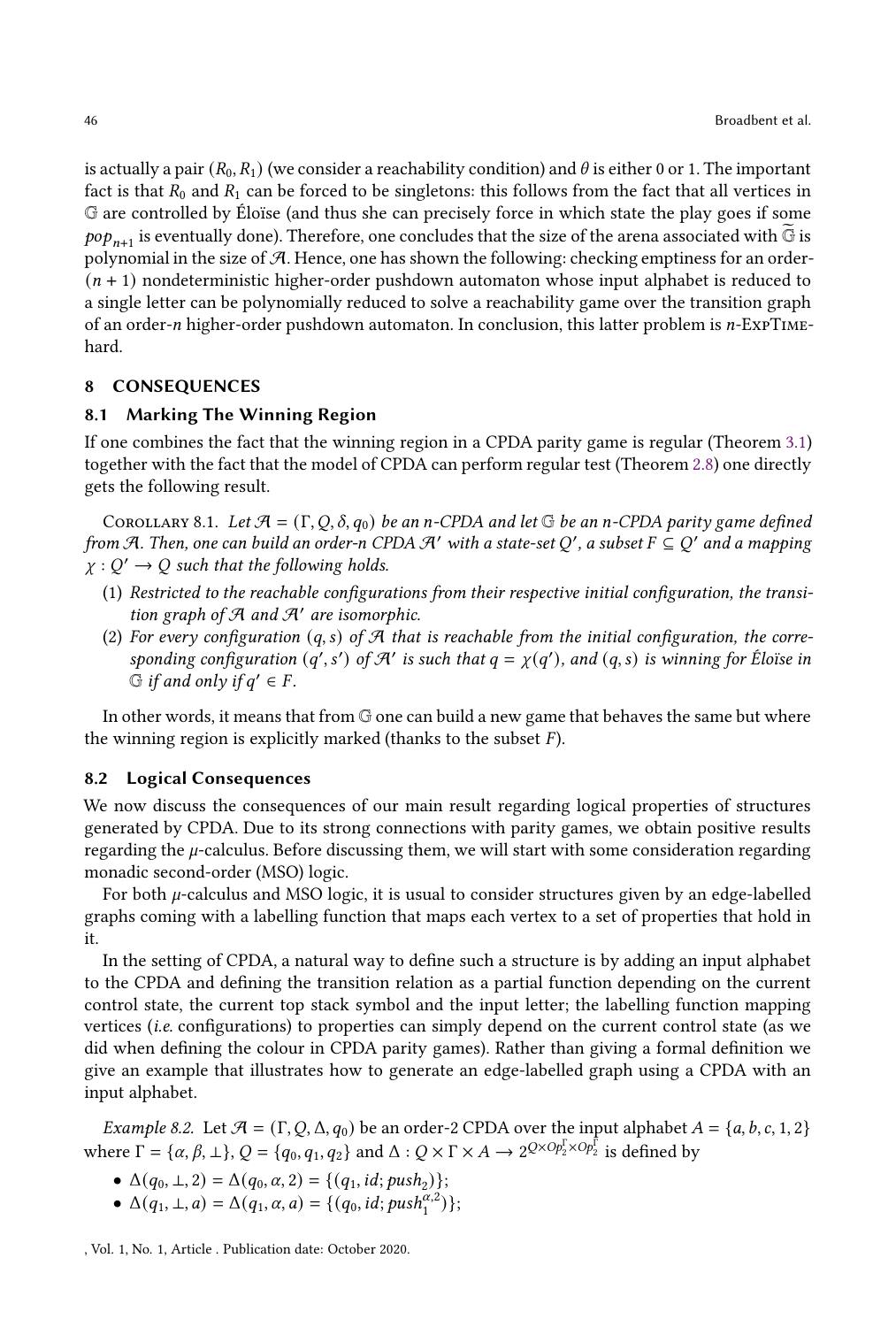<span id="page-46-0"></span>

Fig. 5. The edge labelled graph generated from the CPDA with input from Example [8.2.](#page-45-2)

- $\Delta(q_1, \perp, b) = \Delta(q_1, \alpha, b) = \{(q_2, id; push_1^{\beta, 2})\};$
- $\Delta(q_2, \alpha, 1) = \Delta(q_2, \beta, 1) = \{(q_2, id; pop_1)\};$
- $\Delta(q_2, \alpha, c) = \Delta(q_2, \beta, c) = \{(q_0, id; \text{collapse})\};$

Then  $A$  generates the edge labelled graph from Figure [5.](#page-46-0)

## 8.3 Monadic Second-Order Logic

We refer the reader to [\[35\]](#page-50-2) for classical definitions regarding MSO logic over graphs seen as relational structures.

If one restricts its attention to higher-order pushdown automata, i.e. CPDA that do not use the collapse operation, MSO logic is known to be decidable.

<span id="page-46-2"></span>THEOREM 8.3.  $[17]$  $[17]$  The structures generated by higher-order pushdown automata have decidable MSO theories.

The next theorem shows that this is no longer the case for collapsible pushdown automata. In the statement below, FO(TC) is the transitive closure first-order logic which is defined by extending the first-order logic with a transitive closure operator (see e.g. [\[41\]](#page-50-11)); in particular it subsumes the extension of first-order logic with a reachability predicate.

<span id="page-46-3"></span>THEOREM 8.4. There exists a structure generated by a collapsible pushdown automata that has an undecidable MSO theory (actually even an undecidable FO(TC) theory).

Proof. Consider the following MSO interpretation  $\mathcal{I}^{\mathcal{T}}$  (see e.g. [\[18](#page-49-20)]) applied to the structure defined by the order-2 CPDA from Example [8.2.](#page-45-2)

$$
\varphi_A(x, y) = x \xrightarrow{C} y \wedge x \xrightarrow{R} y
$$
  

$$
\varphi_B(x, y) = x \xrightarrow{1} y
$$

with  $C = \overline{1}^* \overline{b} a 2 b 1^*$  and  $R = c 2 a \overline{c} \ \vee \ \overline{1} c 2 a \overline{c} 1$  where a bar-version of an edge label refers to an edge which is taken in the other direction. Hence,  $C$  is used to enforce that  $A$ -edges occur only

<span id="page-46-1"></span><sup>&</sup>lt;sup>7</sup>In this proof think of an interpretation as a collection of formulas of the form  $\varphi_A(x, y)$ . Applying such an interpretation to a structure leads to a new structure with the same domain but different transitions: there is an A-labelled edge from  $x$ to *y* in the new structure if and only if  $\varphi_A(x, y)$  holds in the original structure.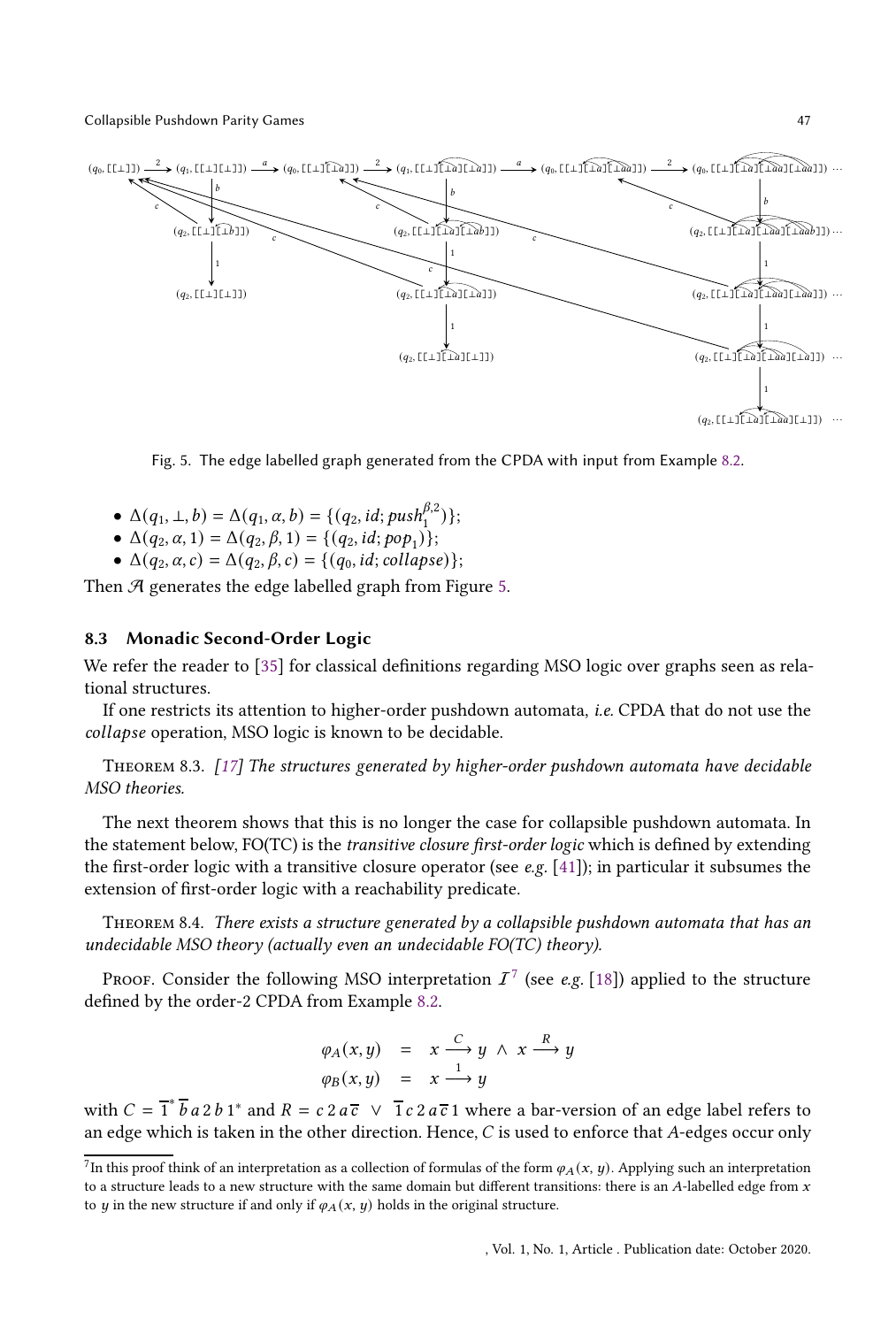<span id="page-47-0"></span>

Fig. 6. The "infinite half-grid".

between vertices from consecutive columns in the original structure while  *is used to enforce* that A-edges occurs only between vertices from consecutive rows in the original structure.

We observe that the image of the structure generated by  $\mathcal{A}$  by the interpretation  $I$ , when restricted to its non-isolated vertices, is the "infinite half-grid" (see Figure [6\)](#page-47-0).

As the infinite (half-) grid has an undecidable MSO theory and as MSO interpretations preserve MSO decidability we conclude that the MSO theory of the structure generated by  $\mathcal A$  is undecidable.

To refine the result to FO(TC), we simply remark that the interpretation  $I$  is FO(TC) definable and that the infinite (half) grid has an undecidable FO(TC) theory [\[41](#page-50-11)].

Remark 8.5. One can wonder about fragments of MSO weaker than FO(TC), e.g. FO(Reach) (the extension of first-order logic with the reachability predicate) or the classical first-order logic (FO). On a positive side, Kartzow proved in [\[27](#page-49-21)] that the structures generated by order-2- CPDA have decidable FO(Reach) theories. But moving to order-3 leads to undecidability, even if one restricts to FO, as proved by Broadbent in [\[4](#page-48-5)].

The following is a direct consequence of Theorem [8.3](#page-46-2) and Theorem [8.4.](#page-46-3)

Corollary 8.6. The class of graphs generated by collapsible pushdown automata strictly contains the class of graphs generated by higher-order pushdown automata.

#### 8.4  $\mu$ -Calculus

We refer the reader to [\[2\]](#page-48-6) for classical definitions regarding  $\mu$ -calculus as well as its connections with games.

Due to the tight connection between  $\mu$ -calculus model-checking and solving parity games, and the fact that the class of structures generated by CPDA is trivially closed by taking a synchronised product with a finite graph, Theorem [3.1](#page-13-2) directly leads the following result.

<span id="page-47-1"></span>COROLLARY 8.7. The following holds.

(1) The  $\mu$ -calculus model-checking problem against structures generated by collapsible pushdown automata is decidable and its complexity (where  $n$  denotes the order of the CPDA) is  $n$ -times exponential in the number of states of the CPDA, n-times exponential in the alternation depth of greatest and smallest fixpoints in the  $\mu$ -calculus formula and polynomial in the size of the stack alphabet of the CPDA.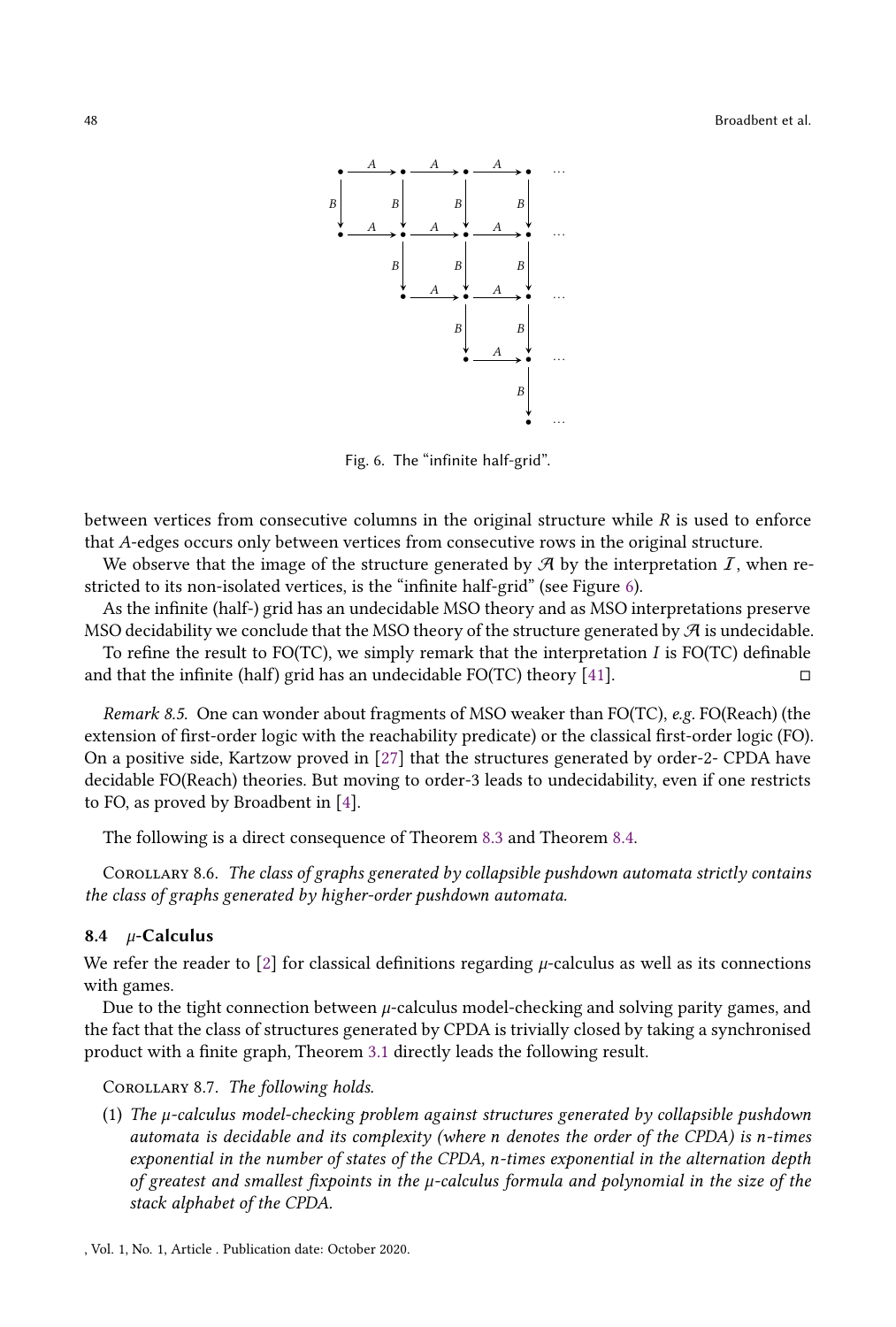(2) The sets of configurations definable by a  $\mu$ -calculus formula over a graph generated by a collapsible pushdown automata are regular.

Remark 8.8. In the case of higher-order pushdown automata, links are useless and therefore stacks can be seen as finite words over the alphabet  $\Gamma \cup \{\lceil, \cdot\rceil\}$  (where  $\Gamma$  denotes the stack alphabet) and regular sets of configurations are regular languages is the traditional sense of finite words. Hence, Corollary [8.7](#page-47-1) permits to retrieve the main result in [\[14,](#page-49-13) Theorem 6] where the  $\mu$ -calculus global model-checking problem against higher-order pushdown automata was tackled.

Also note that in this setting, a stronger notion of regularity was introduced in [\[13\]](#page-49-22) and shown to exactly capture MSO-definable subsets of configuration.

As we did in Section [8.1](#page-45-1) to mark winning regions, combining item (2) from Corollary [8.7](#page-47-1) together with the fact that the model of CPDA can perform regular test (Theorem [2.8\)](#page-10-0) one directly gets the following result about marking a  $\mu$ -calculus defined subset of vertices in the transition graph of a CPDA.

COROLLARY 8.9. Let  $\mathcal{A} = (\Gamma, Q, \delta, q_0)$  be an n-CPDA and let  $\varphi$  be a  $\mu$ -calculus formula defining a subset of vertices in the transition graph of  $A$ . Then, one can build an order-n CPDA  $A'$  with a state-set Q', a subset  $F \subseteq Q'$  and a mapping  $\chi : Q' \to Q$  such that the following holds.

- (1) Restricted to the reachable configurations from their respective initial configuration, the transition graph of  $A$  and  $A'$  are isomorphic.
- (2) For every configuration  $(q, s)$  of A that is reachable from the initial configuration, the corresponding configuration  $(q', s')$  of  $\mathcal{A}'$  is such that  $q = \chi(q')$ , and  $\varphi$  holds in  $(q, s)$  if and only if  $q' \in F$ .

# 9 PERSPECTIVES

A natural perspective is to combine the results presented here with the equi-expressivity result [\[15](#page-49-5), [23](#page-49-1), [24](#page-49-2)] between higher-order recursion schemes and collapsible pushdown automata for generating trees. In particular they imply the decidability of the MSO model-checking problem, both its local [\[23](#page-49-1)] and global version (also known as reflection) [\[8](#page-49-4)], and the MSO selection problem (a synthesis-like problem) [\[15](#page-49-5)].

These results and other consequences are discussed in full detail in a companion paper [\[7\]](#page-48-3).

## REFERENCES

- <span id="page-48-4"></span>[1] Klaus Aehlig, Jolie de Miranda, and C.-H. Luke Ong. 2005. Safety is not a Restriction at Level 2 for String Languages. In Proceedings of the 8th International Conference on Foundations of Software Science and Computational Structures (FoSSaCS 2005) (Lecture Notes in Computer Science), Vol. 3411. Springer-Verlag, 490–501.
- <span id="page-48-6"></span>[2] André Arnold and Damian Niwiński. 2001. Rudiments of mu-Calculus. Studies in Logic and the Foundations of Mathematics, Vol. 146. Elsevier.
- <span id="page-48-0"></span>[3] Ahmed Bouajjani and Antoine Meyer. 2004. Symbolic Reachability Analysis of Higher-Order Context-Free Processes. In Proceedings of the 24th International Conference on Foundations of Software Technology and Theoretical Computer Science (FST&TCS 2004) (Lecture Notes in Computer Science), Vol. 3328. Springer-Verlag, 135–147.
- <span id="page-48-5"></span>[4] Christopher H. Broadbent. 2012. The Limits of Decidability for First Order Logic on CPDA Graphs. In Proceedings of the 29th Symposium on Theoretical Aspects of Computer Science (STACS 2012) (LIPIcs), Vol. 14. Schloss Dagstuhl - Leibniz-Zentrum für Informatik, 589–600.
- <span id="page-48-1"></span>[5] Christopher H. Broadbent, Arnaud Carayol, Matthew Hague, and Olivier Serre. 2012. A Saturation Method for Collapsible Pushdown Systems. In Proceedings of the 39th International Colloquium on Automata, Languages, and Programming (ICALP 2012) (Lecture Notes in Computer Science), Vol. 7392. Springer-Verlag, 165–176.
- <span id="page-48-2"></span>[6] Christopher H. Broadbent, Arnaud Carayol, Matthew Hague, and Olivier Serre. 2013. C-SHORe: a Collapsible Approach to Higher-Order Verification. In Proceedings of the 18th ACM SIGPLAN International Conference on Functional Programming (ICFP 2013). ACM, 13–24.
- <span id="page-48-3"></span>[7] Christopher H. Broadbent, Arnaud Carayol, Matthew Hague, and Olivier Serre. 2020. Higher-Order Recursion Schemes and Collapsible Pushdown Automata: Logical Properties. (2020).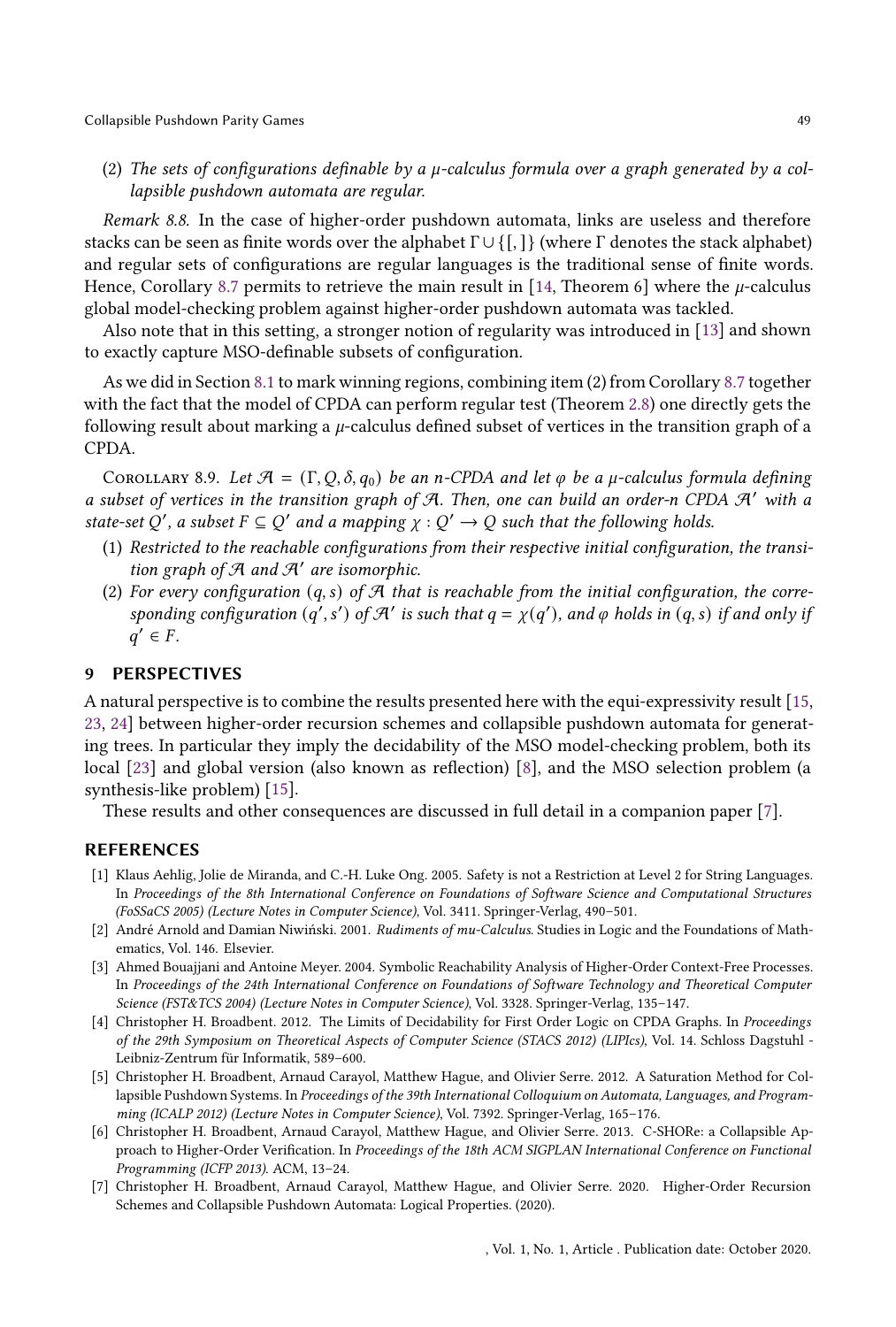- <span id="page-49-4"></span>[8] Christopher H. Broadbent, Arnaud Carayol, C.-H. Luke Ong, and Olivier Serre. 2010. Recursion Schemes and Logical Reflexion. In Proceedings of the 25th Annual IEEE Symposium on Logic in Computer Science (LiCS 2010). IEEE Computer Society, 120–129.
- <span id="page-49-8"></span>[9] Thierry Cachat. 2002. Uniform Solution of Parity Games on Prefix-Recognizable Graphs. In 4th International Workshop on Verification of Infinite-State Systems, Infinity 2002 (Electronic Notes in Theoretical Computer Science), Vol. 68. Elsevier Science Publishers. Issue 6.
- <span id="page-49-7"></span>[10] Thierry Cachat. 2003. Games on Pushdown Graphs and Extensions. Ph.D. Dissertation. RWTH Aachen.
- <span id="page-49-11"></span>[11] Thierry Cachat. 2003. Higher Order Pushdown Automata, the Caucal Hierarchy of Graphs and Parity Games. In Proceedings of the 30th International Colloquium on Automata, Languages, and Programming (ICALP 2003) (Lecture Notes in Computer Science), Vol. 2719. Springer-Verlag, 556–569.
- <span id="page-49-18"></span>[12] Thierry Cachat and Igor Walukiewicz. 2007. The Complexity of Games on Higher Order Pushdown Automata. CoRR abs/0705.0262 (2007).
- <span id="page-49-22"></span>[13] Arnaud Carayol. 2005. Regular Sets of Higher-Order Pushdown Stacks. In Proceedings of the 30th Symposium, Mathematical Foundations of Computer Science (MFCS 2005) (Lecture Notes in Computer Science), Vol. 3618. Springer-Verlag, 168–179.
- <span id="page-49-13"></span>[14] Arnaud Carayol, Antoine Meyer, Matthew Hague, C.-H. Luke Ong, and Olivier Serre. 2008. Winning Regions of Higher-Order Pushdown Games. In Proceedings of the 23rd Annual IEEE Symposium on Logic in Computer Science (LiCS 2008). IEEE Computer Society, 193–204.
- <span id="page-49-5"></span>[15] Arnaud Carayol and Olivier Serre. 2012. Collapsible Pushdown Automata and Labeled Recursion Schemes: Equivalence, Safety and Effective Selection. In Proceedings of the 27th Annual IEEE Symposium on Logic in Computer Science (LiCS 2012). IEEE Computer Society, 165–174.
- <span id="page-49-14"></span>[16] Arnaud Carayol and Michaela Slaats. 2008. Positional Strategies for Higher-Order Pushdown Parity Games. In Proceedings of the 33rd Symposium, Mathematical Foundations of Computer Science (MFCS 2008) (Lecture Notes in Computer Science), Vol. 5162. Springer-Verlag, 217–228.
- <span id="page-49-12"></span>[17] Didier Caucal. 2002. On Infinite Terms Having a Decidable Monadic Theory. In Proceedings of the 27th Symposium, Mathematical Foundations of Computer Science (MFCS 2002) (Lecture Notes in Computer Science), Vol. 2420. Springer-Verlag, 165–176.
- <span id="page-49-20"></span>[18] Bruno Courcelle. 1994. Monadic Second-Order Definable Graph Transductions: A Survey. Theoretical Computer Science 126, 1 (1994), 53–75.
- <span id="page-49-3"></span>[19] E. Allen Emerson and Charanjit S. Jutla. 1991. Tree Automata, mu-Calculus and Determinacy (Extended Abstract). In Proceedings of the 32nd Annual Symposium on Foundations of Computer Science (FoCS 1991). IEEE Computer Society, 368–377.
- <span id="page-49-19"></span>[20] Joost Engelfriet. 1991. Iterated Stack Automata and Complexity Classes. Information and Computation 95, 1 (1991),  $21 - 75$ .
- <span id="page-49-0"></span>[21] Yuri Gurevich and Leo Harrington. 1982. Trees, Automata, and Games. In Proceedings of the Fourteenth Annual ACM Symposium on the Theory of Computing (STOC'82). ACM, 60–65.
- <span id="page-49-9"></span>[22] Matthew Hague. 2008. Global Model Checking of Higher-Order Pushdown Systems. Ph.D. Dissertation. University of Oxford.
- <span id="page-49-1"></span>[23] Matthew Hague, Andrzej S. Murawski, C.-H. Luke Ong, and Olivier Serre. 2008. Collapsible Pushdown Automata and Recursion Schemes. In Proceedings of the 23rd Annual IEEE Symposium on Logic in Computer Science (LiCS 2008). IEEE Computer Society, 452–461.
- <span id="page-49-2"></span>[24] Matthew Hague, Andrzej S. Murawski, C.-H. Luke Ong, and Olivier Serre. 2017. Collapsible Pushdown Automata and Recursion Schemes. ACM Transactions on Computational Logic 18, 3 (2017), 25:1–25:42.
- <span id="page-49-15"></span>[25] Matthew Hague and C.-H. Luke Ong. 2008. Symbolic Backwards-Reachability Analysis for Higher-Order Pushdown Systems. Logical Methods in Computer Science 4, 4 (2008).
- <span id="page-49-10"></span>[26] Matthew Hague and C.-H. Luke Ong. 2011. A Saturation Method for the Modal  $\mu$ -Calculus over Pushdown systems. Information and Computation 209, 5 (2011), 799–821.
- <span id="page-49-21"></span>[27] Alexander Kartzow. 2010. Collapsible Pushdown Graphs of Level 2 are Tree-Automatic. In Proceedings of the 27th Symposium on Theoretical Aspects of Computer Science (STACS 2010) (LIPIcs), Vol. 5. Schloss Dagstuhl - Leibniz-Zentrum für Informatik, 501–512.
- <span id="page-49-16"></span>[28] Teodor Knapik, Damian Niwiński, Pawel Urzyczyn, and Igor Walukiewicz. 2005. Unsafe Grammars and Panic Automata. In Proceedings of the 32nd International Colloquium on Automata, Languages, and Programming (ICALP 2005) (Lecture Notes in Computer Science), Vol. 3580. Springer-Verlag, 1450–1461.
- <span id="page-49-17"></span>[29] Donald A. Martin. 1975. Borel Determinacy. Ann. Math. 102, 2 (1975), 363–371.
- <span id="page-49-6"></span>[30] David. E. Muller and Paul. E. Schupp. 1985. The Theory of Ends, Pushdown Automata, and Second-Order Logic. Theoretical Computer Science 37 (1985), 51–75.